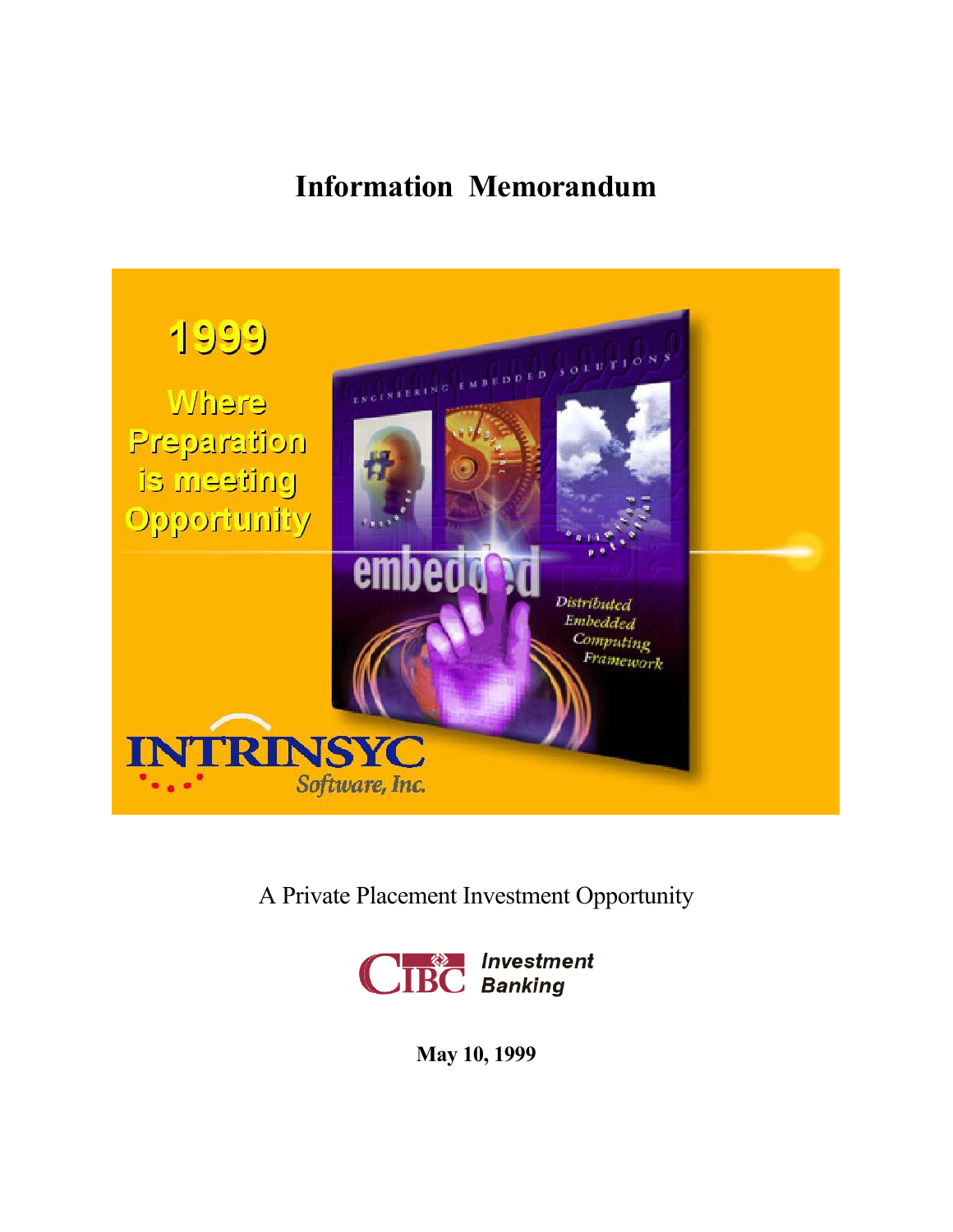Ref:

## **IMPORTANT NOTICE**

This Information Memorandum (the "Memorandum") is based upon information supplied by Intrinsyc Software, Inc. (hereinafter referred to as "Intrinsyc" or the "Company"). This information is being furnished through CIBC Investment Banking ("CIBC IB"), as exclusive financial advisor, solely for use in evaluating the Company.

No representation or warranty is made as to the accuracy or completeness of any part of the information contained in this Memorandum or any other written or oral communication transmitted in the course of the evaluation of the Company. The only legal obligations of the Company will be those contained in a definitive written agreement.

#### **Requests for further information must be directed to CIBC IB. EMPLOYEES OF THE COMPANY SHOULD NOT BE CONTACTED DIRECTLY.**

#### **CIBC Investment Banking**  Commerce Court West Toronto, Ontario M5L 1A2 Fax (416) 980-7377

to the attention of:

(416) 980-4971 (416) 861-5124

Tim Garde Trevor Lwin Director Associate

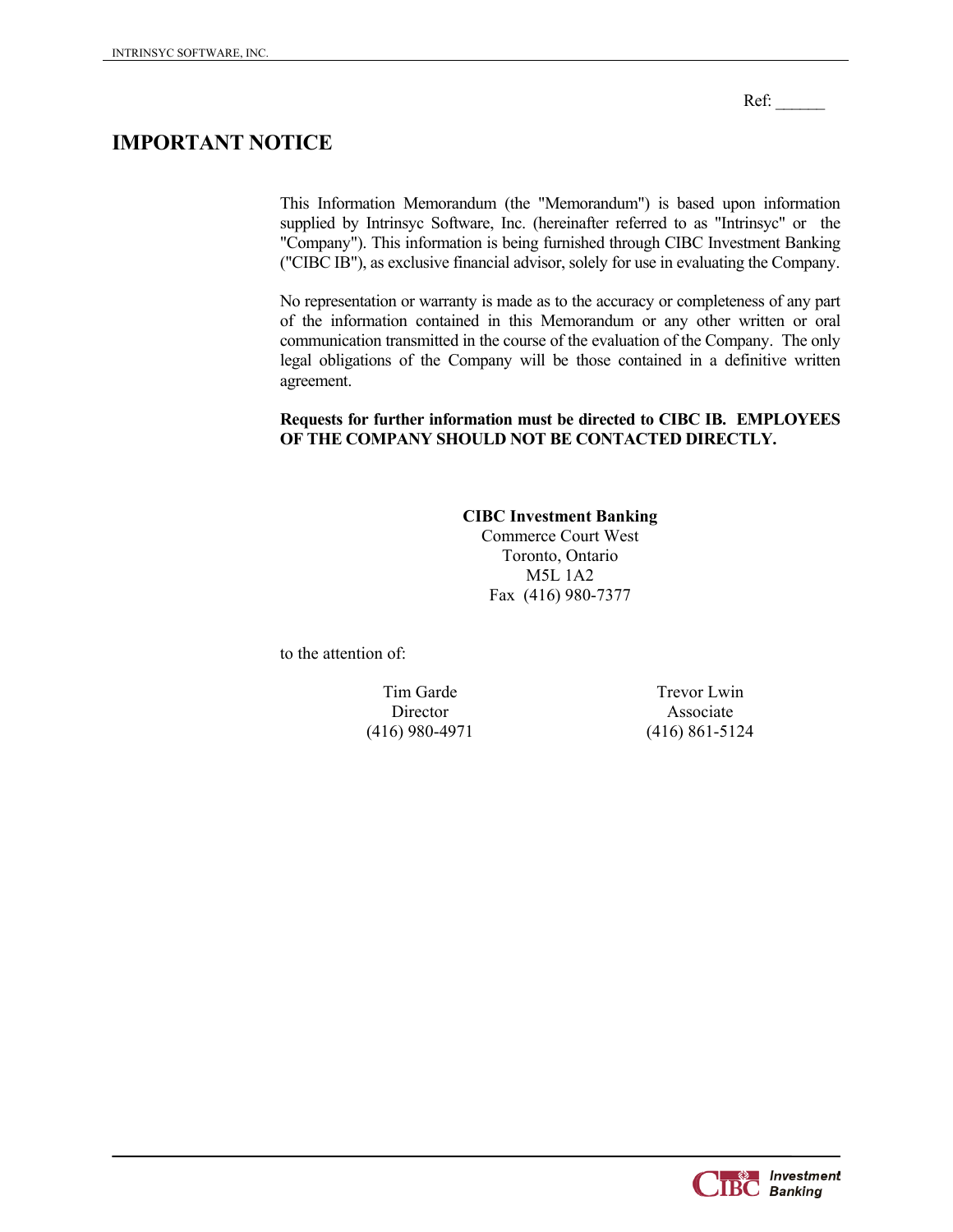## **THE INVESTMENT PROCESS**

CIBC IB will be in contact with the parties to whom this Memorandum has been sent to discuss the initial level of interest in providing capital to the Company. Requests for further information should be made in a timely fashion and must be directed to the officers of CIBC IB indicated under Important Notice. The Company should not be contacted directly. Although such requests will be reviewed on a case-by-case basis, it is the intention of the Management and the Company to allow ample opportunity for selected providers of capital to perform due diligence verification later in the process.

Assuming a satisfactory expression of interest is received and accepted, potential investors will be afforded the opportunity to conduct a more in-depth evaluation of the business operations of the Company. CIBC IB will arrange for these parties to visit the Company's facilities and meet with the Management teams.

#### **All dollar amounts, unless otherwise noted, refer to Canadian dollars.**

The expression of interest should include:

- 1) a non-binding estimate of the amount and form of capital to be provided, including the legal form, stated in Canadian dollars;
- 2) a description of the role, if any, that the investor would play in strategy or management of the Company, including board representation;
- 3) any anticipated conditions precedent to consummating a definitive transaction including shareholder or regulatory approval; and
- 4) any unusual representations and warranties expected to be in the placement agreement or shareholders' agreement.

In order for the Management to receive and consider all available expressions of interest and to ensure that qualified offers are accorded proper consideration, the procedures governing the provision of capital are described herein. CIBC IB and the Company reserve the right to amend these procedures at any time and will endeavor to keep all participants informed of any changes. However, the Company reserves the right to negotiate with one or more parties at any time and to enter into a definitive agreement without prior notice to any other party. The Company reserves the right to terminate, at any time, further participation in the investigation and proposal process and to modify dates or procedures without giving any reason therefore. The Company is not obligated under any circumstance to accept the most attractive financing proposal.

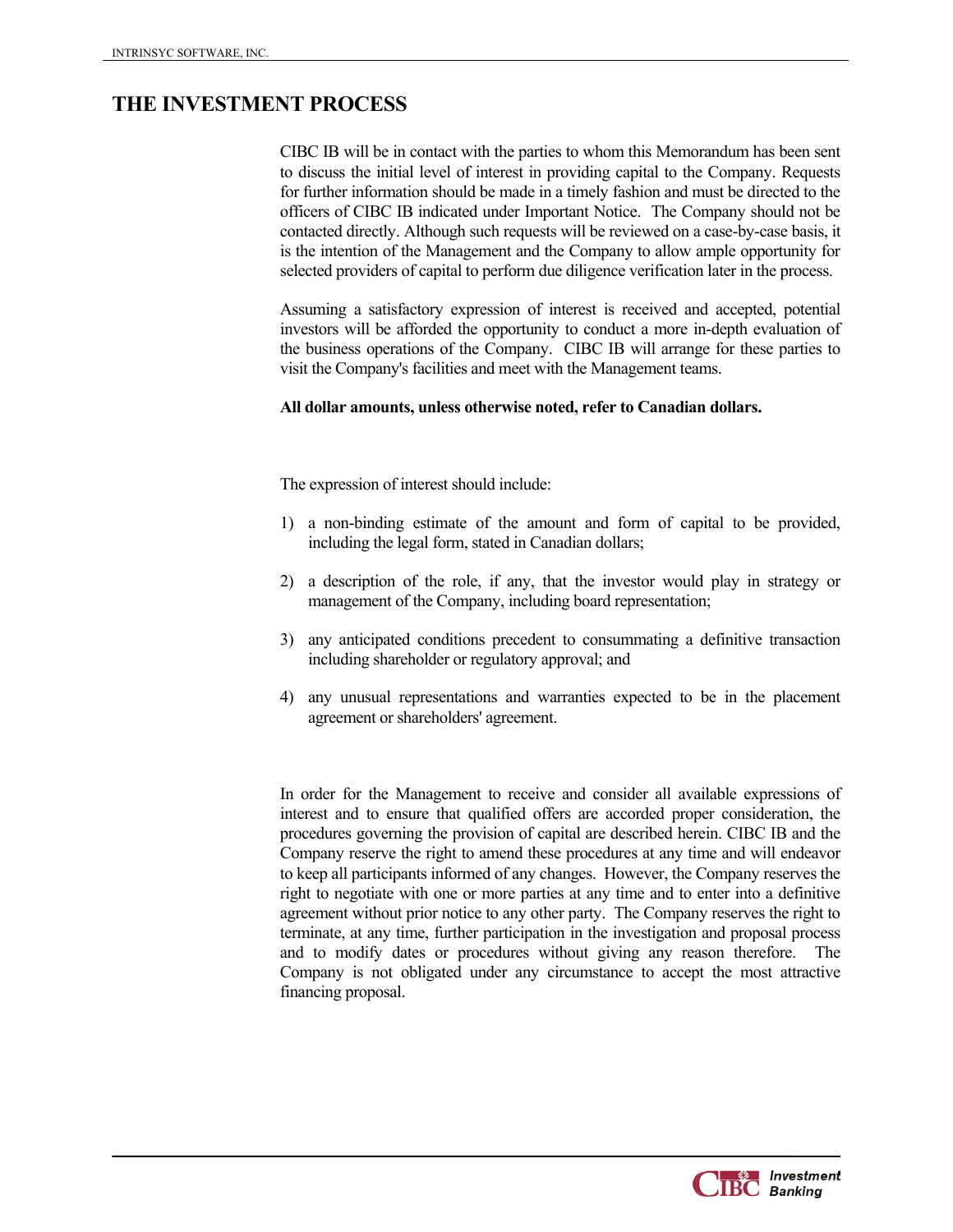## **TABLE OF CONTENTS**

## Page

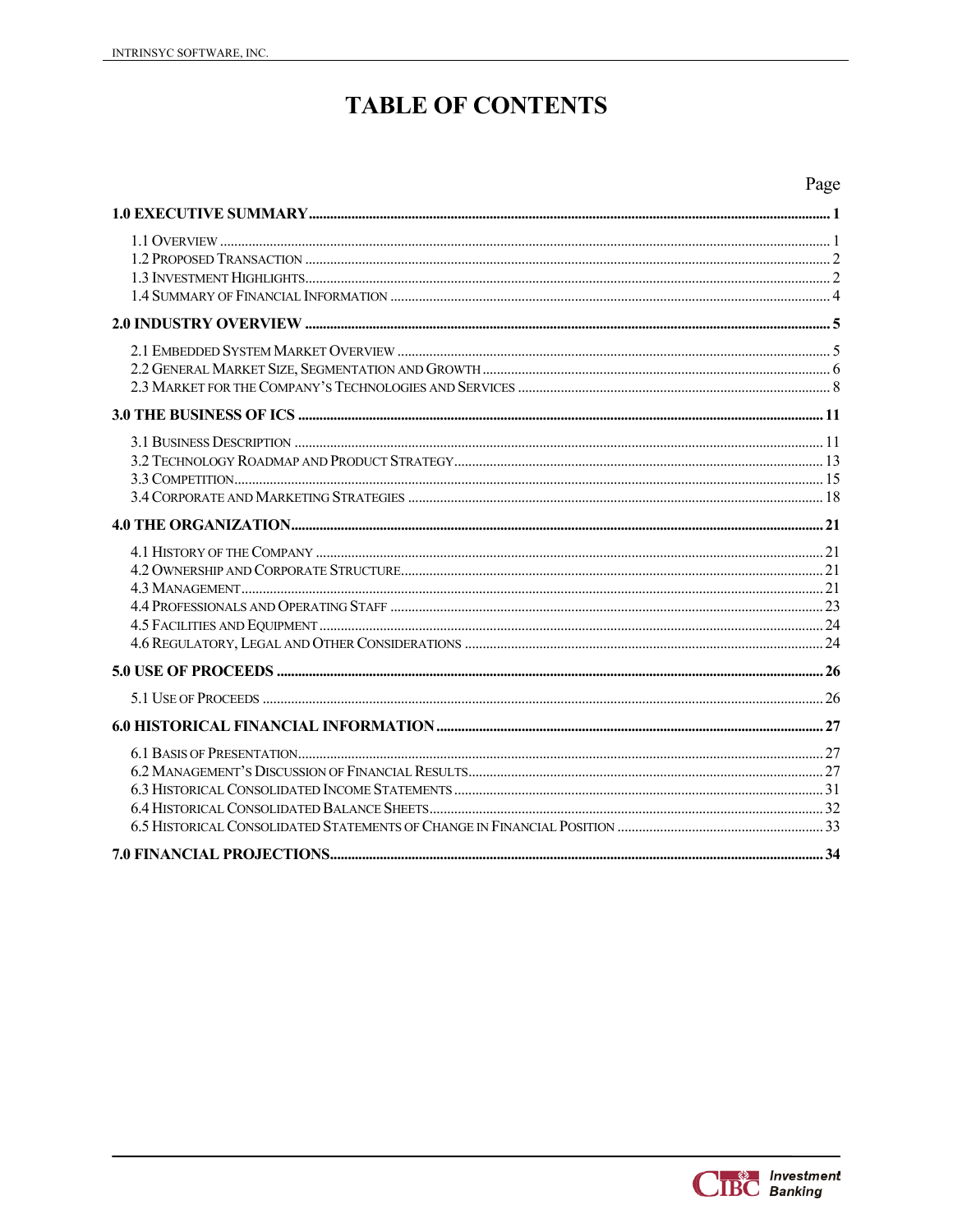#### **APPENDICES TAB**

#### **BY SEPARATE COVER**

ANNUAL REPORT PRODUCT BROCHURES NEWS RELEASES

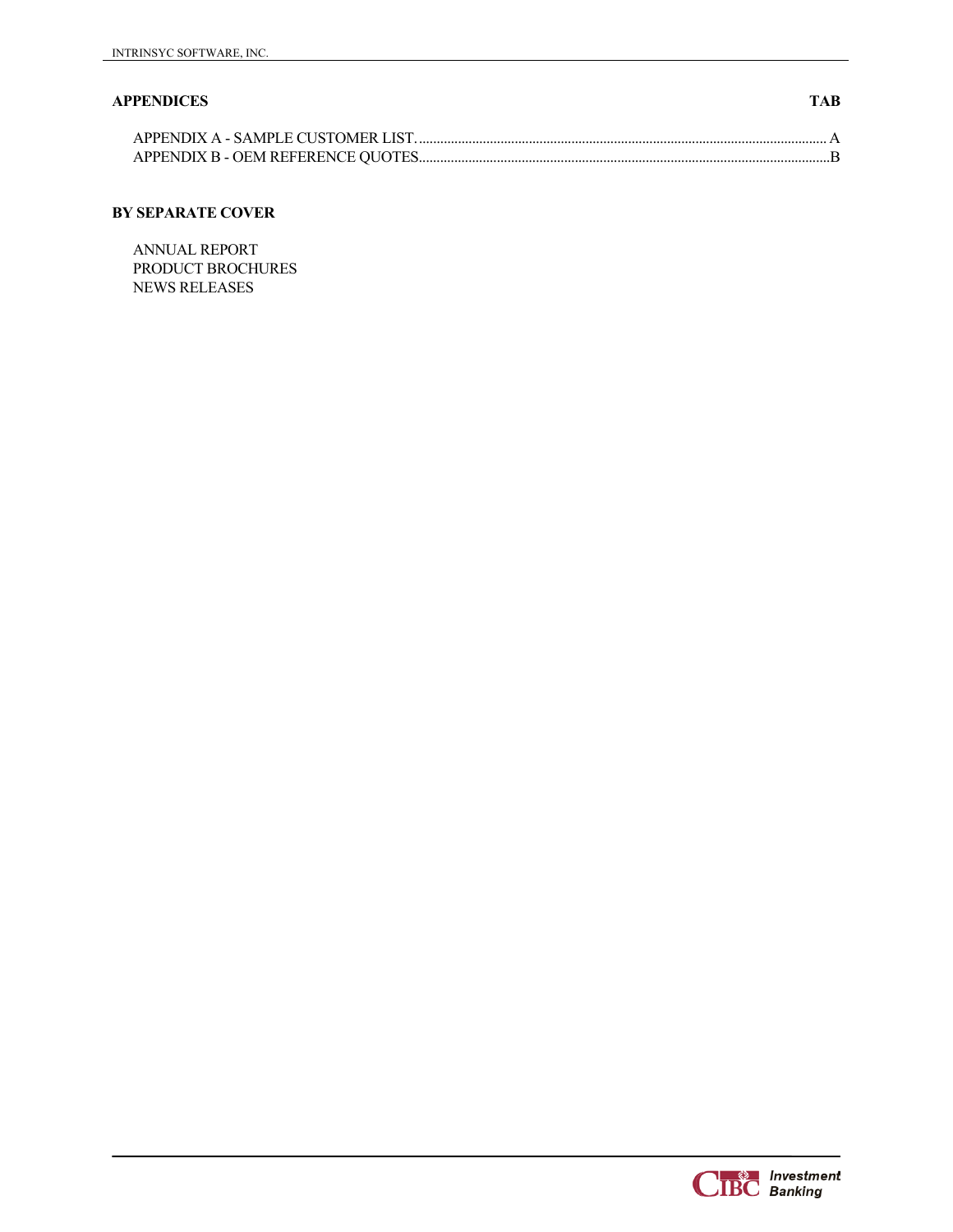## **1.0 EXECUTIVE SUMMARY**

## *1.1 Overview*

The face of computing is fundamentally changing. Desktop PC and Internet-based open standards are being leveraged to create a new generation of small, low cost and task oriented products. The term "embedded technology" refers to computers that are hidden from view, but perform critical and specific functions in literally every facet of every industry. An example includes computers controlling emission and braking systems in automobiles. This also includes so called "Internet Appliances" which are part of the exploding world of embedded systems. The vast networking power of the Internet is shifting computing applications from being stand-alone to distributed in nature. There will be far less need to duplicate software on multiple devices as they will be able to intelligently share their resources across the network (sharing across networks is referred to as "Distributed Computing"). Distributed computing is even more critical in embedded systems where constraints of space, specialized functions, portability and remoteness must be overcome. Technology is entering a "Web Enabled Era" where the computer is peripheral to the network.

Intrinsyc Software, Inc. ("Intrinsyc" or the "Company") was incorporated in August 1992 and changed to its current name on June 1997. Its focus on embedded Windows NT and Windows CE based software development began in 1996 and continues to date. The Company, based in Vancouver, British Columbia, completed an initial public offering on April 1996 in the Vancouver Stock Exchange where its shares continue to trade. Intrinsyc is continuing to advance into the early commercial exploitation stage after fully and progressively developing its major products over the last three years with total investment to date of approximately \$8.7 million. The Company has 35 on staff, including 23 in research and development and six in marketing and sales.

The Company develops software technologies that extend the capabilities of the Windows CE operating system for deployment in vertical applications that require robust, distributed and Internet-enabled capabilities. Through key OEM partners, Intrinsyc has chosen to initially pursue the three market verticals with the greatest Windows CE potential: 1) Industrial Automation; 2) Point of Sale and; 3) Mobile Computing. In recognition of the future importance of these technologies, Microsoft highlighted Intrinsyc during Comdex 1997 as one of 14 exceptional emerging software companies worldwide.



Intrinsyc's corporate strategy is to pursue an ongoing aggressive technology development within the open systems focus. At the same time, the Company through its partnership program with OEMs is working to deepen and strengthen its market vertical positions with cooperative and intensive product development efforts. The Company currently has 11 Distributed Embedded Component Framework (DECF) partners with the anchors being Siemens, Eaton and Group Schneider which are Fortune 500 and similar category companies. Finally, specific marketing strategies are now under review to exploit the vast opportunities presented by the CErfBoard device in upgrading existing legacy embedded systems to the level of network capable Internet Appliances.

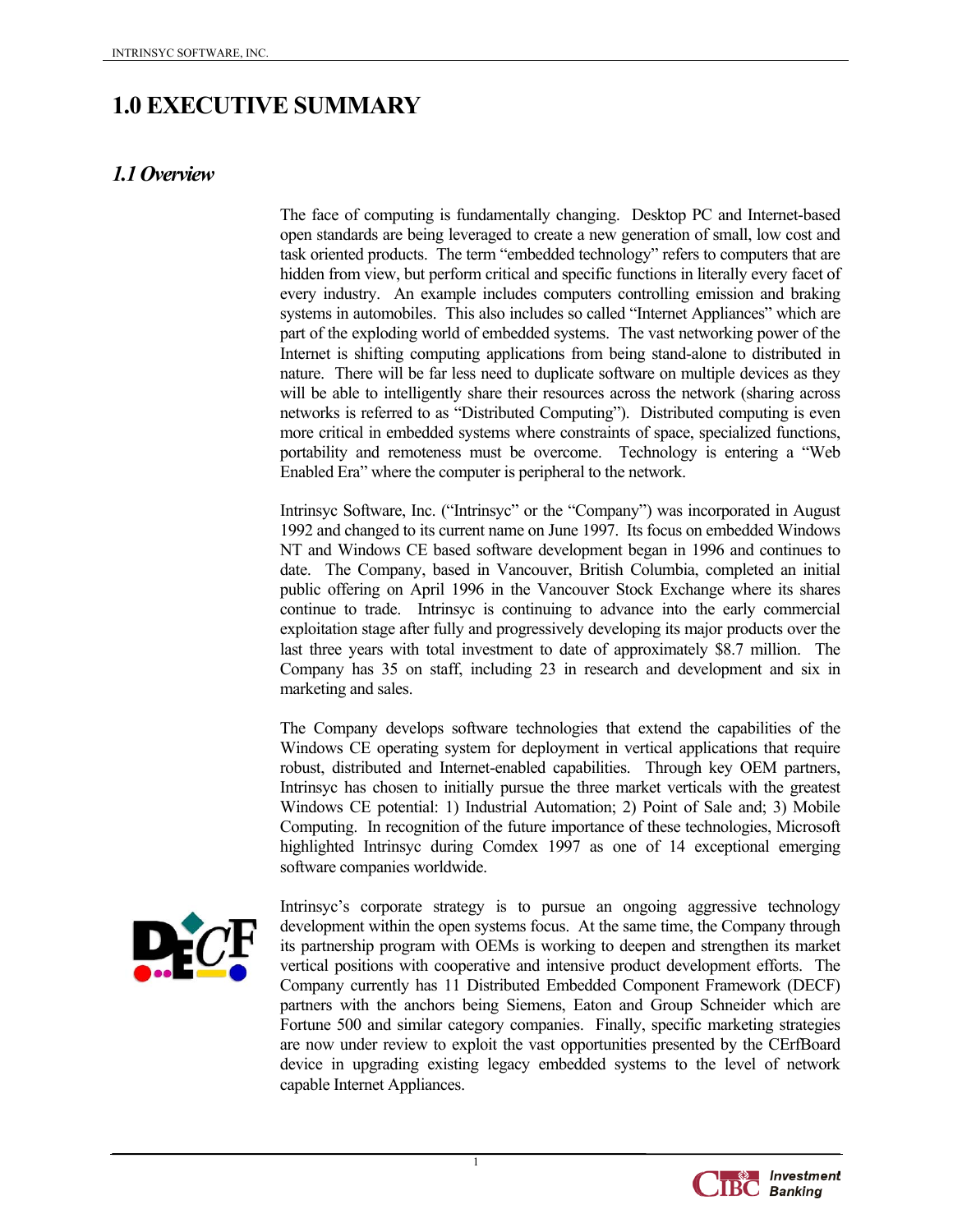## *1.2 Proposed Transaction*

Intrinsyc Software, Inc ("Intrinsyc" or the "Company") is seeking to raise approximately \$6 million in capital to fund operational expansion, market development and ongoing product development. Specifically, the funds are needed to fully launch its OEM partnership program and to continue to extend its lead as the pre-eminent provider of interconnectivity software for Windows-based embedded systems.

## *1.3 Investment Highlights*

Intrinsyc offers investors the following strengths:

#### *Strong customers and accelerating revenues*

Intrinsyc's technology has been validated by several strong customers, including Eaton, Siemens and Group Schneider. In late March, 1999 the Company announced technology licensing and services revenues valued at more than \$3 million from one of its DECF partners. Intrinsyc currently manages 11 DECF partners since the program began in February 1999.

#### *Leading distributed computing technology for Windows embedded systems*

Microsoft's desktop PC and Enterprise based COM/DCOM technologies, which today form the heart of Microsoft's open standards approach to computing, evolved from their early component software efforts in the mid 1980s. With the recent introduction of deviceCOM by Intrinsyc, the same kind of dramatic transformation is now taking place in embedded market verticals such as Industrial Automation and Point-of-Sale (applications that require high performance distributed networking and extensions). The combination of COM/DCOM/deviceCOM means that componentbased applications can now extend across enterprise, desktop and embedded systems which enables software components on embedded systems to communicate directly across networks with components on desktops or enterprise systems. Intrinsyc has developed deviceCOM for the Windows CE and Windows NT platforms and is the only company to have this open standard solution.

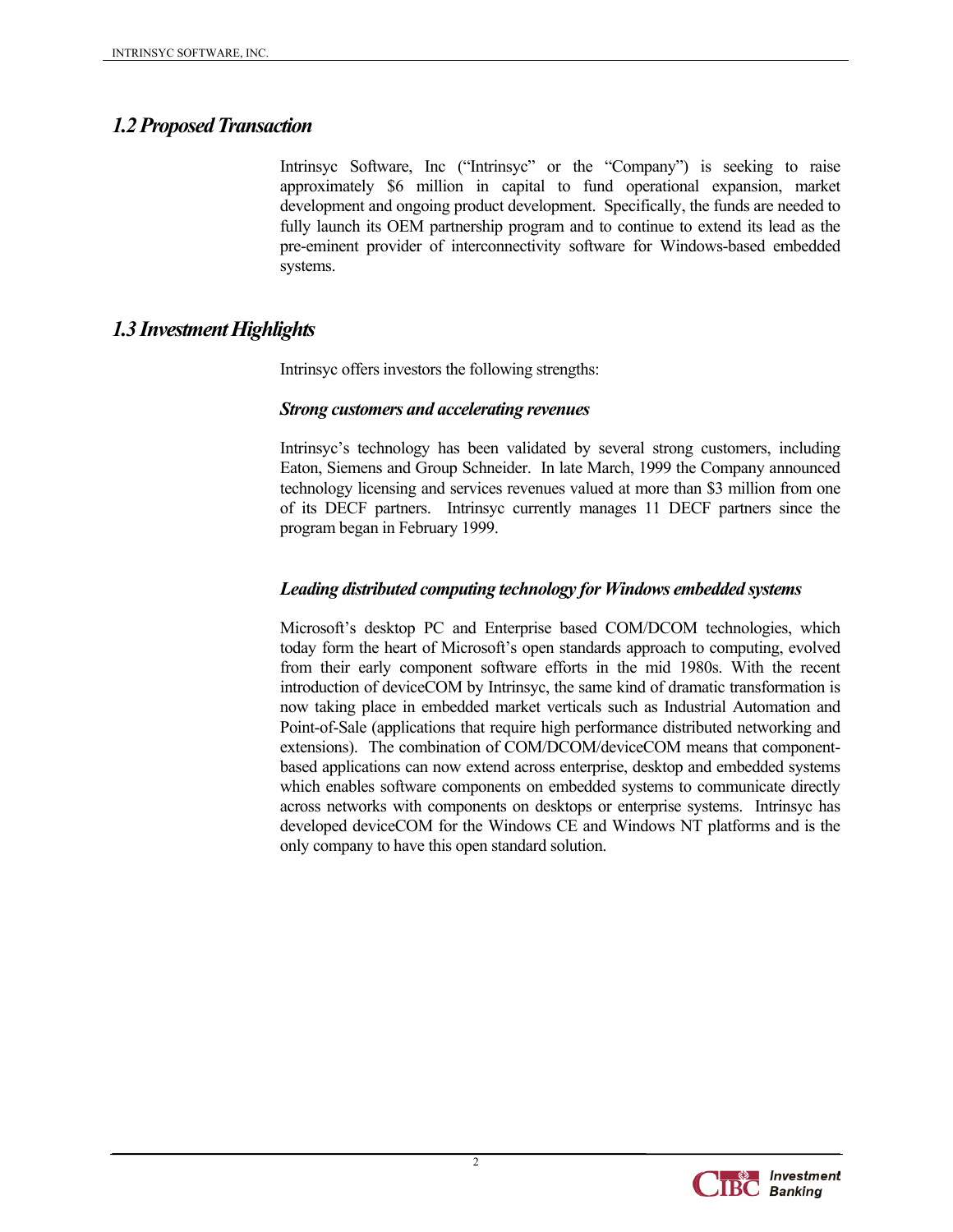

*MicroCErBoard* – both the world's smallest web server and the world's smallest Windows CE based device

#### *Access to large market of legacy embedded systems*

Intrinsyc's product, CErfBoard was initially developed as an embedded system reference platform, the world's smallest fully functional web server and smallest Windows CE based device. CErfBoard technology enables legacy embedded systems to be upgraded to have many of the same features and benefits as next generation Internet Appliances. Recent demand for the product to upgrade legacy embedded systems have presented a significant opportunity to quickly upgrade a vast number of legacy systems into the next generation of embedded computing. From the summary market statistics presented below, the potential upgrade market is sizeable and can more easily be developed than the emerging demand for new Internet based appliances and devices. This facet of the business also presents opportunities to develop ideal strategic alliances and partnerships with chip and hardware manufacturers that may be attracted with the more immediate opportunities. Specific strategies in this regard are being reviewed and partnership discussions will be pursued in the very near future.

#### *Strong Intellectual Capital and several CE market "World Firsts"*

The Company has market leading technology development talent and has quickly vaulted to the forefront of the Windows CE embedded market with a complete set of embedded products such as deviceCOM (an open systems component described above), Rainbow (an embedded web server), CerfBoard (a reference platform described above) and Integration Expert (a component tool set). Rainbow, a featurerich embedded web server, allows a Windows CE based embedded system to be accessed through the Internet to enable say, the remote monitoring of vending machines. Integration Expert ("IX") allows developers to easily create optimal operating system configuration (minimized footprints). IX is a significant enhancement to the standard Windows development tools offered by Microsoft for embedded applications.

#### *Market-ready participant in rapidly growing industry*

The embedded systems market is known to be 50 times the size of the desktop computing market in terms of number of products shipped (4.2 billion microprocessors shipped in 1997). Industry analysts predict that the software portion of the embedded market will grow from US\$3 billion to more than US\$7 billion by the year 2001. Microsoft is expected to obtain a significant share of this market. The highly fragmented embedded systems marketplace is expected to undergo a period of rapid growth and consolidation due to: Moore's Law (the availability of low-cost, high performance 32 bit microprocessors to replace the mostly 8 & 16 bit ones in current use); the availability of Windows technologies that leverage desktop PC computing standards; the growing demand for Internet connectivity beyond desktops and enterprise systems; and the increasing demand for networked systems that fully leverage the power of distributed computing technologies.

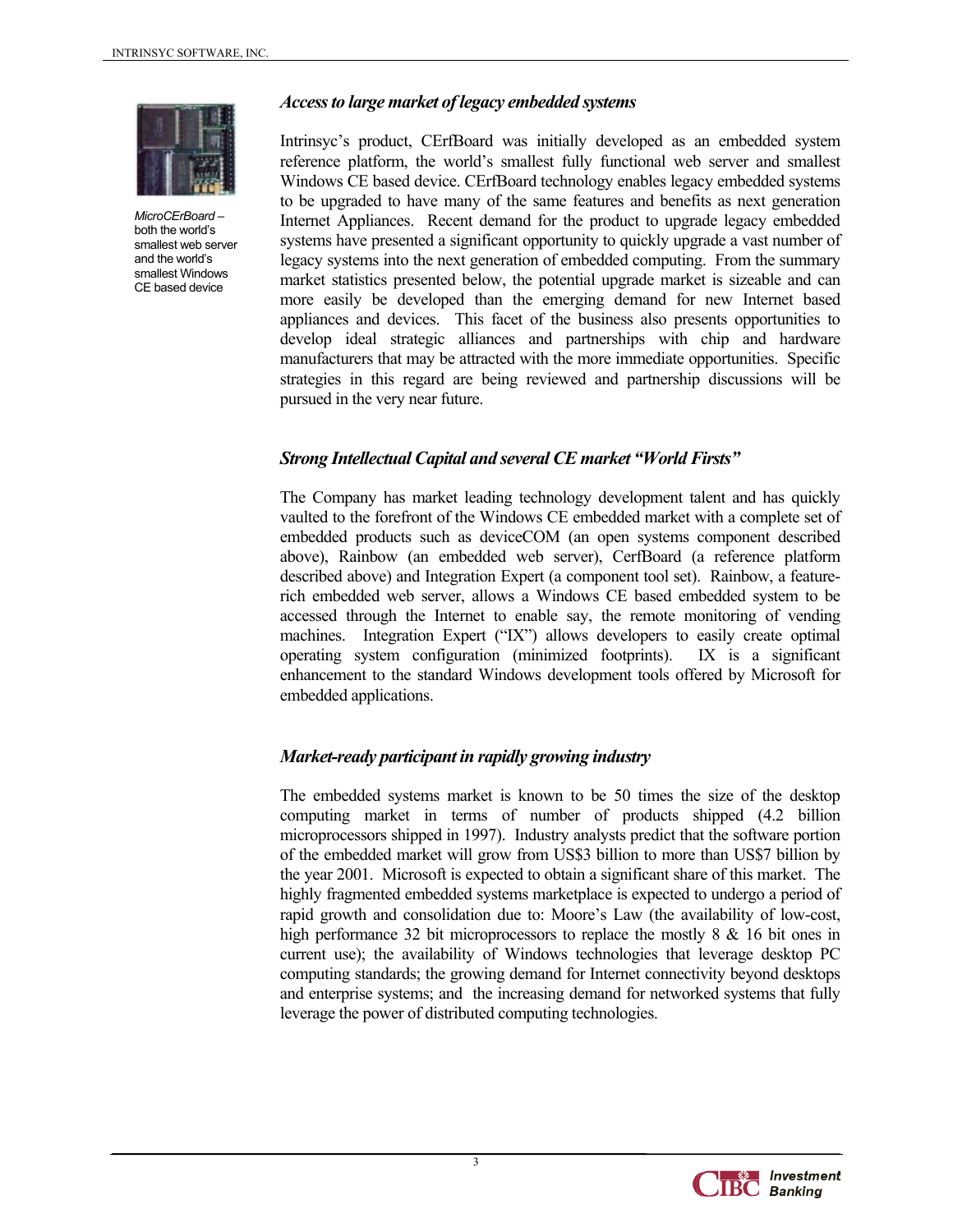

#### *Microsoft's major thrust into the embedded space*

Microsoft owns a commanding share of the desktop PC software market. With the introduction of their Windows CE operating system, it is widely believed that Microsoft will capture a significant share of the rapidly growing yet highly fragmented embedded market. Intrinsyc's technologies enhance the reliability and capability of Windows CE in embedded applications. Intrinsyc's technologies are particularly appealing to OEMs that wish to embrace open standards, and have developers who are familiar with the Windows programming interface and distributed COM/DCOM technologies. Intrinsyc claims to be the only "pure technology play" for Windows CE.

#### *Promising executive team and highly talented development team*

The Intrinsyc team started with a solid core of technology development talent and was strengthened over time with complementary expertise and invaluable experience in the highly specialized niche of COM/DCOM and embedded system technologies. As its technology lead and ongoing vertical market breakthroughs will attest, Intrinsyc has a strong development team and has made substantial progress with a newly formed but energetic, focused and highly driven executive team.

## *1.4 Summary of Financial Information*

| the fiscal years $1997$ and $1998$ and the six months ended reducally 28, $1999$ . |                                                     |           |            |  |
|------------------------------------------------------------------------------------|-----------------------------------------------------|-----------|------------|--|
|                                                                                    | <b>Summary of Financial Information</b><br>(S000's) |           |            |  |
|                                                                                    | 12 Months                                           | 12 Months | 6 Months   |  |
|                                                                                    | Ending                                              | Ending    | Ending     |  |
|                                                                                    | Aug 31/97                                           | Aug 31/98 | Feb 28/99  |  |
| <b>Sales</b>                                                                       | (audited)                                           | (audited) | (internal) |  |
|                                                                                    | 69                                                  | 563       | 601        |  |
| <b>EBITDA</b>                                                                      | (1,887)                                             | (3,097)   | (769)      |  |
|                                                                                    | 1,128                                               | 1,792     | 1,612      |  |
| Assets                                                                             |                                                     |           |            |  |

The following table summarizes the historical financial information of Intrinsyc for the fiscal years 1997 and 1998 and the six months ended February 28, 1999.

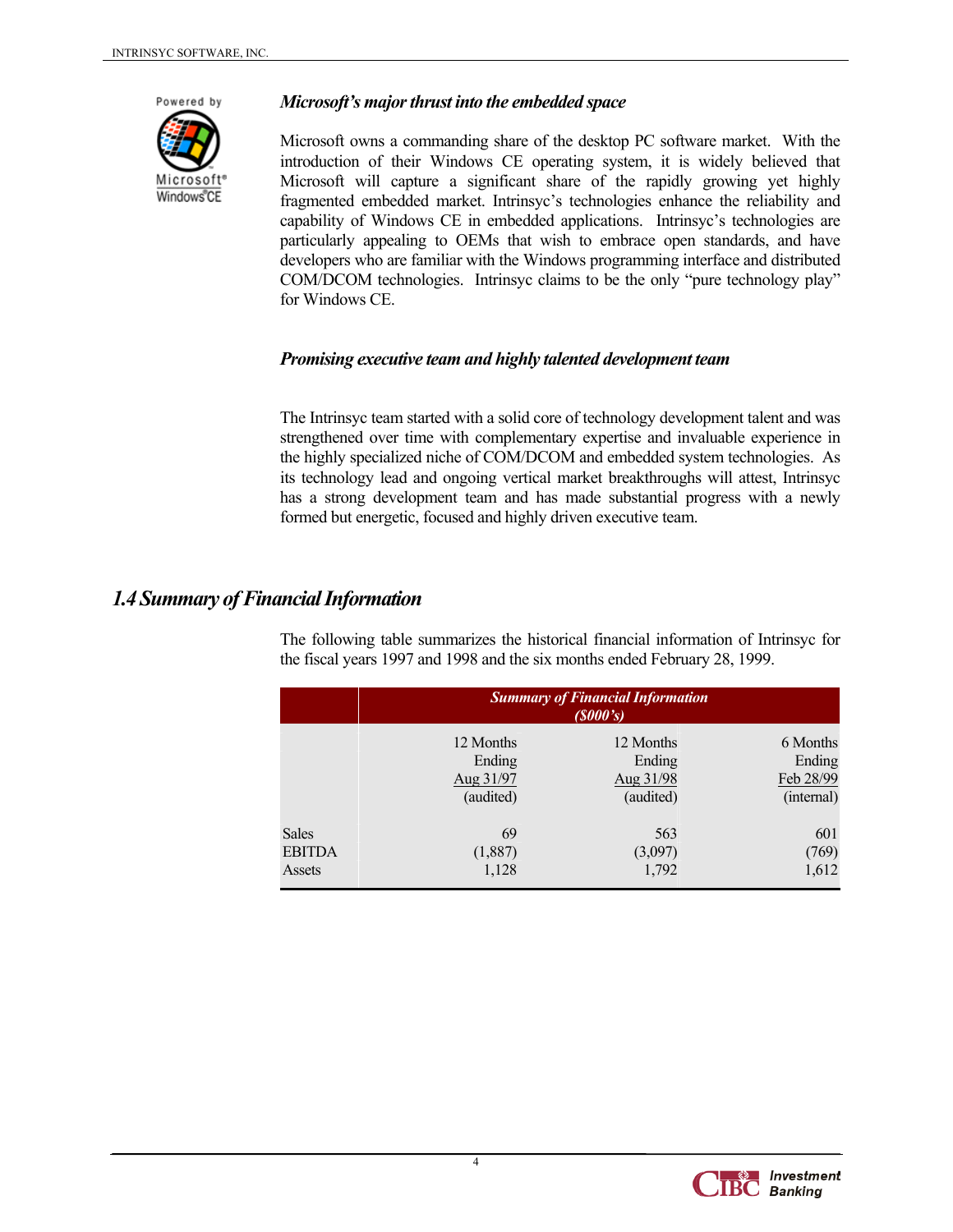## **2.0 INDUSTRY OVERVIEW**

## *2.1 Embedded System Market Overview*



An "embedded system" is typically a specific-purpose device that transparently incorporates a computer processor. Consumer examples of embedded systems include: Internet appliances, home automation and entertainment systems; while commercial examples include: point-of-sale terminals, industrial process controls, industrial robots, ABS braking systems, emission control systems and a broad range of other vertical-market applications. As products incorporate better human centered designs and the need for system connectivity builds, companies are designing more embedded, distributed and Internet enabled computers into their products.

Embedded systems have traditionally been built using a wide variety of proprietary hardware and software architectures due to cost constraints in processing power and limited functionality of embedded real-time operating systems (RTOSes). Today, powerful 32 bit microprocessors cost less than \$10 and powerful operating systems such as Windows CE are competitively priced anywhere from \$10 to \$20 each.



*Figure 1 - Component-based applications can now extend across Enterprise, Desktop, and Embedded systems* 

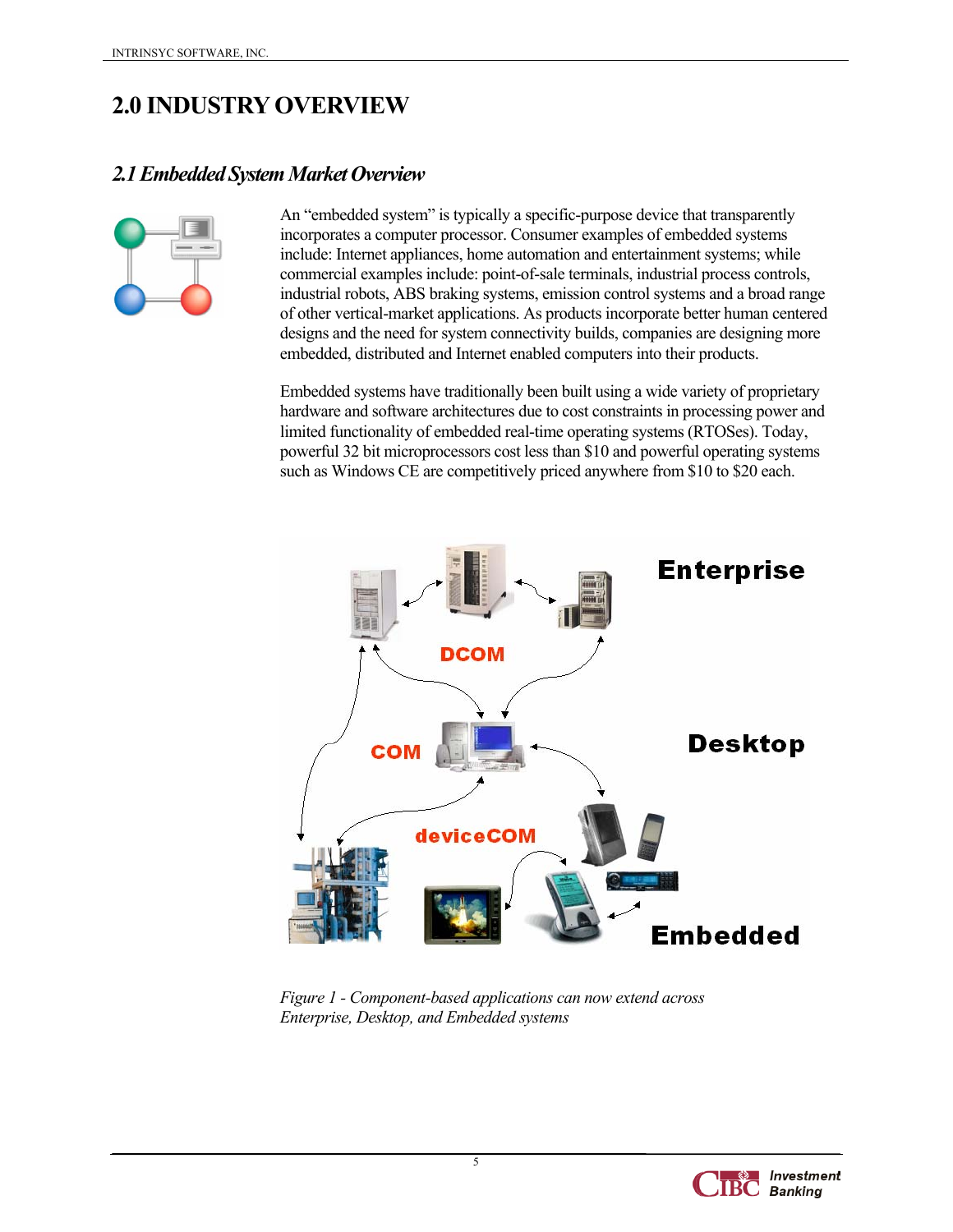With the core hardware costs plummeting and feature rich operating systems arriving. OEMs are now able to take advantage of the same types of desktop PC open systems software standards and technologies to architect a new generation of embedded systems using the same distributed computing and powerful Internet based networking standards that blur the distinctions between desktop, enterprise and device level computing environments.

The primary benefits of desktop PC and enterprise level use of distributed computing software architectures built on widely standardized operating systems have been: (a) shorter product development cycles; (b) extended product life; (c) increased product functionality; and (d) reduced overall product costs.

These same benefits are now available to embedded systems OEMs via the implementation of Intrinsyc's technologies within their product lines.

## *2.2 General Market Size, Segmentation and Growth*

The Windows CE embedded market has not yet received sufficient analyst and research coverage for a detailed market segmentation analysis to be available for Intrinsyc's technologies at this early stage in the market's development.  $IDC<sup>1</sup>$  initiated coverage on the embedded market in March 1999 and has made initial positioning statements including, "IDC expects to see huge growth in the overall market for embedded and RTOS systems," "Windows CE devices are beginning to proliferate in the embedded form factor market," and "IDC believes that this market is poised for greatness and that all of the players have potential for growth at this point in time". Another report by  $VDC^2$  makes more specific statements regarding the strong potential for Windows CE in this market, but again, the scope and methodologies used preclude using the data for a comprehensive segmentation analysis.

It is clear however that the overall market for embedded systems is huge with total electronic systems sales in 1997 of  $$770$  Billion<sup>3</sup> consisting of consumer (TVs, stereos), communications (cell phones, pagers), office (printers, copiers), automotive (air bags, anti-lock brakes), industrial (sensors, controls), medical (heart monitors, imaging devices), and a variety of other computer controlled devices. The quantity of such embedded devices is staggering: estimates suggest that less than one percent of microprocessors are used in desktop personal computers, with the remainder used in embedded devices. The embedded systems market is 50 times the size of the desktop computing market in terms of number of products shipped (4.2 billion microprocessors shipped in  $1997<sup>4</sup>$ ) with the majority of the growth expected to be in the 32-bit market which Windows CE is targeting.

 $\overline{a}$ 



<sup>&</sup>lt;sup>1</sup> International Data Corporation

<sup>2</sup> Venture Development Corporation

<sup>&</sup>lt;sup>3</sup> CIBC Wood Gundy Equity Research

<sup>4</sup> Source: Integrated Circuit Engineering Corporation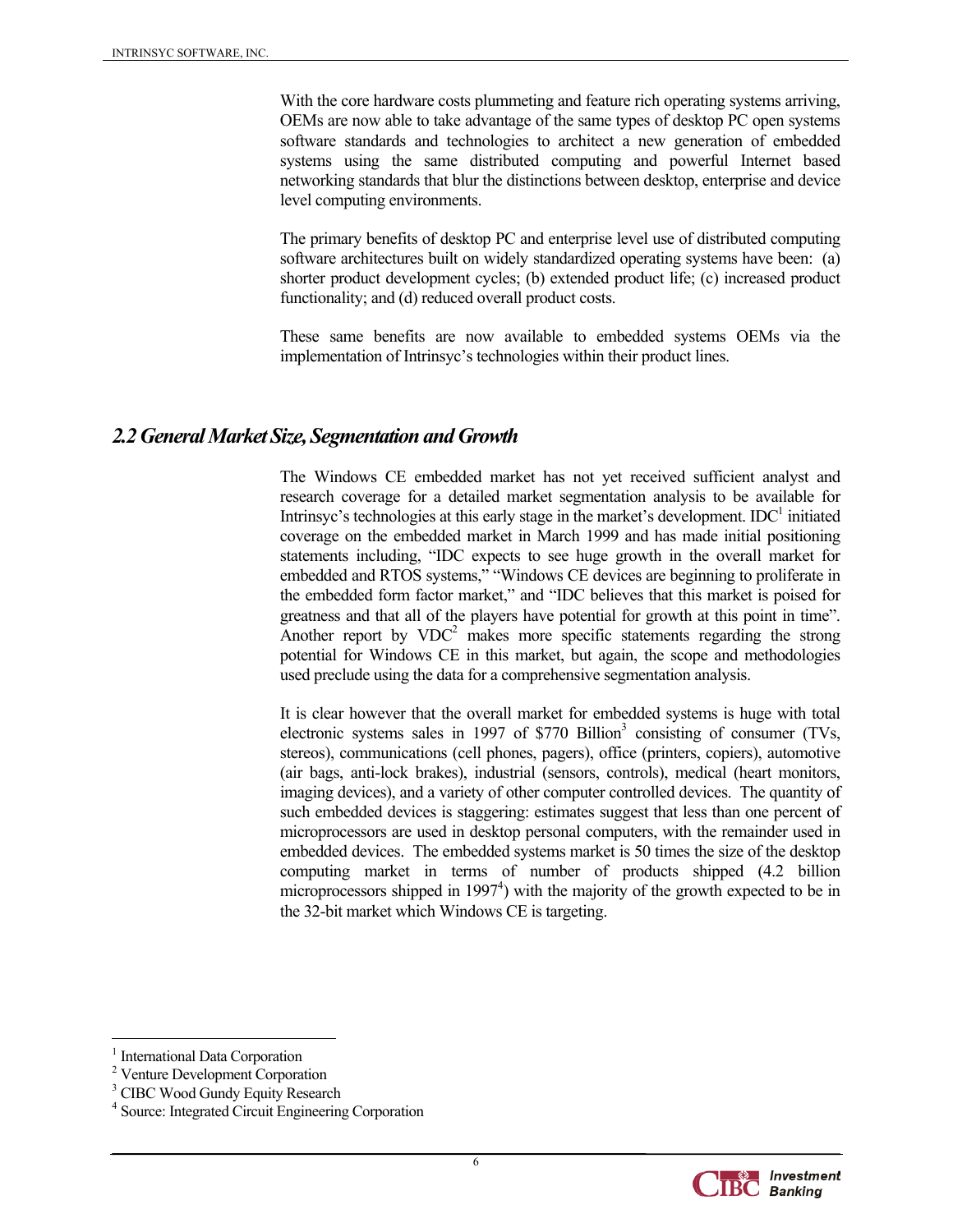

Industry analysts predict that the overall software portion of the embedded market will grow from US\$3 billion to more than US\$7 billion by the year 2001 (Source: Raj Gollamundi, Research Analyst, Dain Rauscher Wessels). This market size estimate includes only software and tools and does not include embedded microprocessors, hardware systems and services revenue derived from embedded systems development.



The trend towards outsourcing embedded systems technologies by OEMs shows that commercial components (software products purchased external to a company) will increase at a rate of 50% per year from \$450 million in 1997 to over \$2 billion dollars by 2001<sup>5</sup>. This is a market sector that Intrinsyc's technologies have an opportunity to capture a significant percentage of.

Fueled by improved price/performance for 32 bit processors and by the explosive growth of the Internet, embedded devices, or Internet Appliances, are predicted to grow at a rate of close to 100% per year over the next 5 years, bringing the production of such devices to some 42 million by the year 2002.<sup>6</sup>

While analysts have differing opinions on the rate at which Windows CE will enter this market there is general agreement that Microsoft's "embedded windows" will take a significant share of the market. Intrinsyc believes that the potential market for its technologies is far larger than its ability to access and/or service this market.

 $\overline{a}$ 



<sup>5</sup> Raj Gollamundi, Dain Rauscher Wessels

<sup>6</sup> International Data Corporation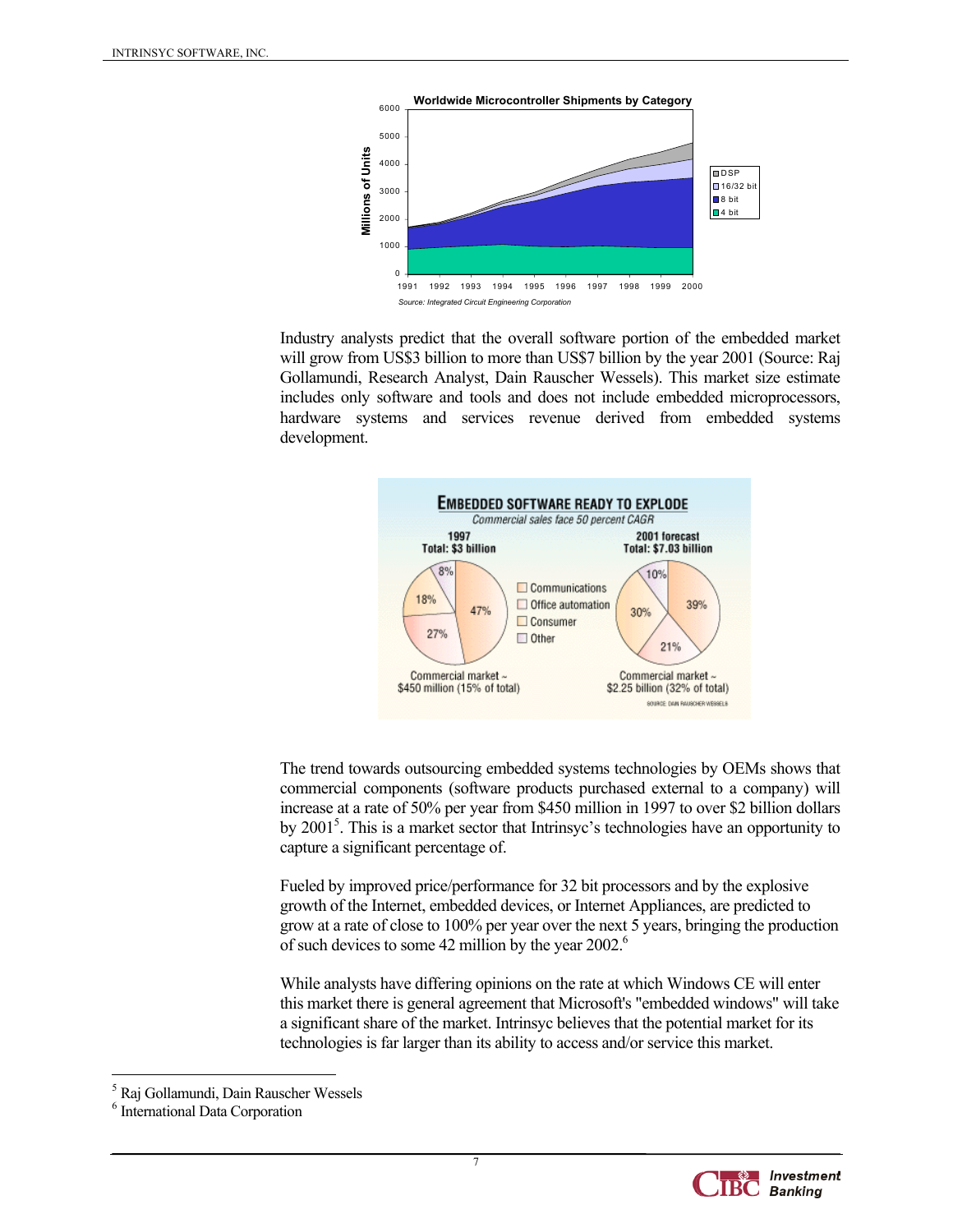## *2.3 Market for the Company's Technologies and Services*

Intrinsyc has targeted three major vertical market sectors for its products, including: Industrial Automation; Mobile Computing; and Point of Sale Terminals.

#### *Industrial Automation*

Intrinsyc's definition of Industrial Automation includes any device or system that is used in factory automation, process control, test and measurement, and building automation. Find/SVP<sup>7</sup> estimates that the combined market for sales of industrial computers, workstations, and software will reach \$6.5 billion in the year 2000. Find/SVP also expects this market to grow at an annualized rate of 18.5% for the next several years.

Embedded devices have long been used in factory data acquisition. This is expected to have a significant impact on the use of embedded real time operating systems (RTOS) as more of these devices drive towards greater local intelligence. Intrinsyc's review of the major U.S. data acquisition vendors in the fall of 1998 indicated that greater than 50% were actively considering Windows CE as the operating system for embedded devices. According to  $VDC<sup>8</sup>$ , this market segment is expected to experience a steady growth of approximately 9% from 1997 through 2002, growing from sales of \$182 million in 1997 to \$280 million in 2002. VDC predicts that sales of embedded devices that connect to Windows based enterprise systems will grow from 35.7% of the market in 1997 to more than 41% of this market by 2002. This represents a significant growth opportunity for Intrinsyc's technologies.

Software standards in the Industrial Automation market are driven primarily by the OPC standards group (OLE for Process Control) which has more than 400 member companies. As OPC standards are based on Windows DCOM/DCOM technology, Microsoft's operating systems have become key technologies in this market. A host of vendors including Siemens, Rockwell, Groupe Schneider, Allen Bradley, and Honeywell all have product lines that conform to OPC technology standards. This has spawned a whole industry of supporting OPC-centric software vendors including Iconics, Wonderware, Rockwell Automation , FactorySoft and Object Automation.

#### *Mobile Computing*

Intrinsyc's definition of mobile computing includes systems for the management of vehicles, intelligent vehicle systems, wireless communication for data exchange, invehicle monitoring and data acquisition systems, and systems for traffic monitoring and management.



 $\overline{a}$ 7 Find/SVP Report - "World Market for Industrial Computers"

<sup>&</sup>lt;sup>8</sup> VDC Report "The U.S. Market for Data Acquisition Products"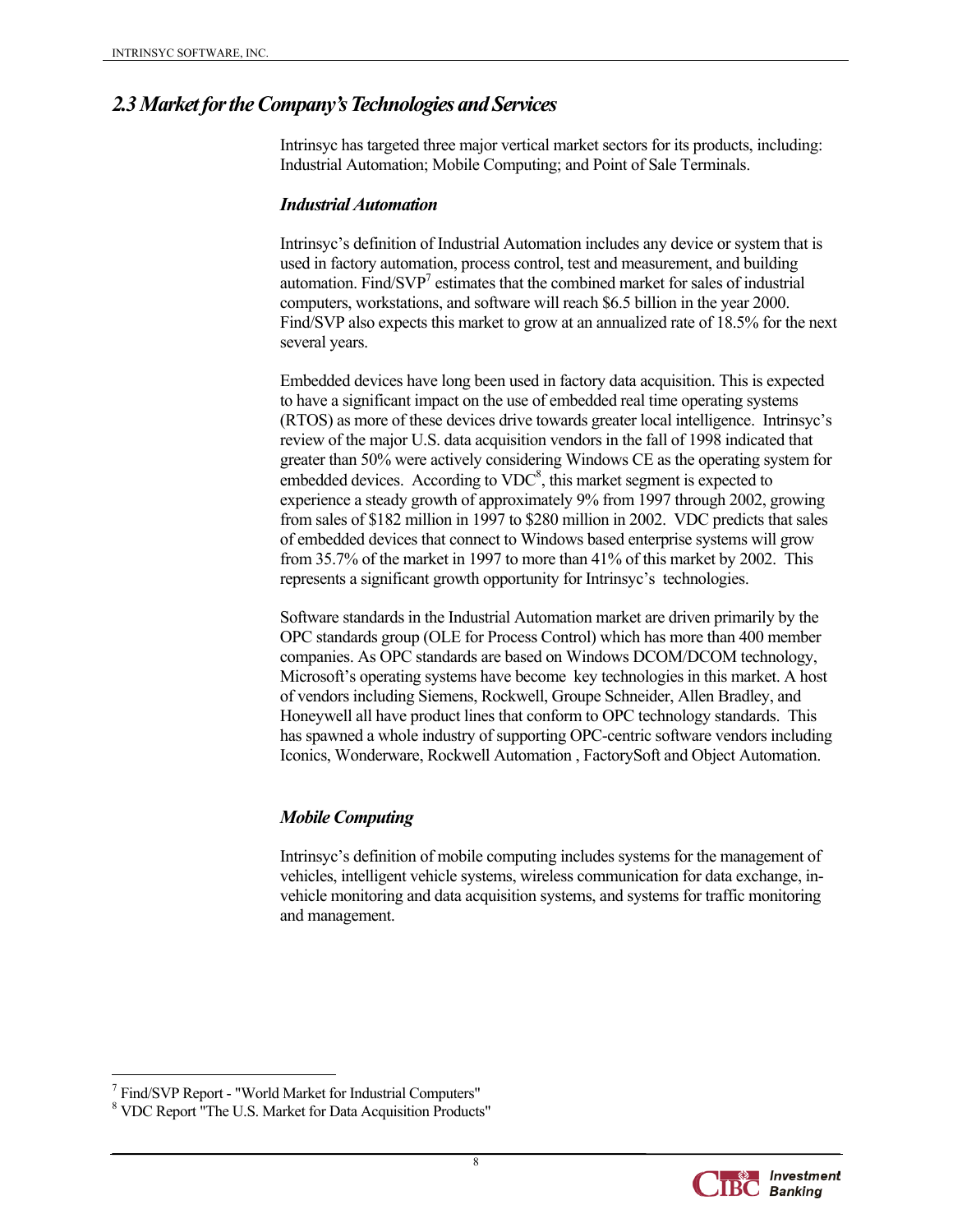A study released in 1997 by the Intelligent Transportation Society of America in conjunction with the Electronics Industries Association (EIA) $^9$  estimates that by 2015 the market for intelligent transportation systems will be some \$75 billion in the public sector with a further \$350 billion in the private sector. The study notes that ITS related products have a significant market in the commercial transportation sector (rail, trucking, shipping) as there are major competitive advantages to the reduction of transportation costs. The market for freight mobility and fleet management alone is estimated at \$50 billion over the next 20 years with further investments being made in infrastructure development. Rapid deployment in this sector is anticipated because of the cost savings associated with such investments.

Shorter term forecasts by  $VDC^{10}$  show that the in-vehicle network computing systems (IVNCS) are expected to grow to some \$1.3 billion by the year 2002. VDC Vice President, Mark Regberg notes that "after all the years of hype, the INVCS market is finally ready to come into its own. Development efforts are well underway and large technology companies such as IBM and Microsoft and automobile manufacturers (BMW, Mercedes, Audi, Nissan among others) are investing heavily in these efforts. In addition, the growing need amongst mobile professionals to increase productivity at all times is a strong driving factor."

The in-vehicle market is also one that has been targeted by Microsoft. In conjunction with Clarion Corporation of America, Microsoft introduced the Auto PC earlier this year based on the Window CE operating system. It is anticipated that several auto manufacturers including Ford, Nissan and Saab will offer factory installed PCs as options on their year 2000 model cars.

Development of in-vehicle systems is expected to experience strong competitive pressures since there are real cost savings in the commercial sector through reduced operating costs and significant mass market appeal of in-vehicle navigation, entertainment, mobile work force automation and safety devices. As a result, product vendors in this sector can anticipate very short time to market windows for their products thus favouring the use of open standards and  $3<sup>rd</sup>$  party software licensing from companies such as Intrinsyc.

#### *Point of Sale Terminals*

Intrinsyc's definition of Point of Sale Terminals include any device which are used to interact with a consumer in the purchase of a product or service and include traditional cash registers, bar code scanners, vending machines, kiosks, and ticket dispensers.

A Frost and Sullivan report issued in November 1998 forecasts that the U.S. market for point of sale terminals will grow from \$1.4 billion in 1996 to over \$2.3 billion by the year 2003 which is an annual growth rate of about 7.3%. Of even greater interest is the fact that the smart card and hybrid point of sale terminals will grow at the much faster rate point of 19% per year from \$159 million in 1996 to over \$535 million in 2003. Focus on the smart card segment alone sees even higher (37%) growth rates forecast.

 $\overline{a}$ 



<sup>9</sup> Electronic Industries Association Report

<sup>&</sup>lt;sup>10</sup> VDC Report "In-Vehicle Network Computing Systems"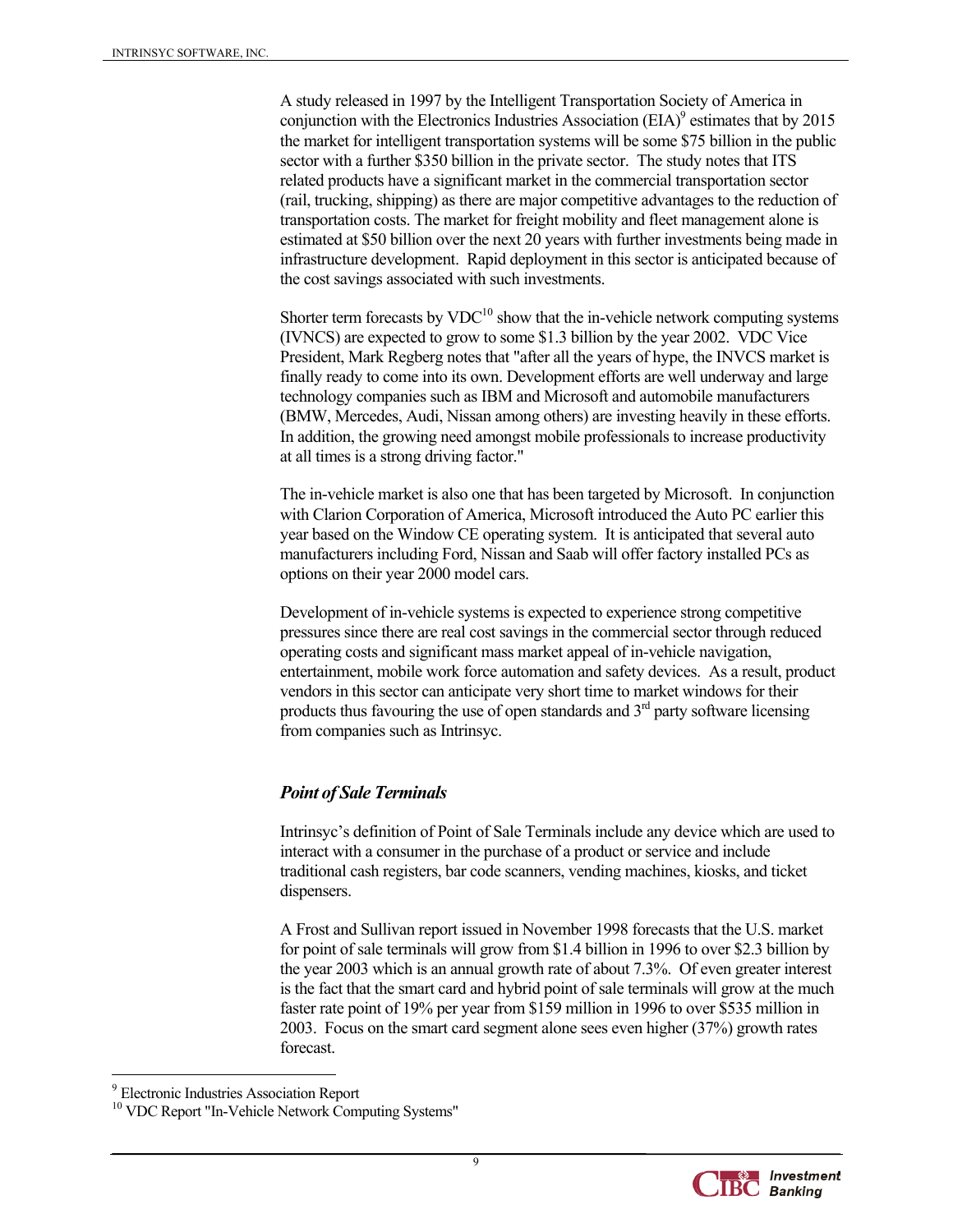Software standards in the Point of Sale market include OPOS (OLE for Point of Sale) which, like OPC for Industrial Automation, is based on Windows COM/DCOM technology. There are some 160 member companies which all have product lines that conform to OPOS technology standards.

Networking is a fundamental requirement of all POS terminals and devices. Development of networkable Windows CE devices that comply with the OPOS specification will require a DCOM compatible networking technology such as Intrinsyc's deviceCOM. This represents a significant opportunity for Intrinsyc where it can combine its existing Internet, Industrial Automation (OPC) and OPOS technologies.

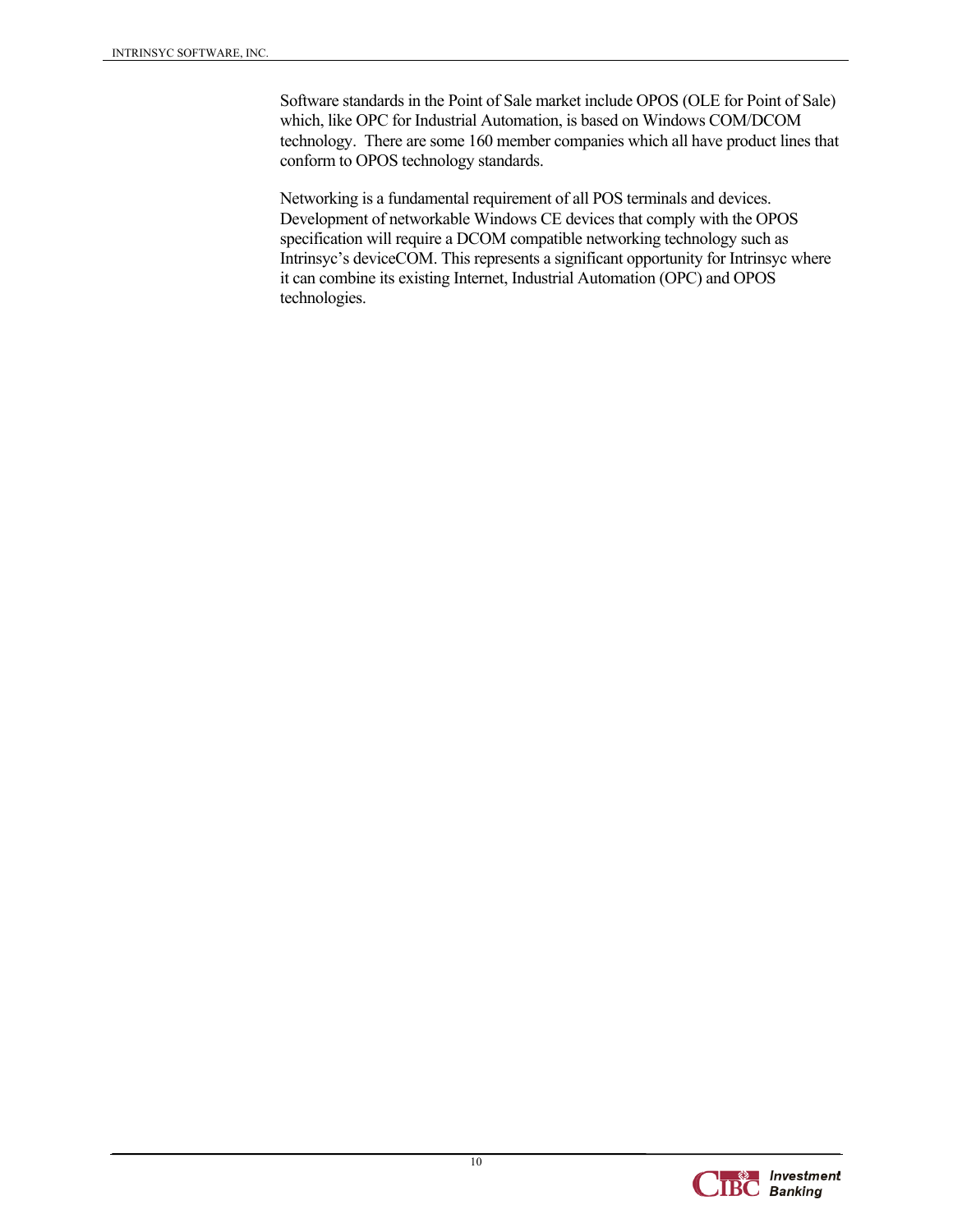## **3.0 THE BUSINESS OF ICS**

## *3.1 Business Description*



*It's about time to market and open standards*

#### *Corporate Vision Statement*

To become the pre-eminent provider of interconnectivity software and services for Windows based embedded systems. This will be accomplished by providing standards based solutions to market leading OEMs, reducing their time to market and improving their competitive market positioning.

#### *DECF Technologies*

The DECF Partnership Program currently includes the following Intrinsyc technologies:



#### DCOM compatibility for Windows CE

A technology optimized for distributed embedded systems that operate on Windows CE (as well as Embedded Windows NT). With deviceCOM, software components on embedded systems can communicate directly across networks with components on desktop or enterprise systems. The technology is completely transparent to COM devices and servers and is compatible at the object level with the DCOM (Distributed Component Object Model) standard for desktop and enterprise applications.

#### **Event Services** – deviceCOM Component

A service component that provides a powerful yet simple framework for synchronizing activities and sharing data between software components. With this framework, DECF program partners can simplify application development, reduce application/service dependencies, and conserve system resources.

#### **Data Access Services** – deviceCOM Component

A service component that handles data acquisition from I/O sensors and devices, and provides a standard COM based interface to external applications. Each Data Access Service hides the details of handling specific types of I/O from the external applications.

#### **Database Services** – deviceCOM Component

A service component that provides a data storage solution for embedded applications where it is often impractical or infeasible to simply use a general-purpose database in the resource-constrained environment of an embedded system platform.

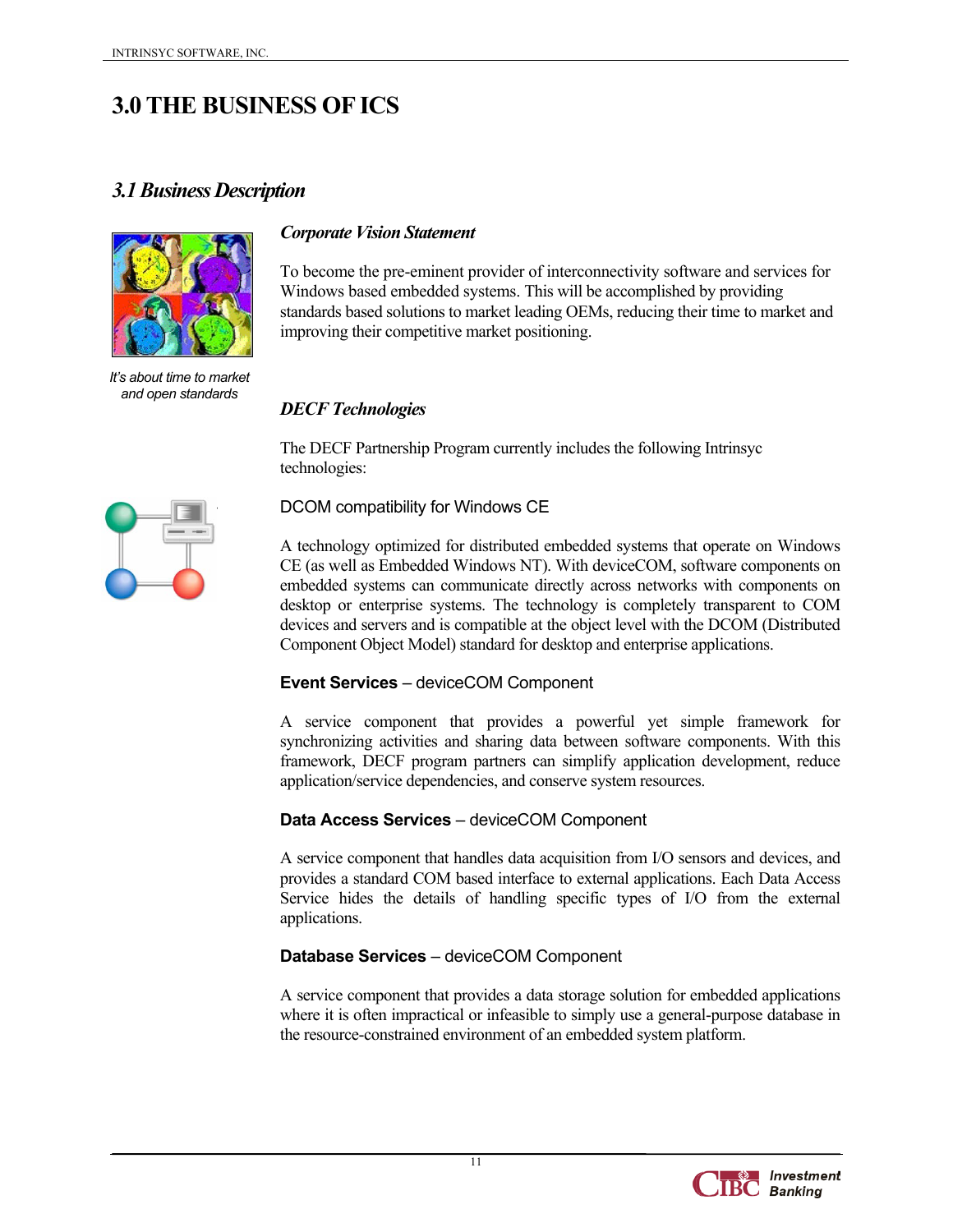#### **OPC Kit** – deviceCOM Component

An interface application kit that enables the deployment of standard OPC (OLE for Process Control) industrial automation application software on Windows CE, Windows NT and other deviceCOM capable real-time operating systems.



#### **Rainbow** - Web Server

An embedded web server framework for Windows CE that provides a flexible extension mechanism for easy web-enabled application development. The Rainbow framework is provided with a ready-made Remote Management System (RMS) webbased application and a powerful OEM Development Kit to support DECF partner custom development.



#### **WinFT** - Software Watchdog

A Windows CE and Windows NT software watchdog, data logging and persistence service for high reliability and unattended embedded system applications.

#### **CErfBoard** - Internet Appliance Reference Platforms

A series of web-enabled, Internet-ready reference platforms for a wide variety of Windows CE embedded applications in industrial automation, point of sale or gaming industries. CErfBoard uses a powerful 32-bit RISC microprocessor. CErfBoard is provided as a reference kit pre-loaded with other Intrinsyc technologies such as the Rainbow web server, deviceCOM, and the powerful Remote Management System application.

The DECF Partnership program also provides access to the following Intrinsyc custom embedded platform development tools:

#### **Integration Expert** - Development Tools



A Windows CE or Windows NT visual operating system analysis and customization tool for fast and optimized embedded systems development. Integration Expert supports the easy integration of DECF program partner or 3rd party hardware platforms, applications and software components into a successful embedded product.

#### *Business Model*

-generally describe how revenues are generated today and in the future (mix between licenses, type and nature of services, etc.); what are the typical price points; relate to the first 6 months of revenues this fiscal year

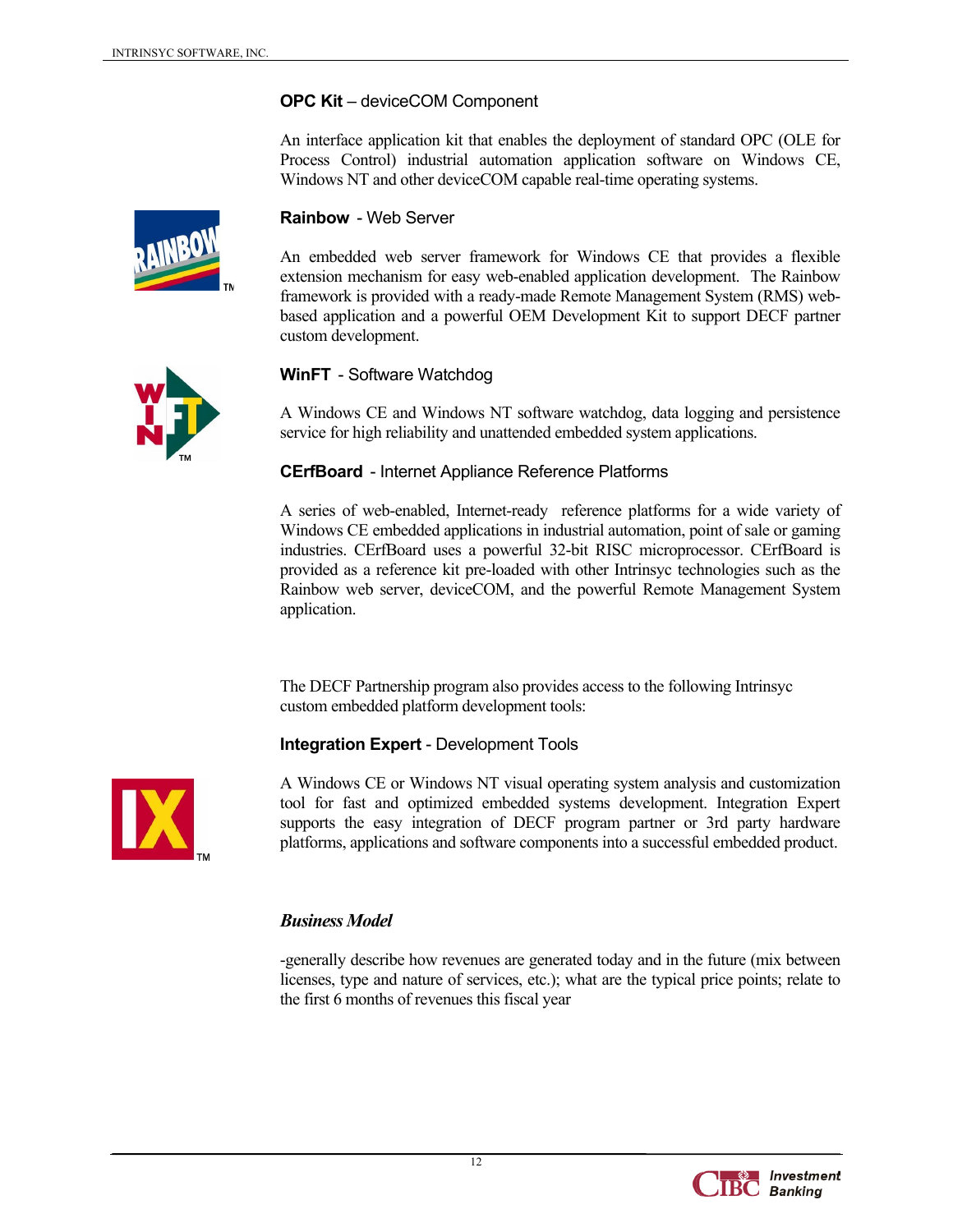## *3.2 Technology Roadmap and Product Strategy*

Intrinsyc will continue the pattern of continuous technology innovation driven by feedback from its DECF Partners. This includes the following new technology development initiatives in 1999:

#### *deviceCOM / Rainbow Integration*

deviceCOM and the Rainbow web server are currently the foundation of the Intrinsyc DECF technology strategy. Future versions of Windows CE will likely incorporate some form of support for DCOM thus requiring that Intrinsyc innovate deviceCOM in a complementary direction.

Integrating deviceCOM and Rainbow technologies together will provide vendors with the ability to support interaction with COM components using Internet based protocols or via deviceCOM from COM objects dynamically loaded from the Rainbow web server. Remote management of deviceCOM applications over the Internet will be supported. Enhanced security in the form of SSL and X.509 certificates will also be implemented.

#### *Rainbow Enhancements*

The next major release of the embedded Rainbow web server will incorporate a number of features which will put it on par with many Windows NT class web servers while being Windows CE based. These features will include:

- Support for Microsoft Active Server Pages (ASP).
- Further compliance with the HTTP1.1 specification
- Enhanced security including support for user authentication, SSL and X.509 certificates. Support for such security is important for POS and similar applications utilizing the Internet.
- Support for the Front Page Web publishing extensions.
- Support for automatic server restart thus increasing the availability of Rainbow based devices.
- Improved user interface for the Rainbow Remote Management System.

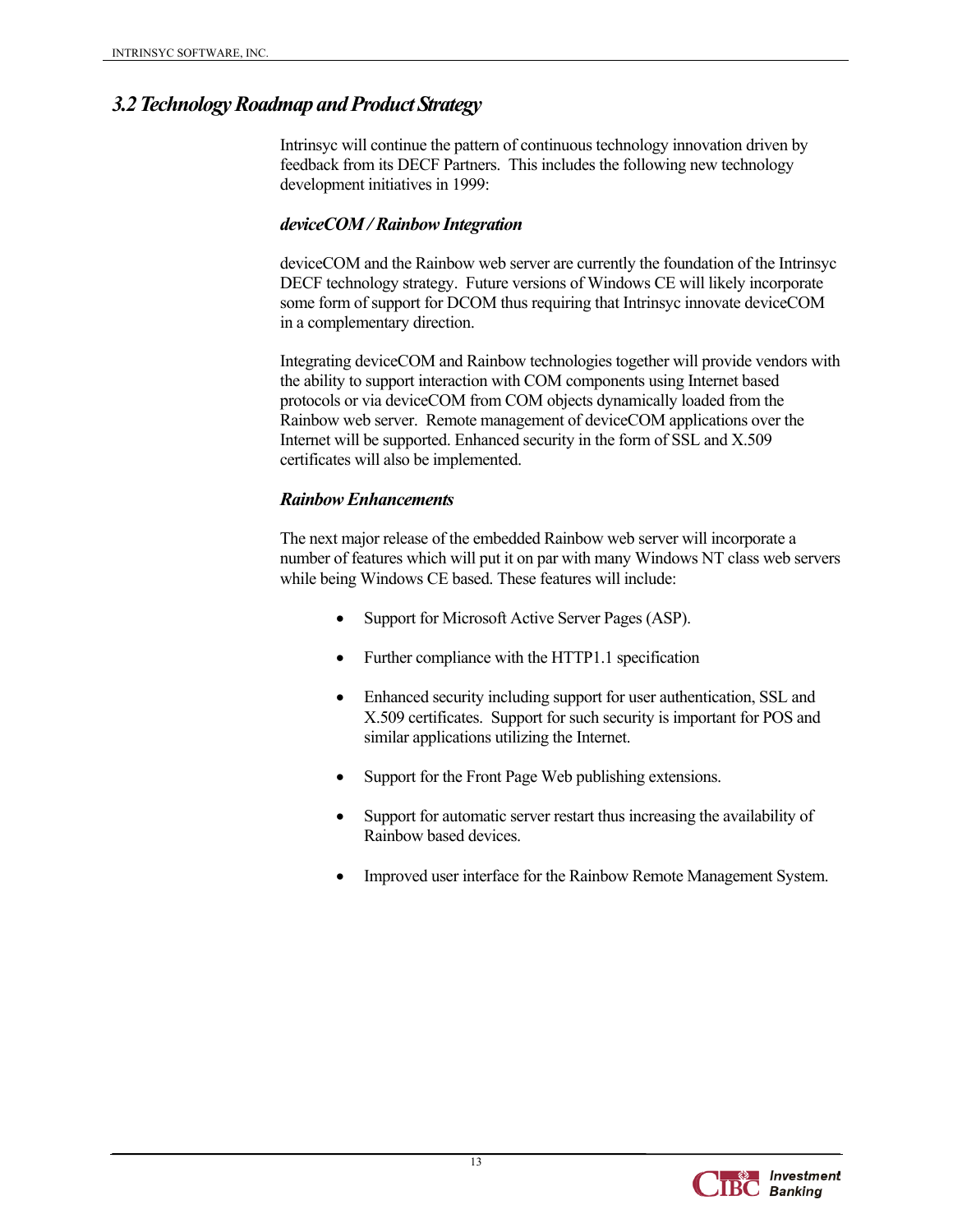#### *IX Enhancements*

The IX product will continue to be supported as a package for the delivery of  $3<sup>rd</sup>$  party technologies and as an advanced development tool in its own right. Specific features of this product will be determined by the result of ongoing discussions with Microsoft on the potential bundling IX for CE as part of the MS Platform Builder for the Windows CE 3.0 beta release. Currently anticipated enhancements will focus on increased flexibility, greater dependency information, ease of use and broader platform support.

### *DECF Component Additions*

Intrinsyc will continue to add to its family of DECF components and will further refine its vertical market architectures.

These components will be developed in response to market need as determined from the on-going development relationships with Intrinsyc's DECF partners.

### *CErfBoard Enhancements, Custom Silicon*

The existing CErfBoard family of reference platforms will be optimized for legacy system support applications. This will include a continued reduction in the chip count, better Ethernet/TCP/IP performance, and reduced cost. The overall direction will be to make CErfBoard an even easier tool to get a product idea up and running in minimal time.

Next generation CErfBoard technology will be incorporated into a full custom ASIC (application specific integrated circuit) microprocessor, likely based on the ARM core. This will require significant outsourcing and partnering support from other strategic partners who have the requisite core competencies in this area (currently under negotiation). This chip or chipset intellectual property will form the basis for an advanced "DNA or digital nervous system Bridging" technology offering by Intrinsyc to companies who wish to add Internet access and distributed computing capabilities to their product lines without the expense or development effort associated with developing their own custom hardware and software based solutions.

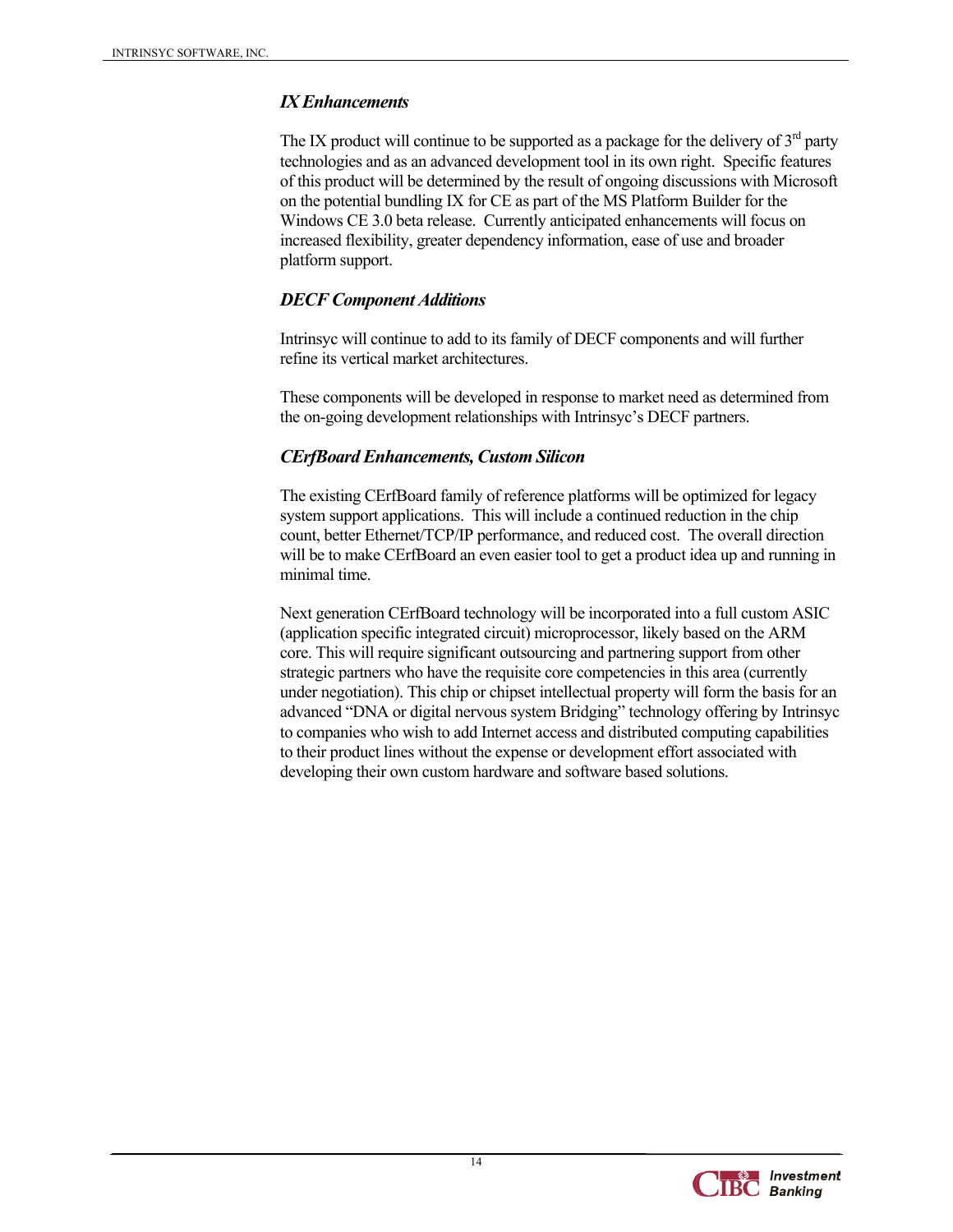## *3.3 Competition*

The embedded systems market at present has several characteristics<sup>11</sup>, a discussion of which will provide good background material for an analysis of the competitive factors. Firstly, there is no standardization and a high degree of fragmentation of embedded platforms with no one vendor having a dominant market share of either software, hardware or tools. The market is expected to consolidate around the more popular systems, noting that relatively new software entrants – Microsoft Windows CE and Java – are expected to garner strong support. Second, there is a movement to outsourced software. Many electronic manufacturers (as well as OEMs in various verticals) are looking to third party vendors to supply embedded software systems because of the increasing complexity of embedded systems, the availability of strong third party tools and a desire to improve productivity. Thirdly, there are special technology issues such as cost, power, memory, storage and processor constraints as well as user requirements for real-time response and high reliability. These issues have spurred the development of real-time operating systems and development tools that are suitable. Finally, increasingly powerful processors are allowing more sophisticated software to be supported in embedded systems. In the past, cheaper (4 bit, 8-bit and 16-bit) processors were predominantly used but more powerful 32-bit processors have now become widely available.

#### Microsoft Windows CE

Based on Microsoft's own website pages on embedded systems, "Windows CE is poised to become a key player in the embedded systems market. Windows CE is a small-footprint, highly customizable operating system designed from the ground up for advanced 32-bit embedded systems. Windows CE is an entirely new operating system, designed using the most up to date technologies and optimized for new and existing families of 32-bit microprocessors.

Handheld PCs were the first class of devices to exploit the capabilities of Windows CE but a flood of new portable electronic devices and compact, dedicated systems based on CE will arise. Microsoft rates the following the top reasons to develop for Windows CE:

- a) build powerful Enterprise solutions capture data (embedded devices can capture data where it originates and feed it quickly into databases and other systems driving the business); facilitate communication; extend business processes and develop a mobile professional tool.
- b) Avoid the need for developers to learn a whole new development tool toolkits for Visual Basic and Visual  $C++$  are available to develop applications for a wide variety of hardware devices.

 $\overline{a}$ 



<sup>&</sup>lt;sup>11</sup> CIBC Wood Gundy Research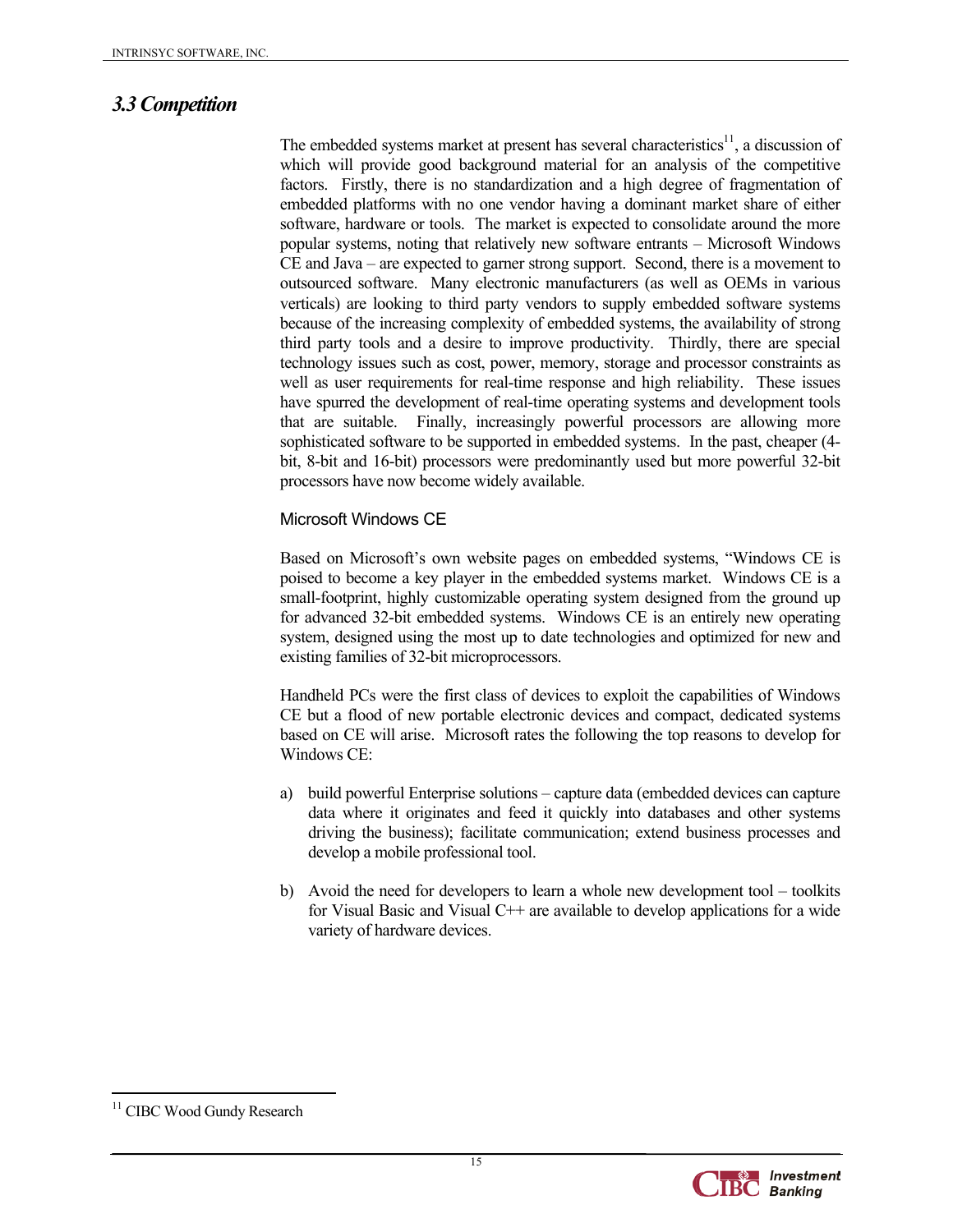#### Microsoft Windows CE vs. Java

Java offers developers in non-Windows CE operating systems the ability to create and use components that interact with one another. This is further supported by the introduction of Sun Micro Systems JINI technology which enables devices to easily locate and access services distributed over a network. OEMs can opt for Personal Java and one of the competing RTOSes such as VxWorks or pSOS rather than selecting Windows CE.

Microsoft has licensed embedded Java technology from Hewlett Packard and is expected to ship this technology with Windows 3.0 in mid 1999. This will effectively place Windows CE 3.0 on par with the current leading RTOSes in regards to Java compatibility.

While Java is not an operating system as such, it offers some capabilities that overlap Microsoft's DCOM technology base. In Intrinsyc's view, several factors favour DCOM as a solution to most distributed applications and therefore also favour Intrinsyc's technologies as follows:

- Less than 4% of developers have actually selected Java for embedded designs today.
- The true component model for Java is Java Beans and these are not supported in the Embedded Java Specification and are optional for Personal Java. Intrinsyc's technologies can be implemented in a smaller memory footprint than their Java cousins.
- While Personal Java can make use of the thread model of the underlying operating system it is still at a marked disadvantage performance wise relative to Intrinsyc's technologies using compiled C/C++.
- Nothing prevents Intrinsyc from using Java as a basis for some future extensions to its technologies if OEMs request it.

#### RTOS Vendors

Intrinsyc's technologies are reliant on the Windows CE operating system and thus faces competitors for its products whenever a vendor is able to choose a similar product which runs on a non-CE operating system such as VxWorks from WindRiver or pSOS from ISI.

#### 3<sup>rd</sup> Party Windows CE Vendors

Within the Windows CE space there are a number of direct competitors emerging for the Rainbow web server including GoAhead Systems and Spyglass. GoAhead has taken an open-source positioning strategy with the publishing of its web server source code and is attempting to license value-added capabilities such as a Fault Management component that may potentially compete with WinFT. Spyglass has a wide range of browser and web server technologies for its own RTOS which are now being ported to Windows CE. Intrinsyc's early and vast lead, installed base, and continuing innovation in Windows CE based web server technologies are in management's view, their primary competitive advantage.

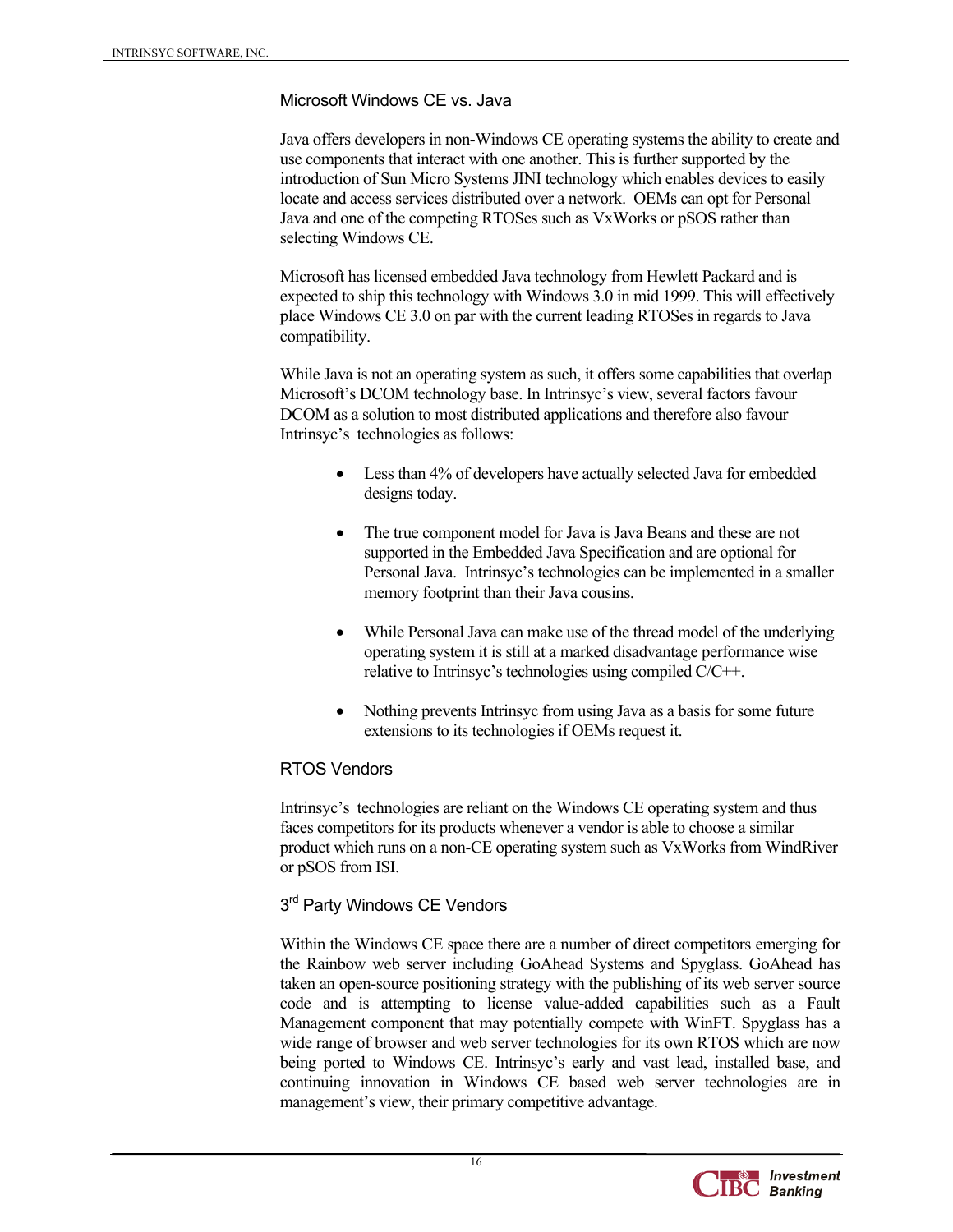#### **Microsoft**

Microsoft can be expected to continue to improve the Windows CE operating system by adding features in future versions of the operating system which today are initially only available from Intrinsyc such as DCOM compatibility and web server support. But unlike the desktop PC market, there are a large number of embedded market verticals that require specialized software components. Therefore, the eventual risk of commoditization of Intrinsyc's technologies by Microsoft is lower than that traditionally experienced in the desktop PC market. Intrinsyc maintains an aggressive state of continuous innovation and product development and endeavours to maintain and develop new markets for these technologies over the long term. Any such company will likely form a symbiotic relationship with Microsoft by enabling rapid deployment of its Windows CE operating system into verticals otherwise presently closed to it.

In the future, one can possibly expect competition from Microsoft itself in the form of DCOM and HTTP web servers, as well as component extensions for these communications technologies. By example, in a non-competitive market vertical, Microsoft has already partnered with Clarion to develop the AutoPC Platform and similar initiatives are part of their overall strategy in other markets.

To counter this potential competitive threat, Intrinsyc is taking several steps to include:

- Continuing to build a broader relationship with Microsoft. Microsoft has recently recognized Intrinsyc's deviceCOM *protocol* as a solution to robust DCOM compatibility in the embedded market and is Microsoft's only solution to integrate Windows NT systems with embedded Windows CE devices using distributed COM techniques today. Intrinsyc advises that Microsoft is also interested in pursuing an expanded relationship with Intrinsyc on a range of product development and licensing opportunities that are currently being evaluated.
- Designing deviceCOM *components* that will inter-operate with Microsoft's Windows NT based DCOM *protocol* in addition to Intrinsyc's Windows CE deviceCOM *protocol*. This solidifies deviceCOM as an entry point for a potential future Microsoft DCOM implementation for Windows CE and protects OEM investments in Intrinsyc's deviceCOM components.
- Continuing to evolve deviceCOM technologies as a DCOM compatible protocol for particular market verticals based on such characteristics as memory footprint, speed, and performance. Thus, deviceCOM can continue as a complement to DCOM for specific market applications.
- Evolve deviceCOM components into fully web-enabled components via utilization of Intrinsyc's Rainbow web server technologies.

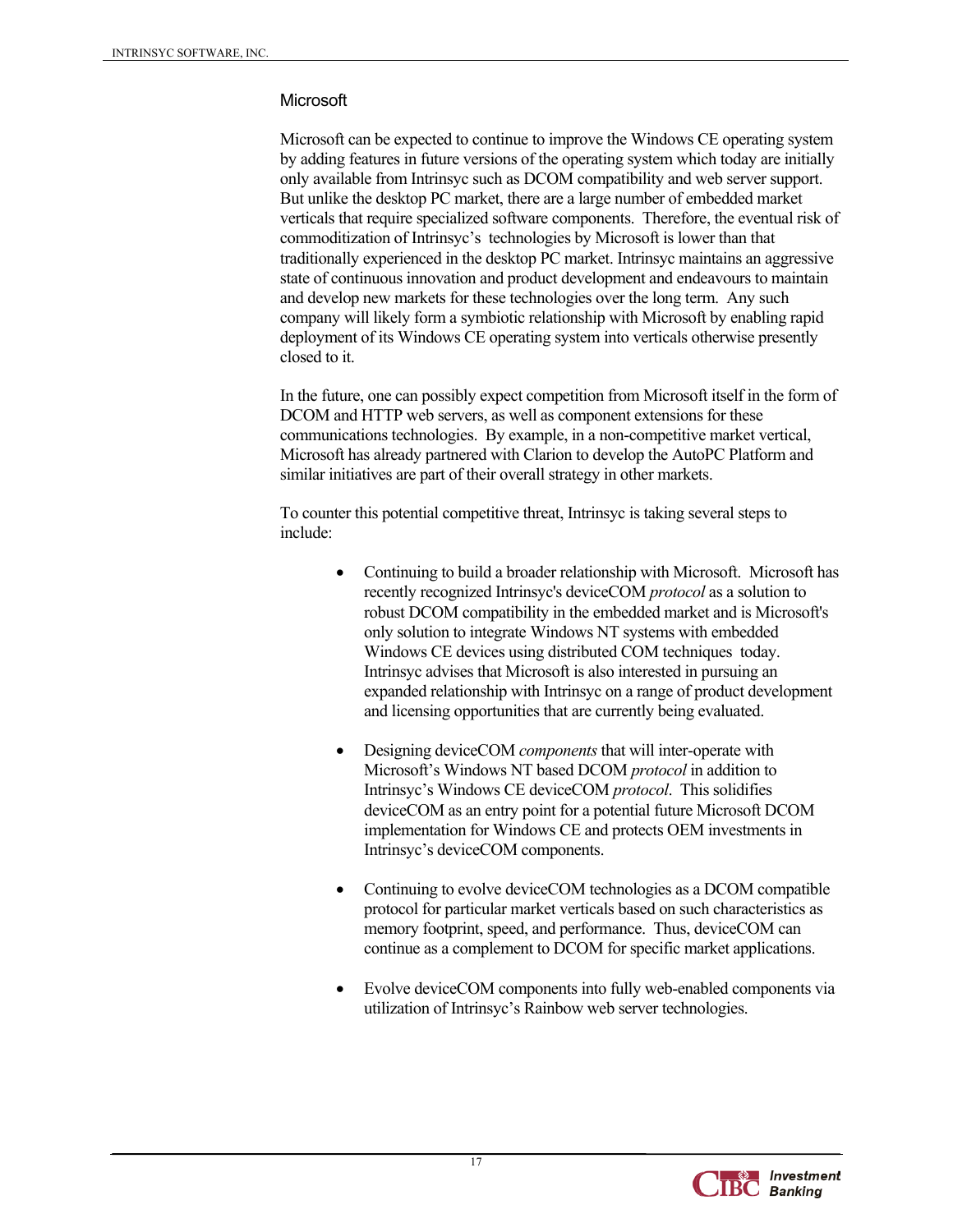## *3.4 Corporate and Marketing Strategies*

#### *Corporate Strategy*

In keeping with its historical initiatives and to keep ahead of the field, Intrinsyc continues to pursue an ongoing aggressive technology development as indicated in the Technology Roadmap section. The overall objective is to maintain its existing competitive advantages from a horizontal applications perspective. Beyond continued technology development, Intrinsyc at the stage of its growth is now attempting to deepen its penetration of vertical market design-wins through intensive and cooperative product development efforts with OEMs. Its DECF partnership model, as fully detailed below, is quite suitable to this thrust and partnership wins have quickly been made with a growing number of OEMs and other parties.

Intrinsyc also wishes to pursue a broad base of breakthrough vertical opportunities with the additional resources that will be made possible by this proposed financing. Accordingly, the DECF partnership program will be expanded with this objective in mind.

Finally, a continuing thrust to initiate or further develop strategic and operating alliances with Microsoft and other parties is ongoing. For example, one of the major challenges in ramping up commercial operations is the integration aspect. Accordingly, Intrinsyc has very recently entered into a Letter of Intent with BSquare as a "master" systems integrator of Intrinsyc's technologies for the industrial automation marketplace. Further, Microsoft has also very recently formally endorsed deviceCOM by hosting on its website a white paper on that technology. Some of Intrinsyc's products and services are featured in Microsoft's web pages (www.microsoft.com/windowsce/embedded/news/ind-news.asp).

## *DECF Partnership Program*

Intrinsyc markets its software and services via this program that focuses on rapid time-to-market and open standards benefits for new OEM product launches. This program is the cornerstone of Intrinsyc's business focus that gives OEMs and Systems Integrators priority access to Intrinsyc's technologies and technical/advisory assistance. In return, Intrinsyc gains an early entry and "lock in" to a whole range of high volume licensing opportunities as well as key technical feedback to help shape its future product offerings. The DECF program includes:

#### *Priority Access to Intrinsyc DECF Technologies*

Time to market pressures require that important new technologies be designed into product lines ahead of the competition. DECF program partners gain important early access to Intrinsyc's upcoming DECF technologies and are invited to participate in DECF planning sessions to provide input into Intrinsyc's technology roadmap;

#### *Priority Technical Assistance*

DECF program partners can quickly become productive and knowledgeable in evaluating and demonstrating effective implementations of DECF technologies in their development programs as well as in released product lines;



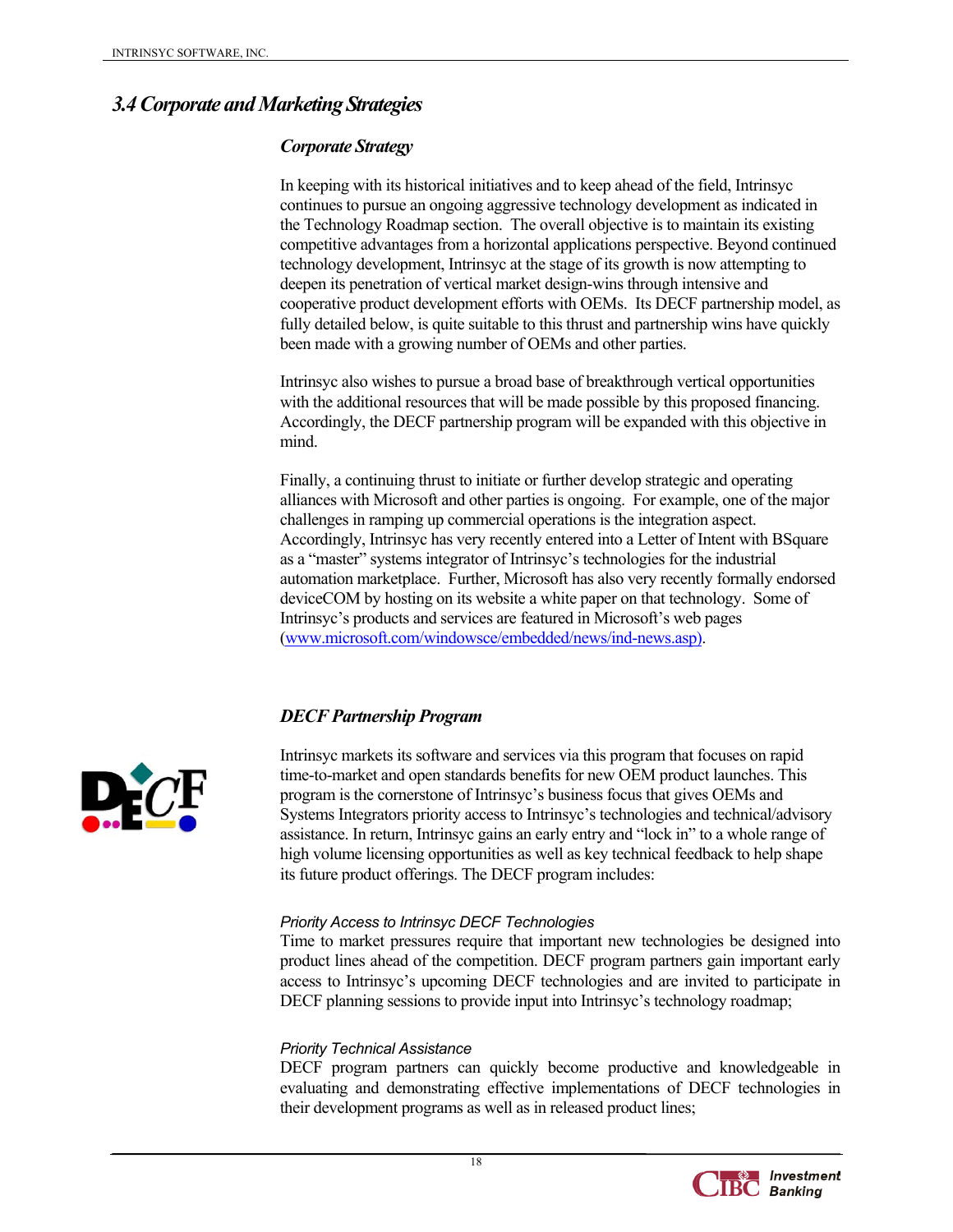#### *Access to Intrinsyc DECF Development Tools*

DECF program partners get tools to simplify and accelerate the design-in of Intrinsyc and other 3rd party licensable DECF technologies while reducing the end-product's overall development and production costs;

#### *Discounted Paid-Up Royalties on Intrinsyc DECF Technologies*

An initial block of pre-paid licenses that an OEM can draw from when shipping its first demonstration and early production units

#### *Priority Access to Intrinsyc Consulting Services*

DECF program partners can augment their internal design resources with world-class Intrinsyc consultants to further accelerate the design-in of Intrinsyc's licensable DECF technologies.

#### *DECF Partnership Program Engagement Levels*

#### *OEM Partners*

This level is for OEMs who are building DECF technologies into their own products, with an up front minimum opportunity value set to US\$100,000 in the form of billable licenses and services within the first 90 days of the engagement.

#### *Systems Integration Partners*

This level is for SIs who are using DECF technologies in providing solutions to their end-customers, an up front minimum opportunity value set to US\$50,000.

#### *Technology Vendor Partners*

This level is for companies with complimentary technologies which may jointly be used in end-customer solution, with no minimum opportunity value. This level can also serve as an "entry" level for OEMs with longer engagement cycles where initial feasibility studies are to be undertaken and the downstream opportunities are large.

#### *OEM Associate Partners*

These companies are involved in the provision of technologies and services to Intrinsyc's existing OEM DECF partners and are already working side by side with Intrinsyc in the delivery of DECF based product to market, with no minimum opportunity value. These companies typically work for multiple OEMs and have numerous opportunities to use Intrinsyc's technologies in those engagements.

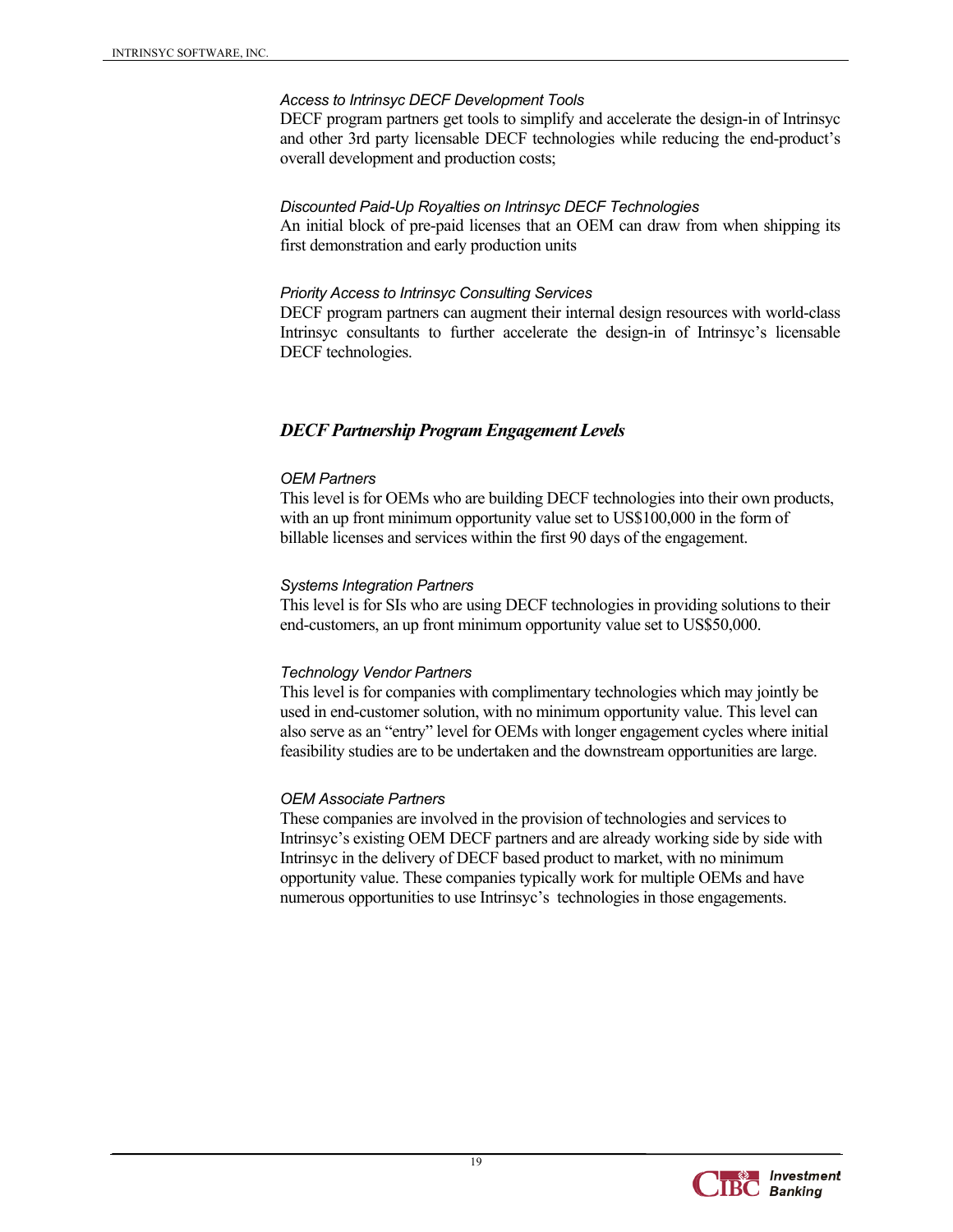#### *Software Licensing, Tools and Services Pricing Models*

Intrinsyc engages OEMs under the terms of the DECF Partnership Program which stipulates a minimum commitment of \$150,000 within the first 90 days of the agreement towards the pre-purchase of technology licenses, purchase of development tools and the provision of initial design and support services.

Systems Integrators which are approved to join the DECF Partnership Program commit to a minimum of \$75,000 towards the pre-purchase of technology licenses, purchase of development tools and the provision of initial design and support services from their first customer engagement. Technology providers that have synergistic, complimentary technologies to Intrinsyc's technologies have a variable pricing entry point into the program.

Intrinsyc's technologies and services are licensed and delivered according to industry pricing standards.

Typical OEM customer engagements include \$250,000 to \$2,000,000 in solutions services and recurring licensing revenues of \$5-20 per unit in volumes anywhere from hundreds to thousands of units per

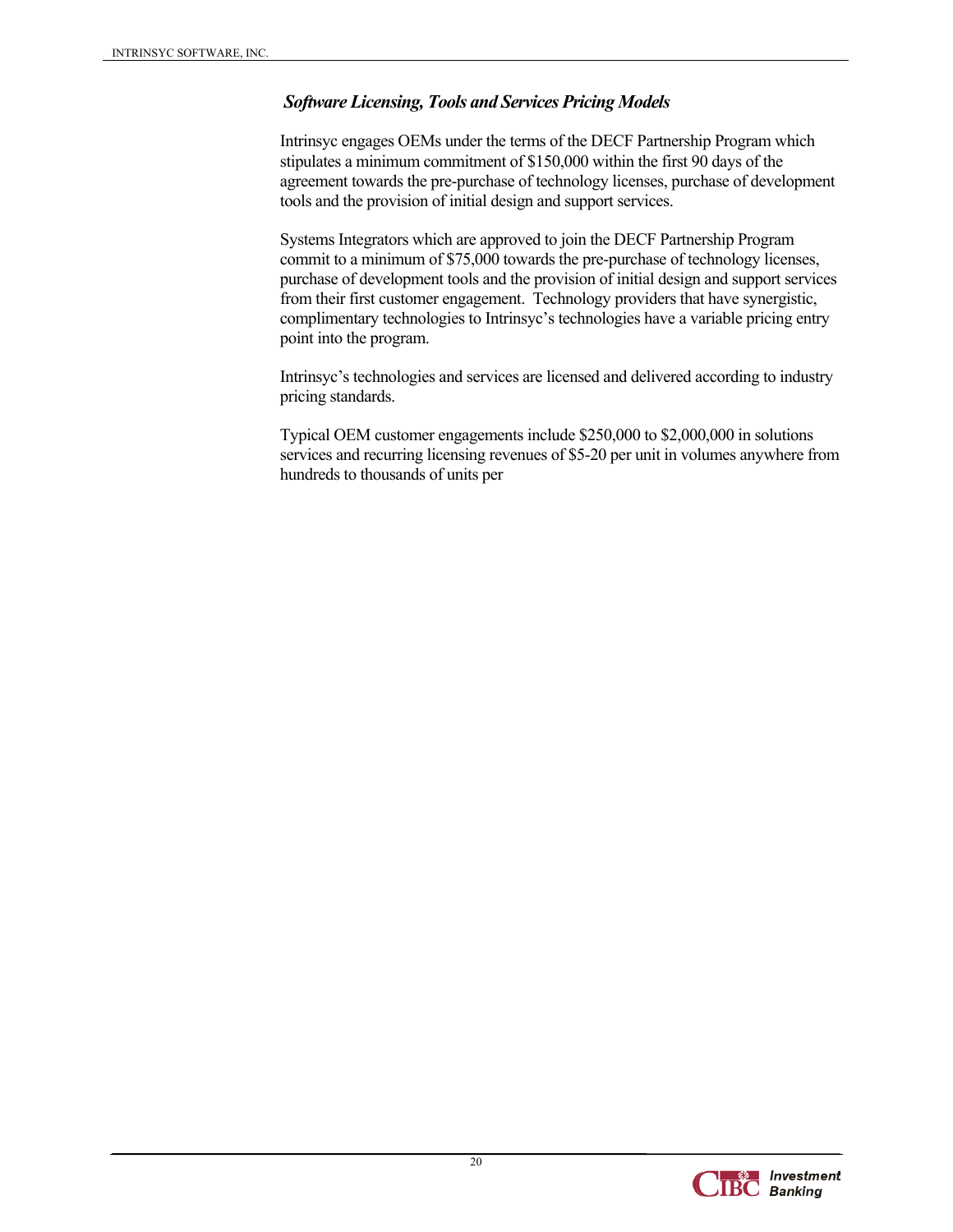## **4.0 THE ORGANIZATION**

## *4.1 History of the Company*

The Company was incorporated under the laws of Alberta on August 31, 1992 under the name I.T.C. Microcomponents Inc. and continued under the laws of British Columbia on July 19, 1995. The Company changed its name to Intrinsyc Software, Inc. on June 16, 1997. The Company's wholly owned subsidiary, Intrinsyc Software (U.S.A), Inc., was incorporated under the laws of Washington state on March 27, 1998 and has, since its incorporation, been inactive.

From 1992 until 1996, the Company invested approximately \$500,000 in the development a line of embedded microprocessors (the ITC232A chip) that was focused on low volume applications such as laboratory data acquisition and control projects. In 1996, Intrinsyc changed its focus to embedded Windows NT and then Windows CE based software development and has invested a further \$8,700,000 in the development and marketing of these technologies which are now embodied in the Intrinsyc product line.

## *4.2 Ownership and Corporate Structure*

Intrinsyc completed an initial public offering on April 16, 1996 and became listed on the Vancouver Stock Exchange where its shares continue to trade to date. As of March 31, 1999, there were 18.8 million common shares outstanding and a total paid in capital of \$9.2 million. Warrants to purchase another 1.6 million shares for a total proceeds of \$2.2 million are outstanding. Management and key employees hold options to purchase 4.8 million shares for a total proceeds of \$3.2 million when fully exercised.

## *4.3 Management*

The Intrinsyc executive team has diverse international experience in business operations, systems engineering, product development, marketing, and research in the information technology industry. The team has demonstrated a track record of delivering solutions on time and within budget. Drawing from their experiences at major product and systems companies, Intrinsyc managers have adopted best-in-class practices to produce results that consistently exceed the expectations of their customers. The following presents a summary of Intrinsyc's key management personnel.

#### *Derek W. Spratt, P. Eng* Age: 37 *President & CEO*

Derek W. Spratt is a founder of the Company and brings a broad range of public company and technical leadership talents and experience to Intrinsyc. Mr. Spratt came to Intrinsyc from PCS Wireless, a microcellular active antenna technology business, which he co-founded. As executive vice president from 1993 - 1996, he was instrumental in all aspects of executing the corporate startup, securing financing, negotiating strategic alliances and sales contracts, as well as managing daily operations and public company issues.

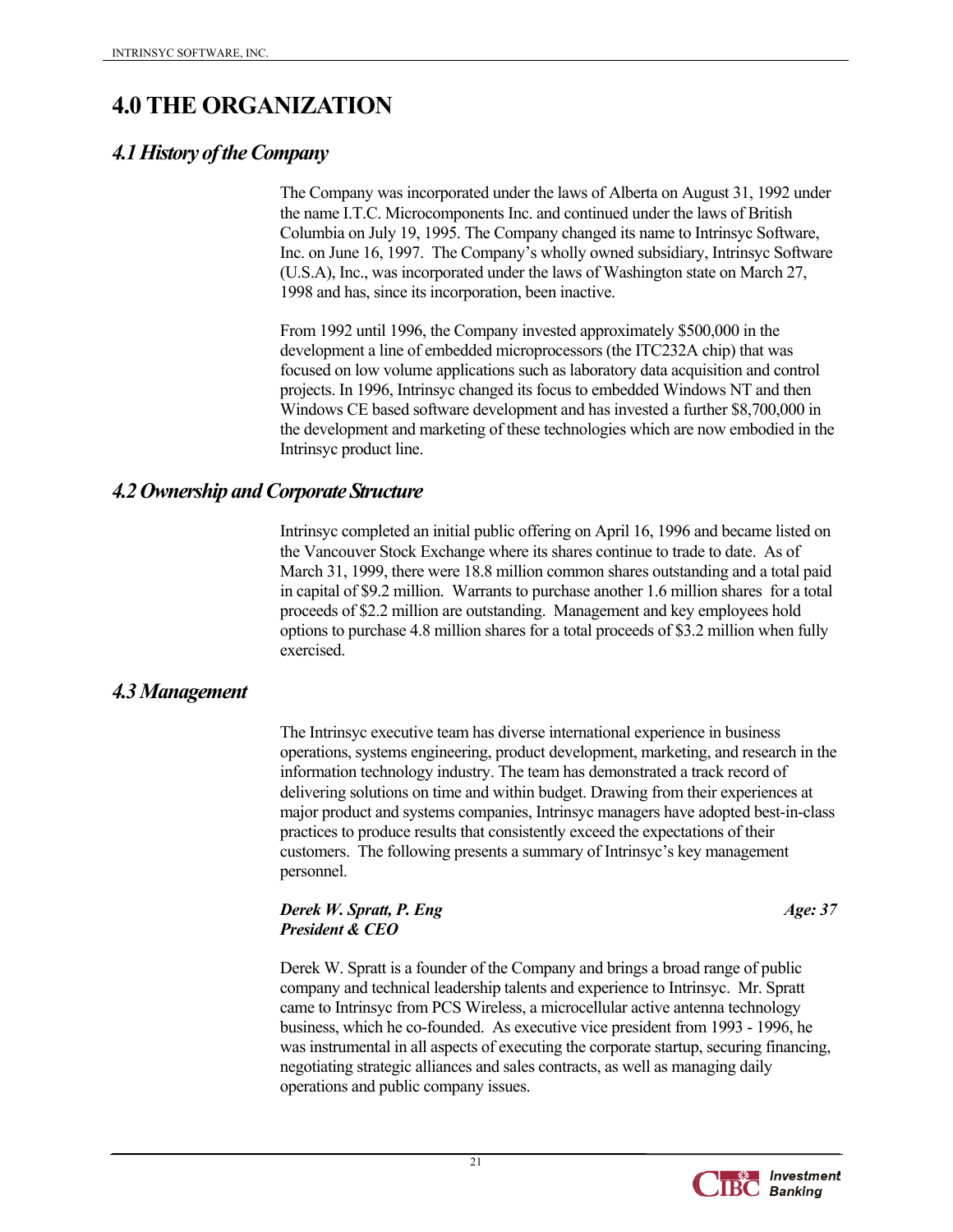As Vice President of Nexus Engineering, 1991-1993, Mr. Spratt managed OEM contracts, including the development of the world's first digital satellite TV receiver with General Instrument. Previous to this, Mr. Spratt held various management positions with Motorola's Wireless Data Products and Customer Service divisions, was a founding member of Integra Systems, and worked in other emerging technology businesses. Mr. Spratt holds a Bachelor's degree in Electrical Engineering from Queens University.

#### *Roderick N. Campbell* **Age:** 33 *Age: 33 Chief Financial Officer*

Mr. Campbell has over 8 years of experience with the CIBC group of companies and brings extensive finance experience to Intrinsyc. Reporting to the President and CEO, Mr. Campbell joined the company on April 1, 1999 and will assume responsibility for the complete supervision, coordination and execution of the Company's financial operations, including raising capital, strategic investments, and mergers and acquisitions.

Prior to joining Intrinsyc Software Mr. Campbell was Director Knowledge-Based Business where he was responsible for providing financial and strategic advice, valueadded partnering, and corporate finance services to middle-market and emerginggrowth technology companies. Prior to his tenure at the CIBC, Mr. Campbell earned an MBA in Finance from the University of British Columbia. Mr. Campbell also holds a Bachelor of Commerce and a Bachelor of Arts from the University of Alberta.

#### *William Tsu-Cheng Yu* **Age:** 38 *Chief Operating Officer*

William Tsu-Cheng Yu is a founder of the Company and has worked in a variety of operational and finance-related fields prior to joining Intrinsyc first as a Director and then as the Chief Financial Officer. As an Associate of Corporate Finance with Marleau, Lemire Securities from July 1994 to December 1995, he handled many aspects of corporate finance, reverse takeovers, and initial public offerings on behalf of technology-based companies.

Previous to this, he was a Portfolio Manager with Discovery Enterprises Inc., a venture capital company with over \$30 million invested in technology-based start up companies from 1991 to mid 1994. Mr. Yu was responsible for deal sourcing, due diligence, negotiations, documentation, and post-investment monitoring and divestitures. He was an Associate at Trilon Pacific Corp/China Canada Investments & Development, a Trans-Pacific merchant banking firm from 1989 – 1991. William has Mechanical Engineering and Masters in Business Administration degrees from Queens University.

*David Manuel, P.Eng* Age: 36 *Age: 36 Age: 36 Age: 36 Director of Product Development* 



 $22$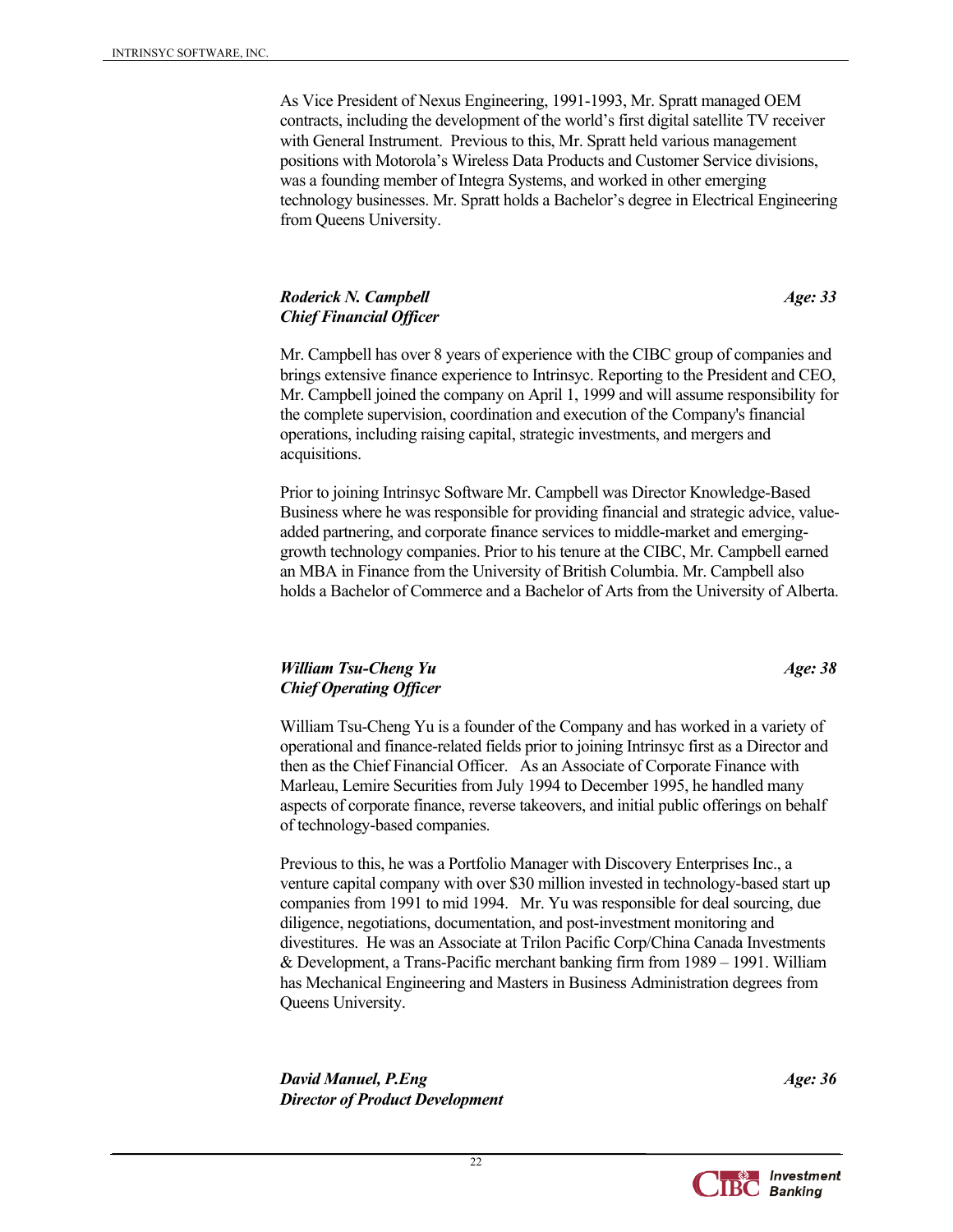David Manuel is the Director of Product Development at Intrinsyc Software. He has more than 13 years of international experience in engineering turnkey projects and software development projects. His focus is on effective project execution and high customer satisfaction. Prior to joining Intrinsyc, Mr. Manuel spent 16 months in Rio de Janeiro leading the infrastructure build-out of the satellite based imaging services in seven South American countries. Prior to that, he spent seven years at MacDonald Dettwiler and Associates working on large computer systems projects for the European Space Agency and the Saudi Center for Remote Sensing. He graduated from McMaster University with a degree in Computer Engineering.

#### *Guylain Roy MacHabée Age: 36 Director of Marketing and Sales*

Guylain Roy MacHabée's brings a broad base of sales and marketing experience to Intrinsyc. He has over 12 years experience in the telecommunications and mobile computing industries with companies such as Ericcson, Nortel, Broadband Comunications and PCS Solutions. His involvement was in various technical marketing and sales related capacities that have included major OEM licensing and strategic partnership agreement negotiations. Recently, Mr. MacHabée has led Intrinsyc's launch and marketing of the DECF Partnership Program. His primary technical background is in speech compression and communications systems. His education includes Master and Bachelor degrees in Electrical Engineering from McGill University.

## *4.4 Professionals and Operating Staff*

A critical element contributing to the ultimate success of Intrinsyc is its intellectual capital. Intrinsyc's position at the leading edge has enabled the Company to attract the very best talent. Intrinsyc is proud to have assembled an excellent management team and a talented dynamic group of developers who are experts in embedded systems technologies.

As at March 31, 1999, the Company employed 31 full-time and 1 part-time employees and had 3 contractors. Of these, 23 were engaged in research and development work, 6 in sales and marketing and 6 in finance, administration and executive management. The company is currently adding additional developers at a rate of 1-2 hires per week and has a progressive employee recruitment and retention program to ensure that its most important asset, its intellectual capital, is protected and enhanced over time. Intrinsyc has a proven track record of vision and continuous innovation that continues to accelerate as the market for its products and services expands.

Members of the Intrinsyc development staff include highly skilled Windows CE/NT Win32 C++ Application Developers, Systems/Tools Developers, Device Driver Developers, QA Test Specialists, and support staff. Intrinsyc's developers typically have a degree in Engineering or Computer Science, with an average of 6-8 years Visual C++ and Win32 programming experience.

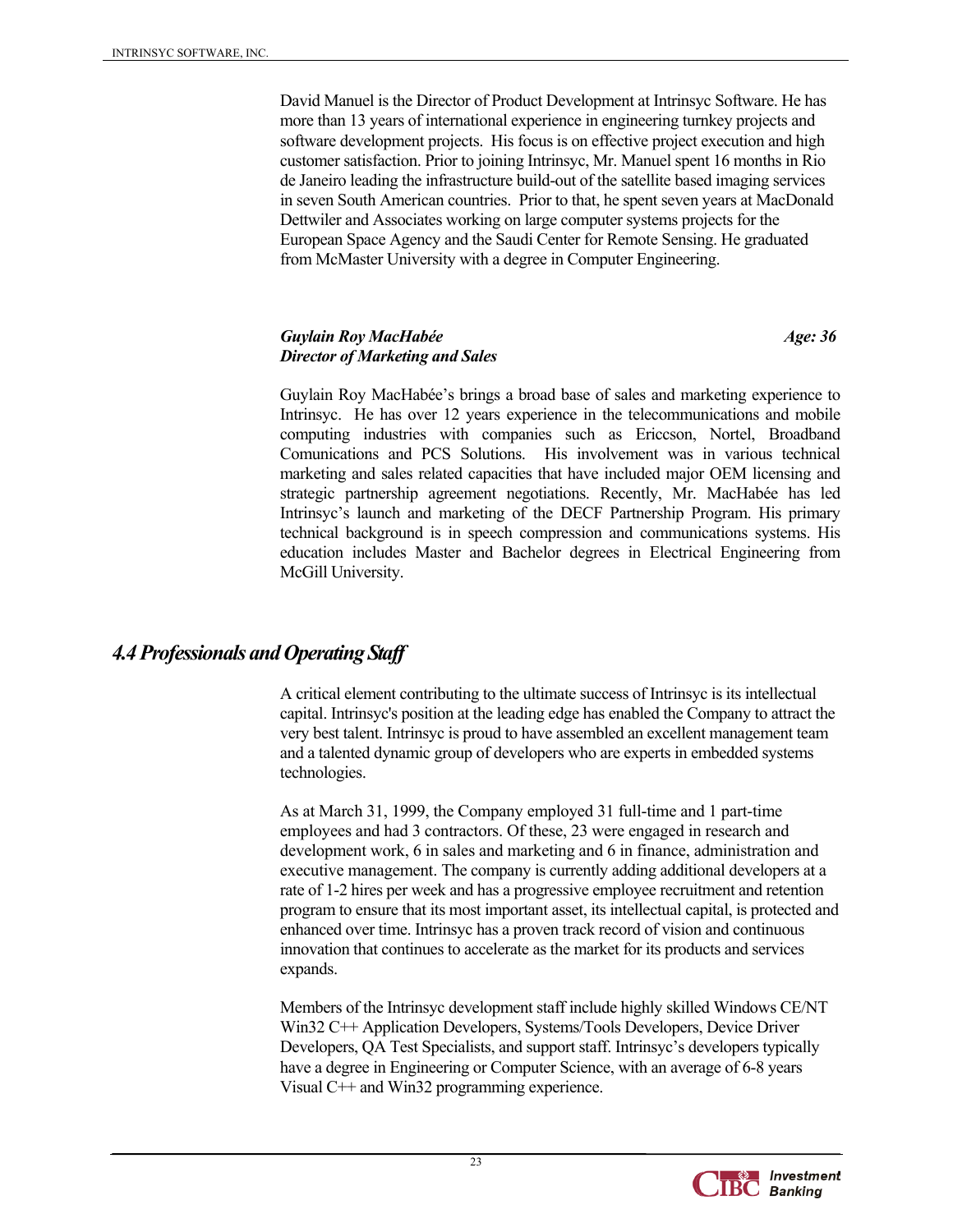Intrinsyc has gained a reputation for solving complex development problems in record time. This reputation has been created through the ongoing demonstration of talent and commitment throughout the development organization.

#### *Benefits*

Intrinsyc offers full-time employees a standard package of benefits including health, disability and life insurance options plus the usual vacation entitlements. Employees are encouraged to participate in ongoing training programs at Company expense that will help them to further develop skills and knowledge. Training programs include a wide range of courses, conferences, and seminars on applicable technologies or target markets.

Management and key employees have also been awarded share options to more directly relate the need for continuous improvement and value to the enterprise with individual remuneration. To date, none of the awardees have cashed out on their options.

## *4.5 Facilities and Equipment*

The Company occupies a 5,000 square foot subleased facility in downtown Vancouver. This lease terminates in June 1999 and the company is currently in a search for new expanded office space in the Vancouver area.

The Company owns all of its computing equipment. Sundry equipment such as the phone system and copier are leased.

## *4.6 Regulatory, Legal and Other Considerations*

#### *Patents,Trademarks and Copyrights*

The Company relies upon copyright, trademark and trade secret laws to protect its proprietary rights in its software products. The Company has applied for registration in Canada and the United States of the trademark "Intrinsyc" which remains pending. Intrinsyc has otherwise no patents or copyrights on its technologies. The Company believes that because of the rapid pace of technological change in the industry, factors such as the technical expertise, knowledge and innovative skill of the Company's management and technical personnel together with its ability to rapidly develop, produce, enhance and market its software products may be more protective than formal intellectual property protection measures in maintaining the Company's competitive position.

Moreover, each employee is required to enter into a non-compete agreement with the Company during their employment and for a specified period not less than one year subsequent to the termination of employment. They are also asked to sign a nondisclosure agreement prohibiting them from disclosing confidential information to third parties for an indefinite period. These agreements also provide that the employee assign to the Company all intellectual property rights in any work undertaken by the employee.

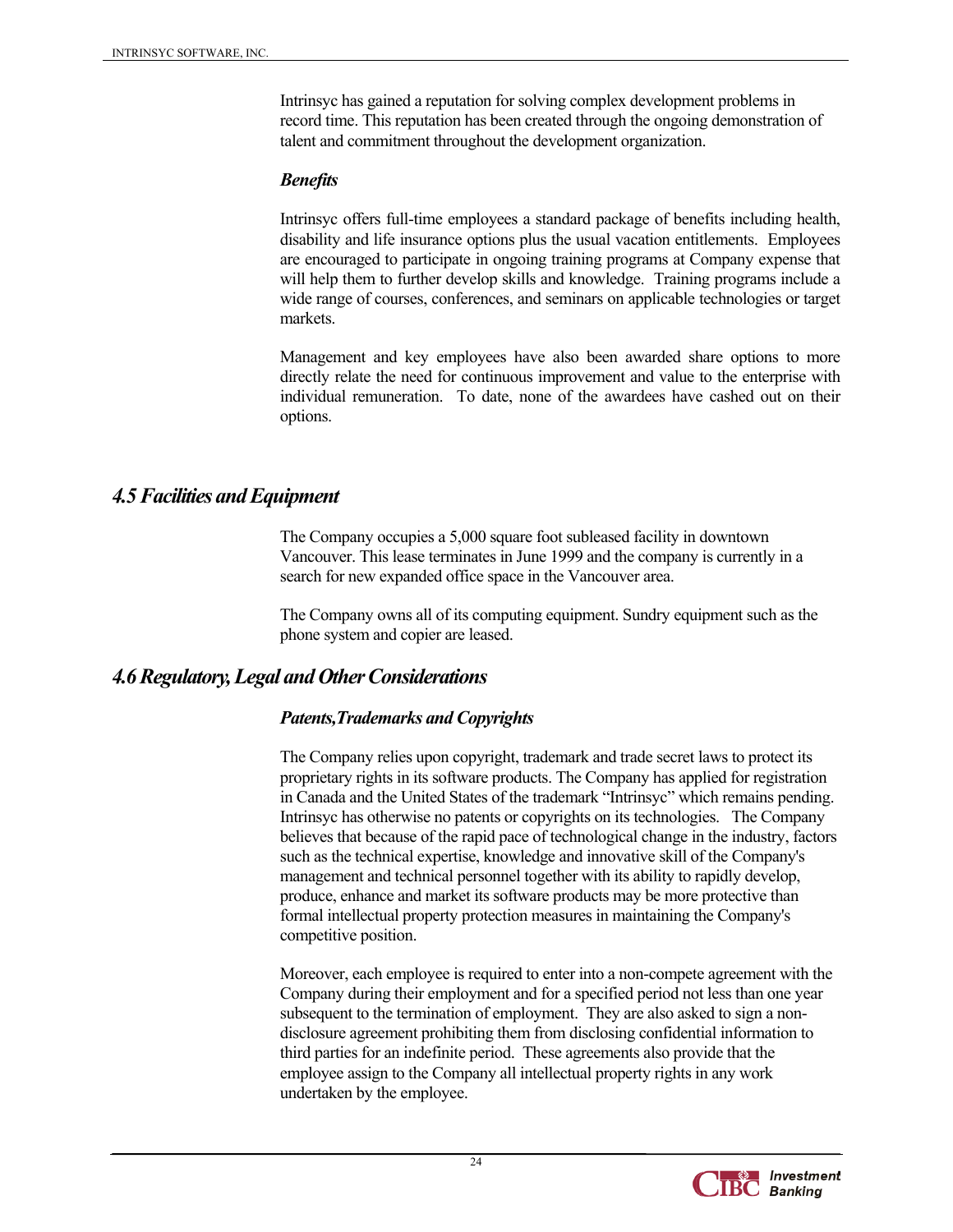## *Legal*

Intrinsyc is not aware of any active, pending or threatened litigation that would be material to either the results of operations or the financial position of the Company.

Intrinsyc advises that they are in compliance with all regulatory matters required to operate its business.

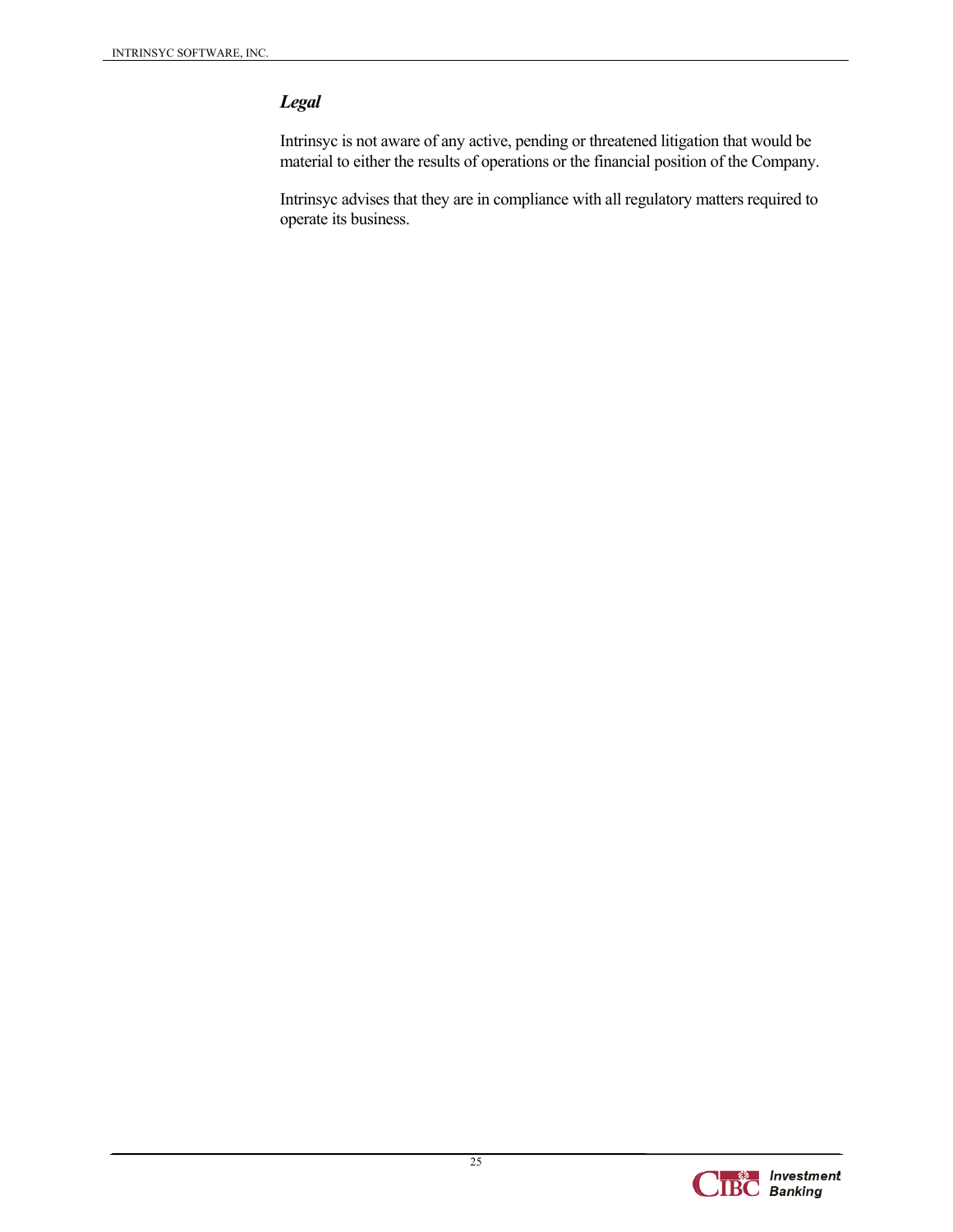## **5.0 USE OF PROCEEDS**

## *5.1 Use of Proceeds*

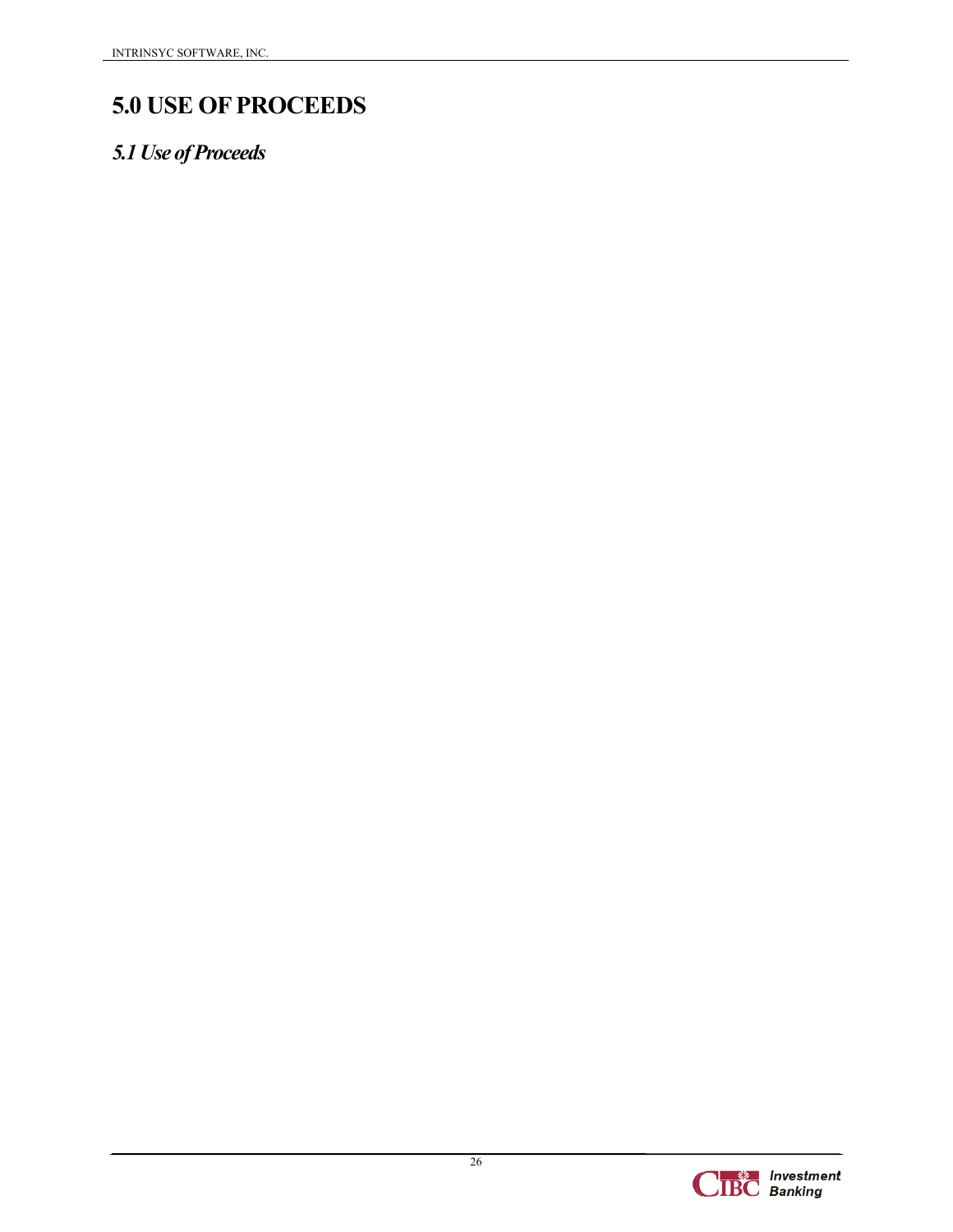## **6.0 HISTORICAL FINANCIAL INFORMATION**

## *6.1 Basis of Presentation*

Historical information for Intrinsyc include audited statements for 1997 and 1998 and internal statements for the first two quarters of fiscal year 1999. The audit for Intrinsyc was completed by KPMG LLP. In the opinion of management, these statements reflect fairly in accordance with GAAP the financial position and results of operations of the Company for the years presented.

## *6.2 Management's Discussion of Financial Results*

### *Background and Overview*

The Company's history can be divided into two phases. The first phase started with the Company's inception in August 1992, during which the Company focused on developing a line of embedded microchips (the ITC323A chip) that was focused on low volume applications such as laboratory data acquisition and control projects.

The second phase began in the fall of 1996, when the Company abandoned the microchip business due to low barriers to entry into the market and overall limited potential. Shortly after becoming involved with the Company, Messrs. Spratt and Yu determined that it was in the best interest of the Company to shift its focus to embedded Windows NT and Windows CE based software development. Consequently, the Company began acquiring and developing software tools and components which facilitated the development of embedded systems that use WinCE and/or WinNT as their operating systems.

The financial statements accompanying this memorandum do not include statements prior to fiscal year ended August 31, 1997 as they represent the business of the Company in Phase 1 and its shift towards Phase 2.

## *Operating Results - Fiscal 1998 compared to Fiscal 1997*

Revenue in the year ended August 31, 1998 increased to \$562,904 as compared to \$69,036 during the previous year. Most of the revenue arose in the second half of fiscal 1998. The Company was still transitioning away from its abandoned microchip business during the first six months of fiscal 1998 while continuing to develop its new software products. Accordingly, revenues for the first six months ended February 28, 1998 was \$28,703. With the release of its new software products, revenues began to increase and amounted to \$534,201 during the latter half of the year.

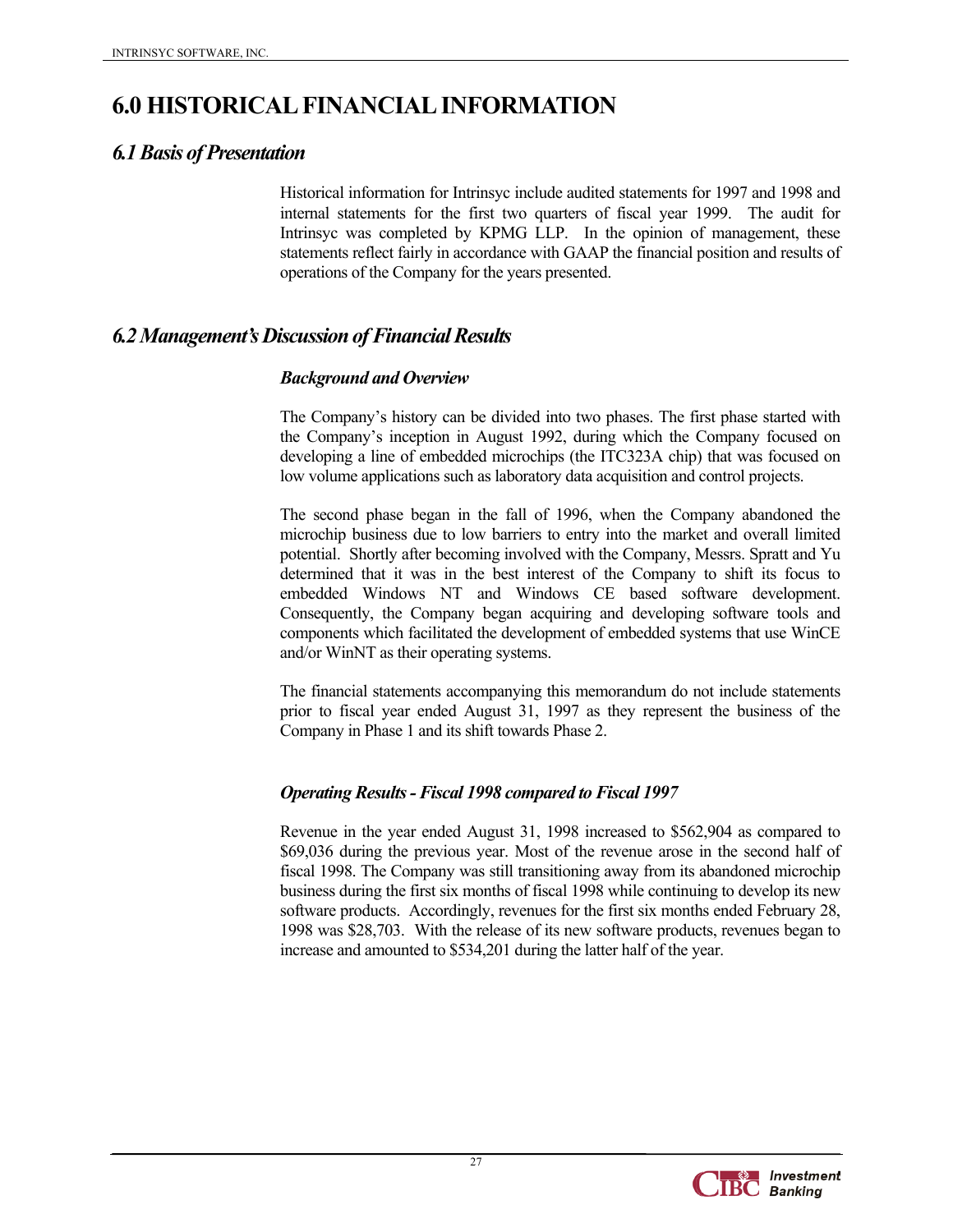$\overline{a}$ 

Total normalized operating costs increased by 87% in the year ended August 31, 1998 to \$3,660,000 from \$1,956,000 in the previous year.<sup>12</sup> The increase is primarily attributable to the Company's efforts to develop its new software products <which ones?> and bring them to market as quickly as possible.

Consequently, research and development costs increased primarily in the areas of salaries and benefits (an increase of 232% from \$260,000 to \$863,000) and professional fees paid to contractors (an increase of 72% from \$238,000 to \$409,000). The Company had 12 employees and 6 contractors in the research and development department as at August 31, 1998, as compared to 4 employees and 5 contractors one year earlier.

As well, an expansion of sales and marketing infrastructure and promotional efforts led to a general increase in sales and marketing expenses. Advertising costs increased from \$17,000 in fiscal 1997 to \$304,000 in fiscal 1998 and salaries and commissions for sales personnel increased from \$206,000 in fiscal 1997 to \$549,000 in fiscal 1998. During fiscal 1998, the Company advertised in a number of industry-related magazines, journals and papers to promote its image and new products. The Company had two full time sales professionals in the United States, as well as additional personnel in Canada supporting the sales and marketing campaigns.

A related increase in administration expenses was also experienced. The largest increase was in shareholder relations (which consists primarily of costs associated with shareholder meetings and communications) which increased from \$37,000 in fiscal 1997 to \$233,000 in fiscal 1998. Office expenses also increased by 191% from \$50,000 in fiscal 1997 to \$146,000 in fiscal 1998. This is primarily attributable to the effect of a full year of lease payments for the Company's new premises in Vancouver and in Kirkland, Washington.

#### Due from Annabooks Software, LLC

Advances totaling US\$238,000 were made to Annabooks Software, LLC ("Annabooks"), a California limited liability company. The advances are due on demand, bear interest at 9.5% and are secured by a Security Agreement covering all accounts of Annabooks. Subsequent to year end, advances of US \$110,000 were repaid by Annabooks.

Advances to Annabooks were made in anticipation of a proposed merger between Annabooks and the Company that was scheduled to close on or before October 30, 1998. As this merger has been aborted, all of the Company's costs relating to the merger have been expensed. 1998 costs of \$516,000 related to the aborted merger are largely comprised of fees for legal and tax services. The costs were high primarily because of the complexity involved in structuring the cross border transaction in a tax effective manner. Since this is a non-recurring item, it has moved from operational costs to "other" on the attached statements.

<sup>&</sup>lt;sup>12</sup> "normalized" indicates that the costs associated with the aborted merger with Annabooks Software LLC ("Annabooks") have been removed from Administration to "other" on the Income Statement

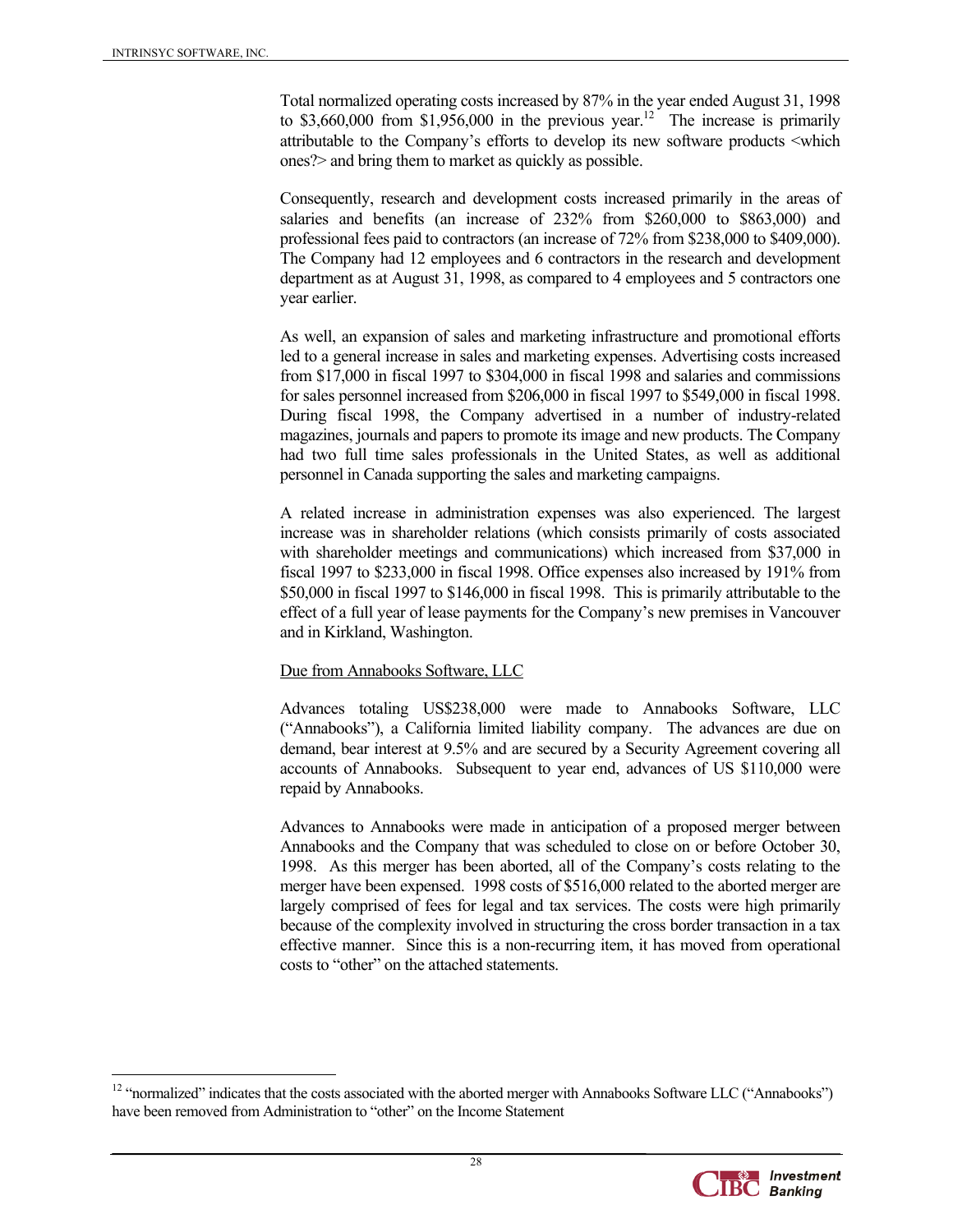$\overline{a}$ 

#### *Liquidity and Capital Resources, 1997 vs. 1998*

Throughout fiscal 1997 and 1998, the Company financed its operations primarily through share issuances. The Company completed share offerings in February 1997, August 1997, November 1997 and the first calendar quarter of 1998 resulting in gross proceeds of \$1,365,000, \$700,000, \$225,000 and \$2,636,000, respectively. As a result of financing activities, the Company's working capital increased from \$29,000 as at August 31, 1997 to \$584,000 as at August 31, 1998.

### *Fiscal Year 1999: 1st Quarter ending Nov. 30<sup>th</sup>, 1998*

Total sales for the quarter was \$61,586 as compared to \$5,503 a year ago. About seventy percent of the revenues were generated from design services and the rest were from software product sales.

Total normalized operating costs increased 6.9% from \$718,412 to \$768,091 in the first quarter of Fiscal 1999.<sup>13</sup>

Sales and Marketing expenses increased from \$204,398 to \$230,847 with reallocation of certain personnel from the R&D Department into support roles in Sales and Marketing. The Company also undertook a substantial increase in its advertising campaign and spent \$62,872 vs. \$14,906 a year ago. The Company decreased spending in certain areas, such as printing (\$15,120), and US office expenses (\$11,606).

Research and Development increases were directly attributable to costs associated with salaries (an increase from \$155,516 to \$194,463, or 25%) and consultants (from \$60,966 to \$91,227, or 50% from one year ago) which the Company engaged for product development. During this quarter, the Company announced new and updated versions of existing products, CErfboard and DeviceCOM.

The Company arranged two shares-for-debt transactions in which \$453,329 of accounts payables were exchanged for shares of the company at the then market prices.

### *Fiscal Year 1999: 2nd Ouarter ending Feb. 28<sup>th</sup>, 1998*

Total sales for the quarter were \$538,000 as compared to \$25,119 for the same period in the previous year, and year-to-date sales were \$601,000 versus \$29,000, respectively. Approximately 80% of the revenues came from design services, and the rest from Partnership Program Fees.

Total normalized operating costs in this quarter decreased by 26% to \$601,000 from  $$808,000$  in the previous year.<sup>14</sup>

<sup>&</sup>lt;sup>13</sup> "normalized" indicates that the non-recurring merger cost related to Annasoft of \$120,474 has been removed from operating expenses and moved to "other" on the Income Statement.

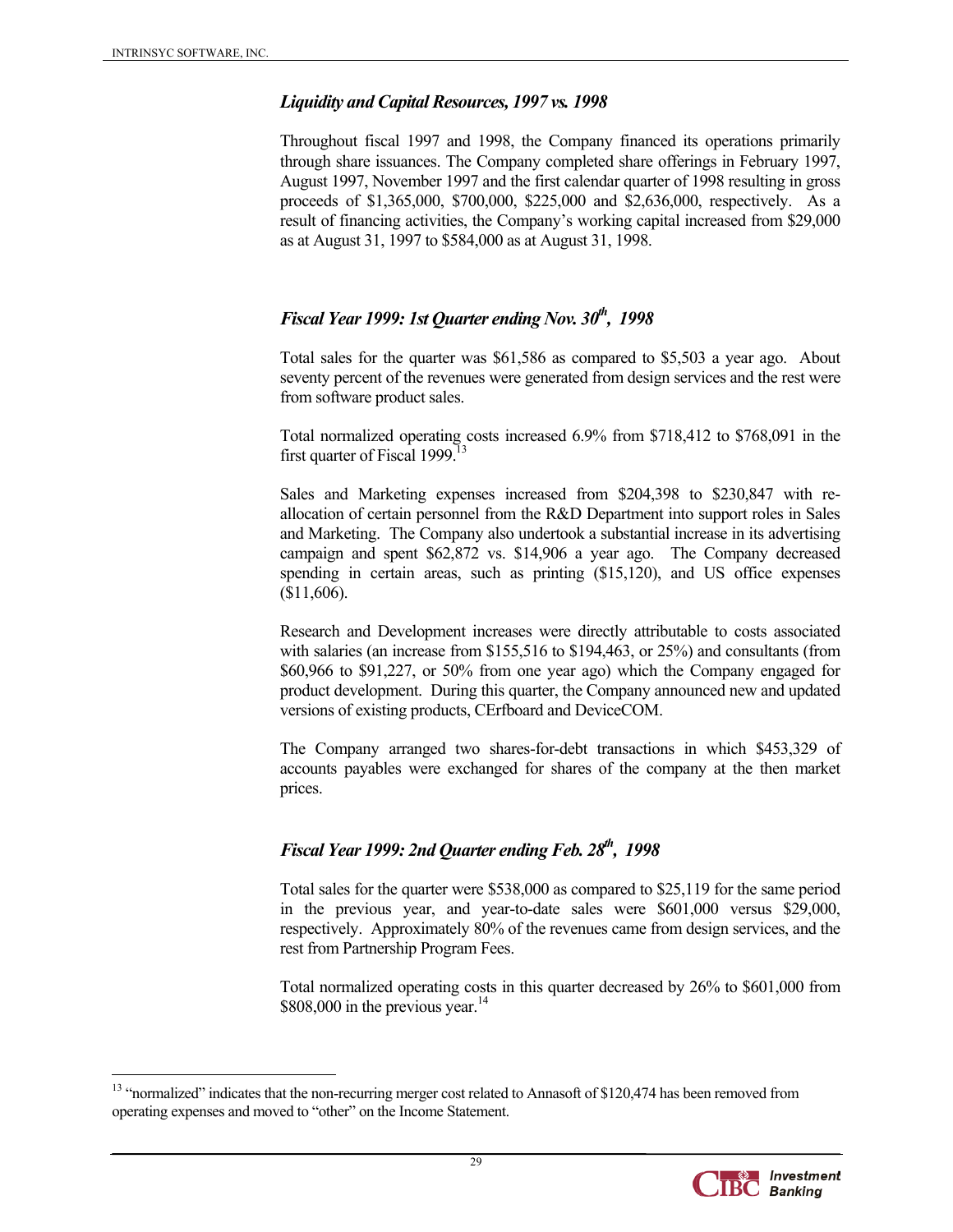Decreases in Administration costs largely came from public/investor relations costs savings of about \$60,000.

Sales and Marketing costs decreased by about \$96,000, or 46%, from \$210,000 to \$131,000. Most of the savings came from salaries and consulting fees (a decrease of \$34,000), advertising costs (\$38,000) through invoice and pricing re-negotiations, and tradeshows (\$21,000).

Salaries and benefits paid to employees and consultants, which were the largest component of the R&D costs, increased by about 10%, or \$287,000 from \$260,000. Equipment purchases increased by \$17,000, and advertising (for personnel) costs decreased by about \$8,000. Other changes were nominal.

During this quarter, the company completed a private placement of \$750,000.00 as announced on December 30, 1998. The unit, priced at \$.80, consisted of one Common share and one Common Share purchase warrant, exercisable within two years at a price of \$1.10.

 $14$  As per above, "normalized" indicates costs (in this case income of \$37,619) associated with the failed Annasoft merger have been moved from administration to "other"

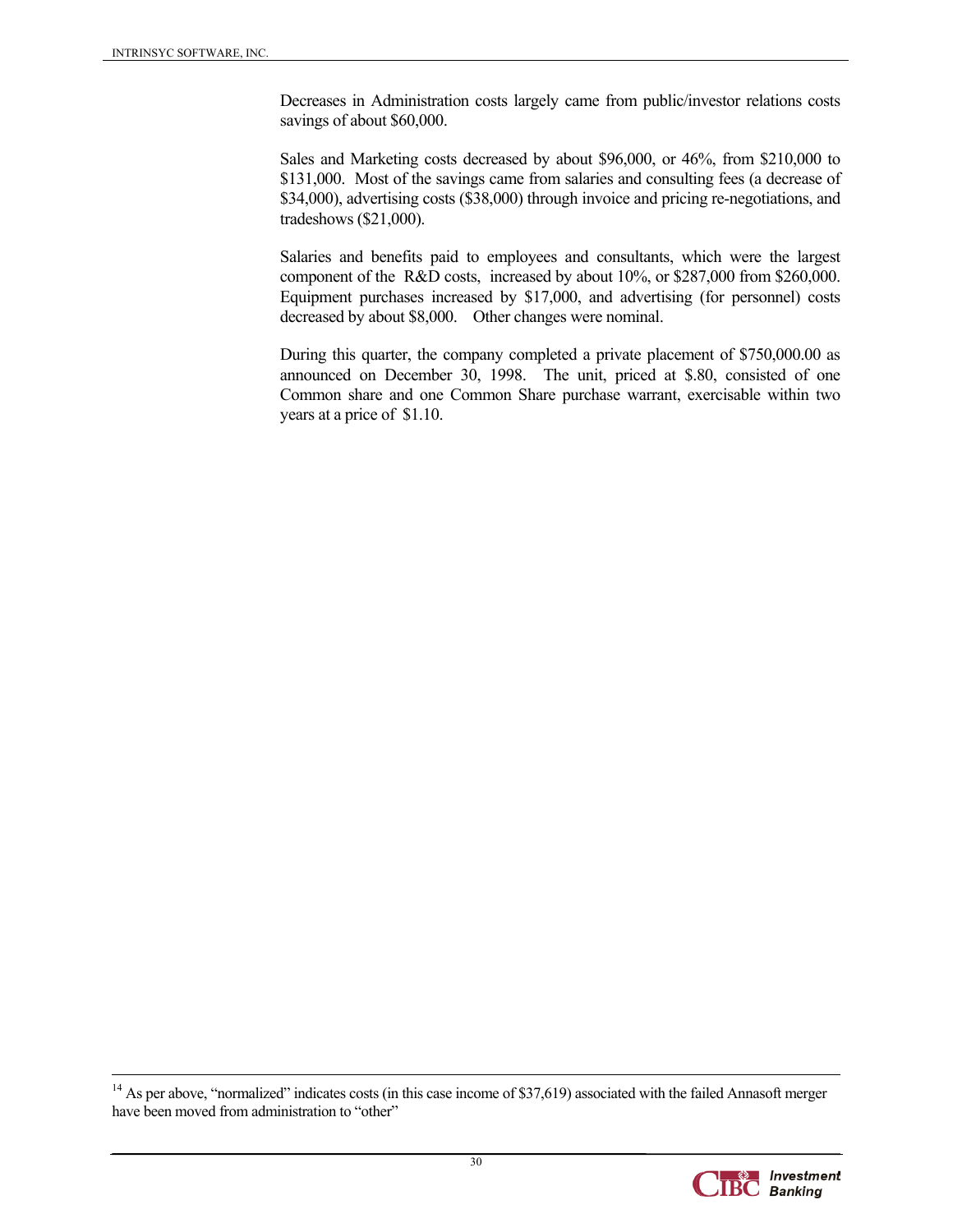## **6.3 Historical Consolidated Income Statements (\$CDN)**

|                                   | 12 Months<br>Ending<br>31-Aug-97 | 12 Months<br>Ending<br>$31-Aug-98$ | 3 Months<br>Ending<br>30-Nov-98 | 3 Months<br>Ending<br>28-Feb-99 |
|-----------------------------------|----------------------------------|------------------------------------|---------------------------------|---------------------------------|
| <b>Sales</b>                      | \$69,036                         | \$562,904                          | \$62,835                        | \$537,865                       |
| Expenses                          |                                  |                                    |                                 |                                 |
| Administration                    | 798,547                          | 1,171,243                          | 215,855                         | 153,245                         |
| Sales and marketing               | 381,695                          | 1,099,282                          | 230,847                         | 113,965                         |
| Research & development            | 775,779                          | 1,389,834                          | 321,899                         | 333,841                         |
|                                   | 1,956,021                        | 3,660,359                          | 768,601                         | 601,051                         |
| <b>EBITDA</b>                     | (1,886,985)                      | (3,097,455)                        | (705,766)                       | (63, 186)                       |
| Depreciation                      | 179,683                          | 257,320                            | 62,586                          | 61,446                          |
| EBIT                              | (2,066,668)                      | (3,354,775)                        | (768, 352)                      | (124, 632)                      |
| Bank Charges and interest expense | 3,571                            | 4,020                              | 739                             | 959                             |
| Other                             | $\theta$                         | 515,581                            | 120,474                         | (37, 619)                       |
|                                   | 3,571                            | 519,601                            | 121,213                         | (36,660)                        |
| Earnings before tax               | (2,070,239)                      | (3,874,376)                        | (889, 565)                      | (87,972)                        |
| Income tax                        | 0                                | 0                                  | 0                               |                                 |
| Net income                        | $(\$2,070,239)$                  | $(\$3,874,376)$                    | $(\$889,565)$                   | (\$87,972)                      |

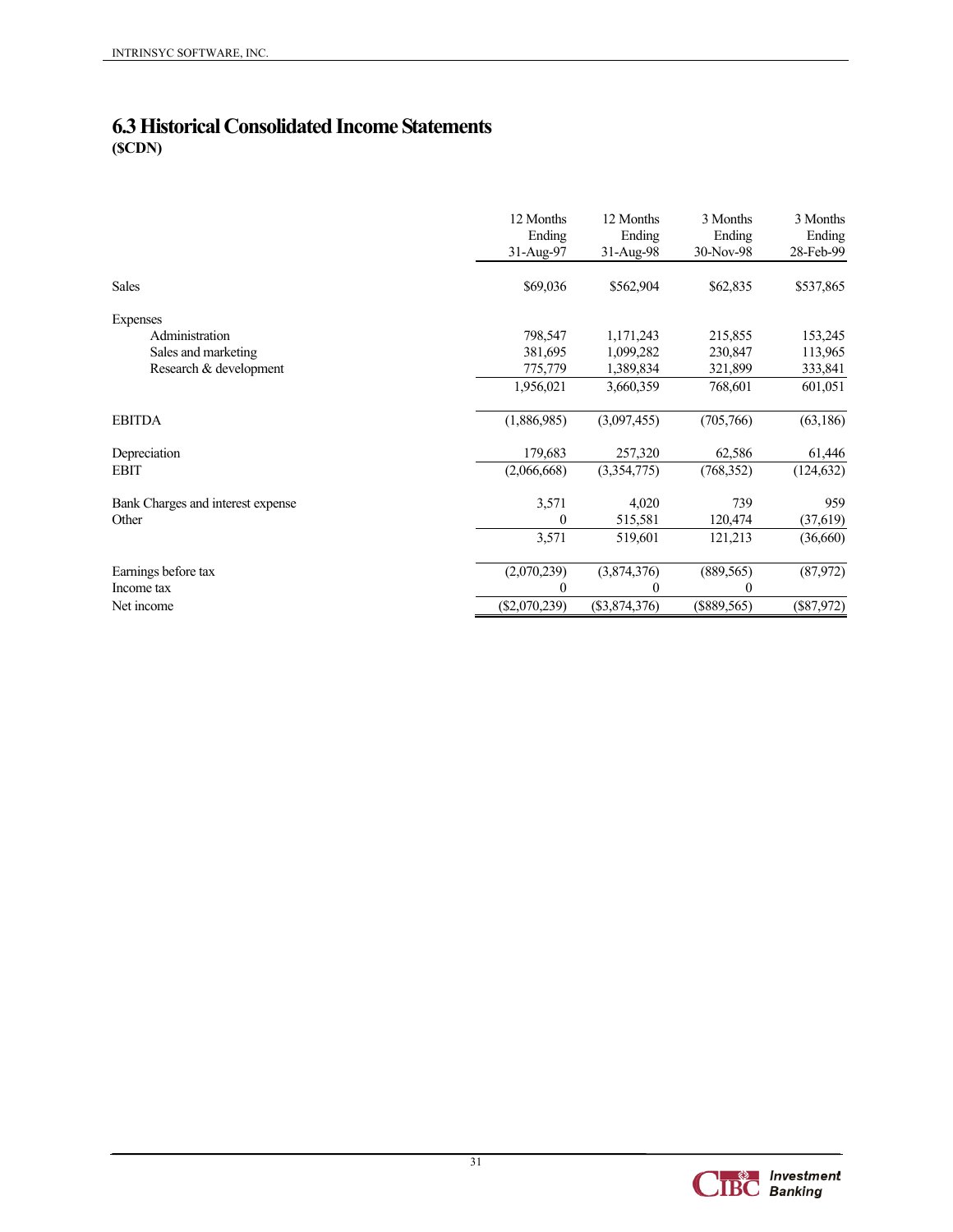## **6.4 Historical Consolidated Balance Sheets (\$CDN)**

|                                             | As at<br>31-Aug-97 | As at<br>31-Aug-98 | As at<br>30-Nov-98 | As at<br>28-Feb-99 |
|---------------------------------------------|--------------------|--------------------|--------------------|--------------------|
| <b>Assets</b>                               |                    |                    |                    |                    |
| Current assets                              |                    |                    |                    |                    |
| Cash                                        | \$349,067          | \$834,619          | \$396,189          | \$641,790          |
| Accounts receivable                         | 96,988             | 315,088            | 252,666            | 487,365            |
| Due from Annabooks Software, LLC            | $\Omega$           | 172,965            | ◇                  | 132,305            |
| Prepaid assets                              | 25,890             | 31,492             | 31,492             | 31,492             |
| Share subscriptions receivable              | 98,530             | 0                  | 0                  | $\boldsymbol{0}$   |
| Total current assets                        | 570,475            | 1,354,164          | 680,347            | 1,292,952          |
| Net fixed assets                            | 149,846            | 217,712            | 202,044            | 200,859            |
| Net technology rights and licenses          | 407,487            | 219,820            | 172,903            | 125,986            |
| Total assets                                | \$1,127,808        | \$1,791,696        | \$1,055,294        | \$1,619,797        |
| <b>Liabilities and Shareholders' Equity</b> |                    |                    |                    |                    |
| <b>Current liabilities</b>                  |                    |                    |                    |                    |
| Operating line                              | \$0                | \$0                | \$0                | \$0                |
| Accounts payable and accrued liabilities    | 461,611            | 769,845            | 923,008            | 496,075            |
| Due to shareholder                          | 80,000             | 0                  | $\theta$           | $\boldsymbol{0}$   |
| Total current liabiliities                  | 541,611            | 769,845            | 923,008            | 496,075            |
| Funds received in advance of shares         | 597,316            | $\boldsymbol{0}$   | $\boldsymbol{0}$   | $\boldsymbol{0}$   |
| <b>Total liabilities</b>                    | 1,138,927          | 769,845            | 923,008            | 496,075            |
| Shareholders' equity                        |                    |                    |                    |                    |
| Common share capital                        | 3,133,777          | 8,041,123          | 8,041,123          | 9,120,532          |
| Preferred share capital                     | $\theta$           | 0                  | $\theta$           | $\Omega$           |
| Retained earnings                           | (3, 144, 896)      | (7,019,272)        | (7,908,837)        | (7,996,810)        |
| Total shareholders' equity                  | (11, 119)          | 1,021,851          | 132,286            | 1,123,722          |
| Total liabilities and shareholders' equity  | \$1,127,808        | \$1,791,696        | \$1,055,294        | \$1,619,797        |

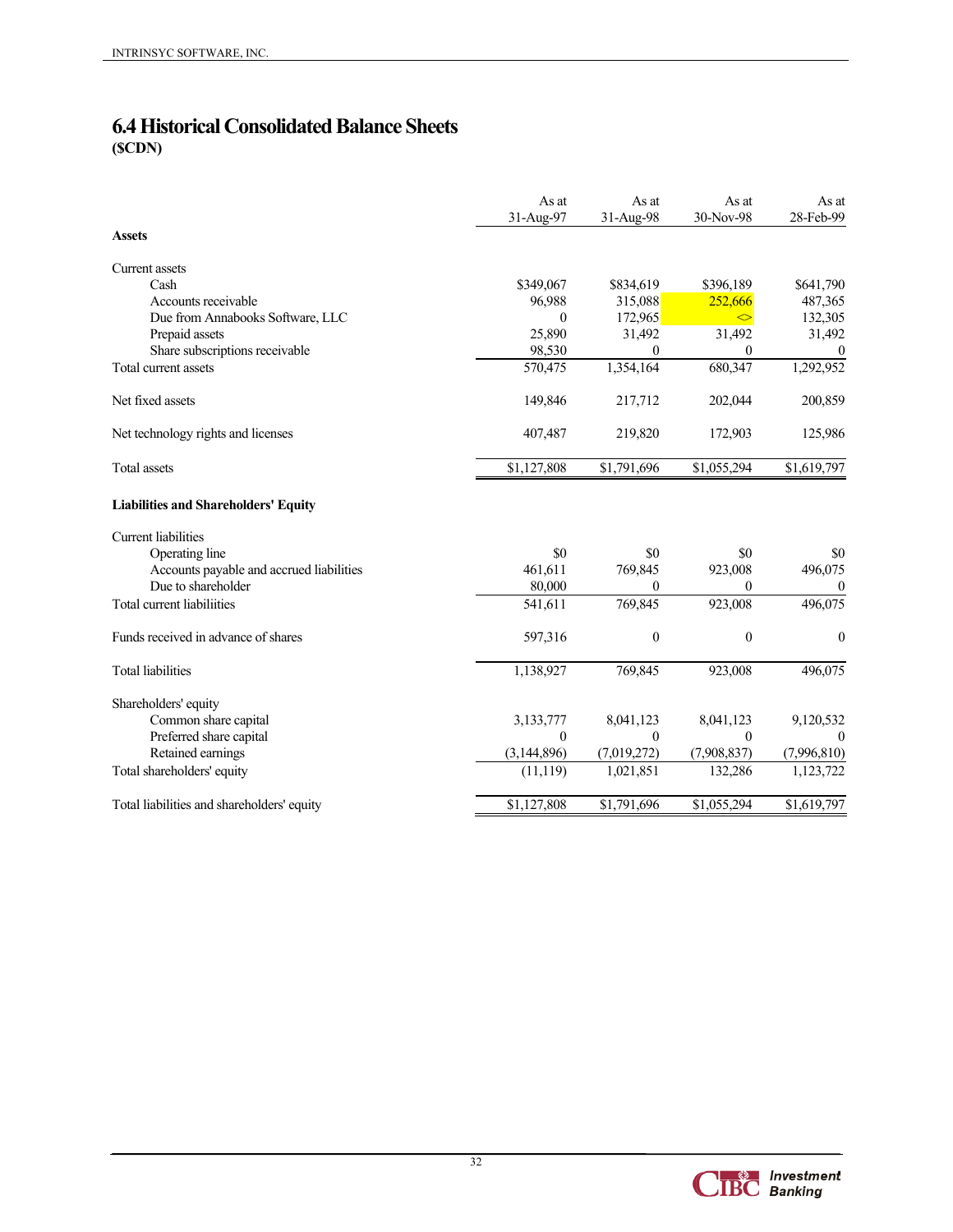### **6.5 Historical Consolidated Statements of Change in Financial Position (\$CDN)**

|                                             | 31-Aug-97       | 31-Aug-98       | Ending<br>30-Nov-98 | Ending<br>28-Feb-99 |
|---------------------------------------------|-----------------|-----------------|---------------------|---------------------|
| Cash from operations                        |                 |                 |                     |                     |
| Net income                                  | $(\$2,070,239)$ | $(\$3,874,376)$ | $(\$889,565)$       | $(\$87,973)$        |
| Depreciation and amortization               | 179,683         | 257,320         | 62,586              | 61,446              |
| Accounts receivable                         | (59, 351)       | (218,100)       | 235,386             | (367,083)           |
| Prepaid expenses                            | (23, 254)       | (5,602)         | $\theta$            |                     |
| Accounts payable and accrued liabilities    | 179,007         | 308,234         | 153,163             | (426, 933)          |
|                                             | (1,794,154)     | (3,532,524)     | (438, 430)          | (820, 543)          |
| Cash from financing activities              |                 |                 |                     |                     |
| Proceeds from issuance of share capital     | 2,138,417       | 4,408,560       | $\theta$            | 1,079,409           |
| Preferred share dividend                    |                 | $_{0}$          | 0                   | $\theta$            |
| Share subscriptions receivable              | (98, 530)       |                 | 0                   | $\mathbf{0}$        |
| Funds received in advance of share issuance | 357,326         | 0               | $\Omega$            | 0                   |
| Advances from shareholders                  | 80,000          | (80,000)        | 0                   | 0                   |
| Advances to Annabooks Software, LLC         | $\Omega$        | (172,965)       | 0                   | $\mathbf{0}$        |
|                                             | 2,477,213       | 4,155,595       | $\mathbf{0}$        | 1,079,409           |
| Cash from investing activities              |                 |                 |                     |                     |
| Purchase of capital assets                  | (140,968)       | (137,519)       | $\overline{0}$      | (13,265)            |
| Purchase of technology rights and licenses  | (555, 497)      | $\Omega$        | $\boldsymbol{0}$    | $\theta$            |
|                                             | (696, 465)      | (137,519)       | $\theta$            | (13,265)            |
| Change in cash position                     | (13, 406)       | 485,552         | (438, 430)          | 245,601             |
| Cash position, opening                      | 362,473         | 349,067         | 834,619             | 396,189             |
| Cash position, closing                      | \$349,067       | \$834,619       | \$396,189           | \$641,790           |

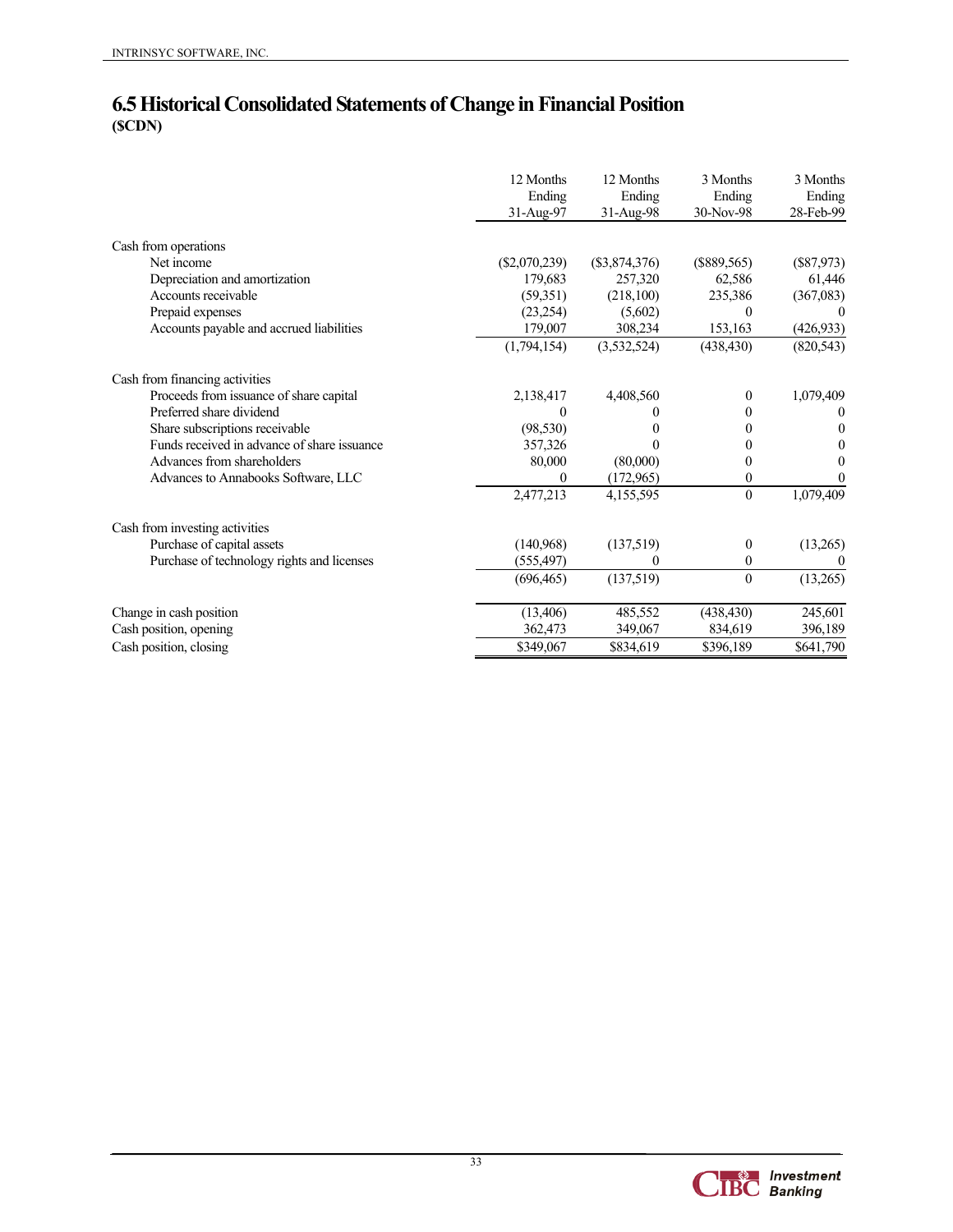## **7.0 FINANCIAL PROJECTIONS**

Pro forma financial statements have been prepared and will be released after receipt of a written Expression of Interest (as described in the section "The Investment Process"). The projections reflect accelerated revenue growth from the ongoing success of the DECF OEM partnership program and expected wins from the CErfBoard upgrade market.

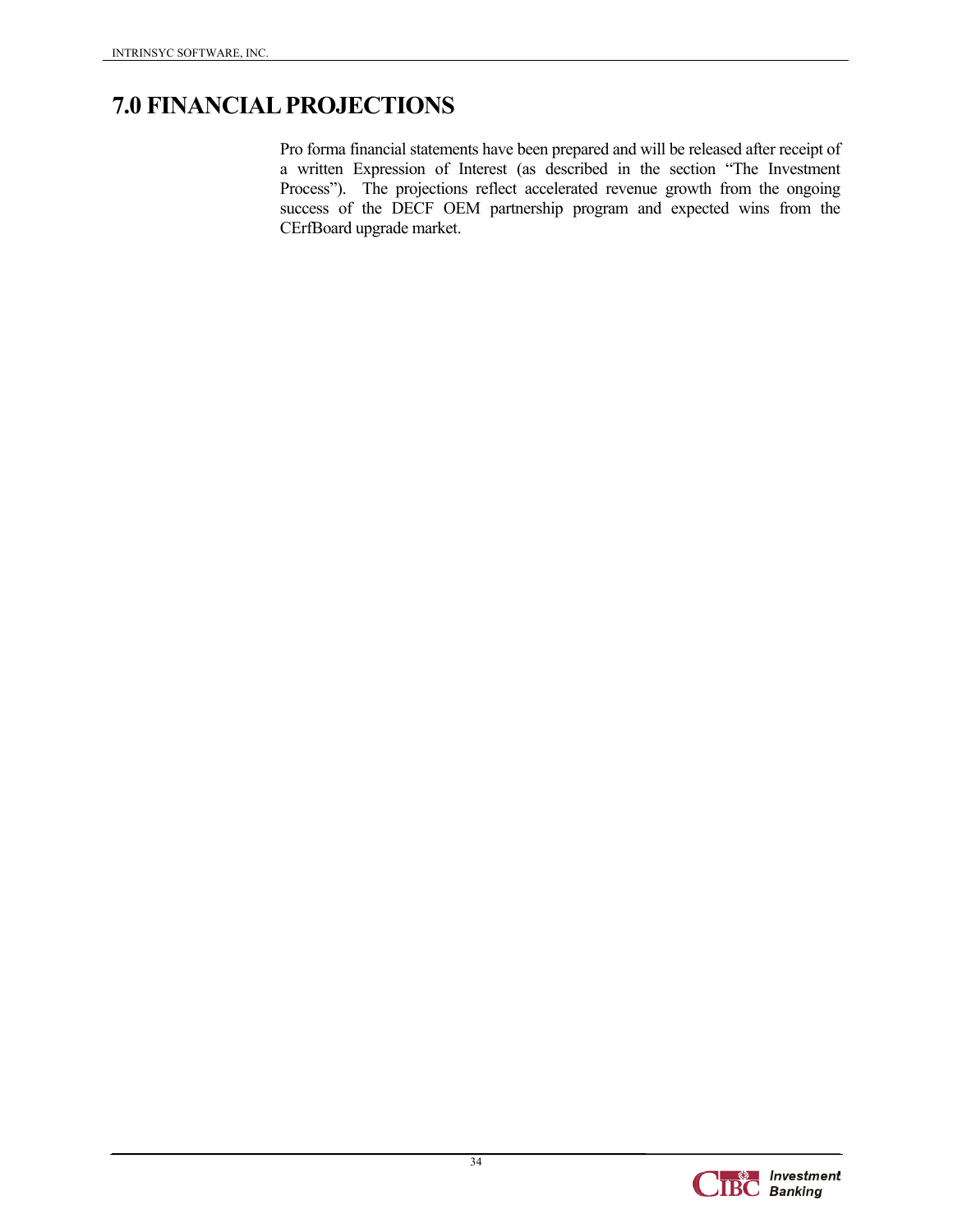# **APPENDIX A**

# **Sample Customer List**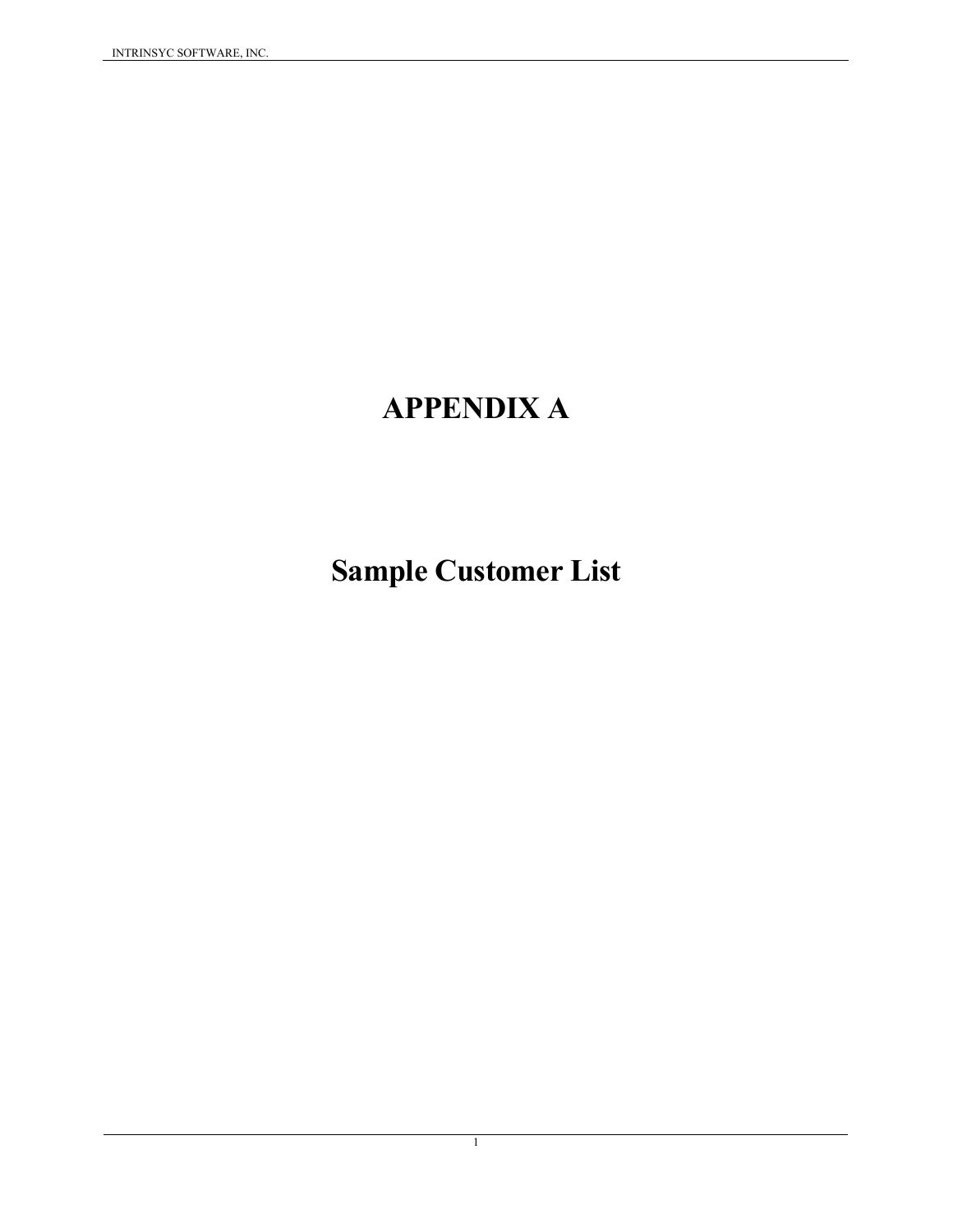#### **Eaton Corp** (www.eaton.com), DECF OEM Partner

Eaton Corporation is a global manufacturer of highly engineered products that serve industrial, vehicle, construction, commercial and semiconductor markets. Principal products include electrical power distribution and control equipment, truck drivetrain systems, engine components, hydraulic products, ion implanters and a wide variety of controls. Headquartered in Cleveland, the company has 49,500 employees and 155 manufacturing sites in 25 countries around the world. 1998 revenues of US\$6.6 billion.

Current Project: Mobile computing platform – design of software architecture around Windows CE and Intrinsyc technologies.

Other Opportunities: Other Eaton divisions are reviewing Intrinsyc's technologies with strong interest for incorporation into other product lines.

**Fastek International** ( www.fastekintl.com ), DECF OEM Associate Partner

Fastek is a full-service software design center (SI) that provides custom-developed and integrate solutions for complete software programs and networks. Fastek's customers include Qualcomm, Eaton, Rockwell, and United Technologies. Fastek is privately held.

Current Project: Mobile computing platform as per Eaton above. No direct revenues to Intrinsyc at this time.

Other Opportunities: Application of Intrinsyc technologies in a number of other Fastek Systems Integration projects.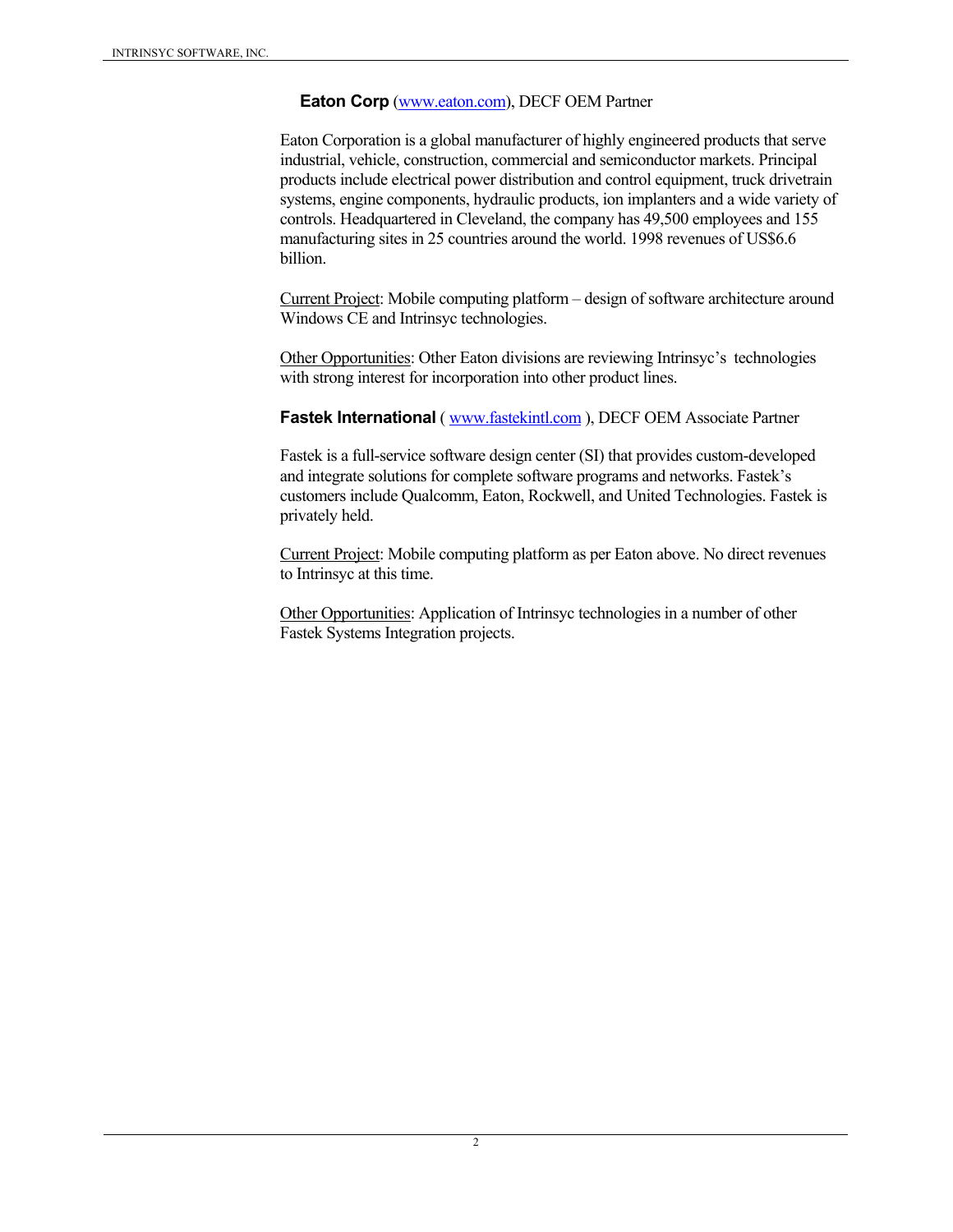#### **Groupe Schneider** (www.groupeschneider.com), DECF OEM Partner

Groupe Schneider (now Schneider Electric) is a manufacturer of electrical distribution, control and automation products in 130 countries. The automation products of Groupe Schneider are manufactured by Schneider Automation, North Andover, Massachusetts, headquarters to the worldwide automation business of Groupe Schneider, Paris France. Modicon, Telemecanique and Square D products are sold domestically through the Square D Company and elsewhere in the world through Groupe Schneider. 1998 revenues of US\$8.2 Billion.

Current Project: Adaptation of Intrinsyc technologies (CErfBoard with Rainbow and deviceCOM) to legacy product line.

Pending Projects: 1000 units for 1999. 2 additional product lines to come on line in 2000.

Other Opportunities: As a large OEM, Intrinsyc's technologies are applicable across many other Groupe Schneider product lines and market verticals.

**Iconics** (www.iconics.com), DECF Technology Partner

Iconics develops industrial automation software for Microsoft Windows Operating Systems. The company offers the industry's only suite of fully integrated OPC-Based components and products for Windows 95/98/NT and Windows CE, and OPC-To-The-Core framework. Iconics offers "plug  $\&$  play" automation components ranging from OPC ActiveX Controls, OPC Toolkit, Human Machine Interface (HMI), SQL based Data Logging and Supervisory Control and Data Acquisition (SCADA) products. The company's products are fully WEB enabled. Iconics has offices in the United States, The Netherlands, the United Kingdom, China and the Czech Republic. It is represented in over 50 countries and has in excess of 50,000 installations worldwide. Iconics is privately held - 30% owned by Johnson Controls.

Current Project: Iconics is using Intrinsyc technologies to provide Internet connectivity and distributed computing capabilities to its Windows CE product line.

Other Opportunities: Strong Interest in also applying CErfBoard technologies for legacy PLC applications. With its large installed base, Iconics also potentially provides Intrinsyc with a strong distribution and partnering channel into a wide range of applications in factory floor automation.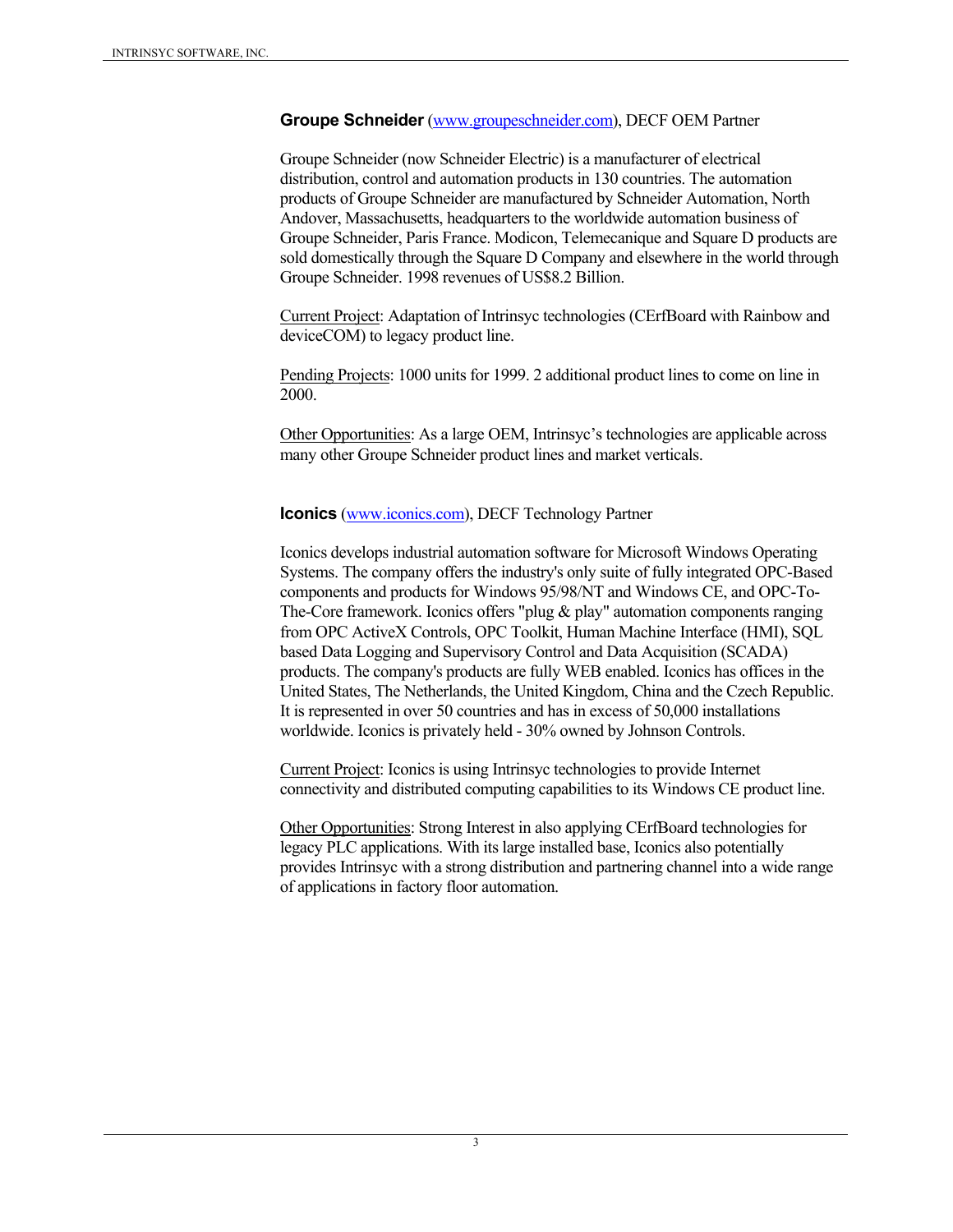#### **Equitrac Corporation** (www.equitrac.com), DECF OEM Partner

Equitrac Corporation is a leading provider of computer system solutions to manage office equipment resources. The Company's products are designed to allow users to automatically track, record and report usage of office equipment. Equitrac's wireless meter reading products provide an automated system for copier dealers and manufacturers to collect meter readings for photocopier lease and maintenance programs based on cost per copy contracts. 1998 revenues of US\$30 Million.

Current Project: Using deviceCOM technology in an office automation application.

Other Opportunities: Other office automation product lines.

#### **Honeywell Technologies** (www.honeywell.com) , DECF OEM Partner

Honeywell technologies is the research division of Honeywell, which is a global leader in control technology that employs over 57,500 people in 95 countries working in three businesses, all linked by common control technologies: Home and Building Control, Industrial Control, Space and Aviation Control. 1998 revenues of \$8.43 billion

Current Project: Windows CE based home automation controller using Rainbow and deviceCOM.

Other Opportunities: As a large OEM, Intrinsyc's NT technologies are applicable across many other Honeywell product lines and market verticals.

#### **Intermec Technologies Corp.** (www.intermec.com), DECF OEM Partner

Intermec, a subsidiary of Unova, Inc. specializes in the manufacture data collection hardware, network devices, mobile computers, bar code printers and label supplies in 70 countries. Unova also manufacturers radio frequency identification (RFID) systems for industrial markets and is also a leading designer of manufacturing and precision grinding systems, primarily for the automotive industry. 1998 revenues of US\$1.7 Billion.

Current Project: Handheld data collection device using Rainbow.

Pending Project: Enhance above product line with deviceCOM.

Other Opportunities: As a large OEM, Intrinsyc's NT technologies are applicable across many other Intermec/Unova product lines and market verticals.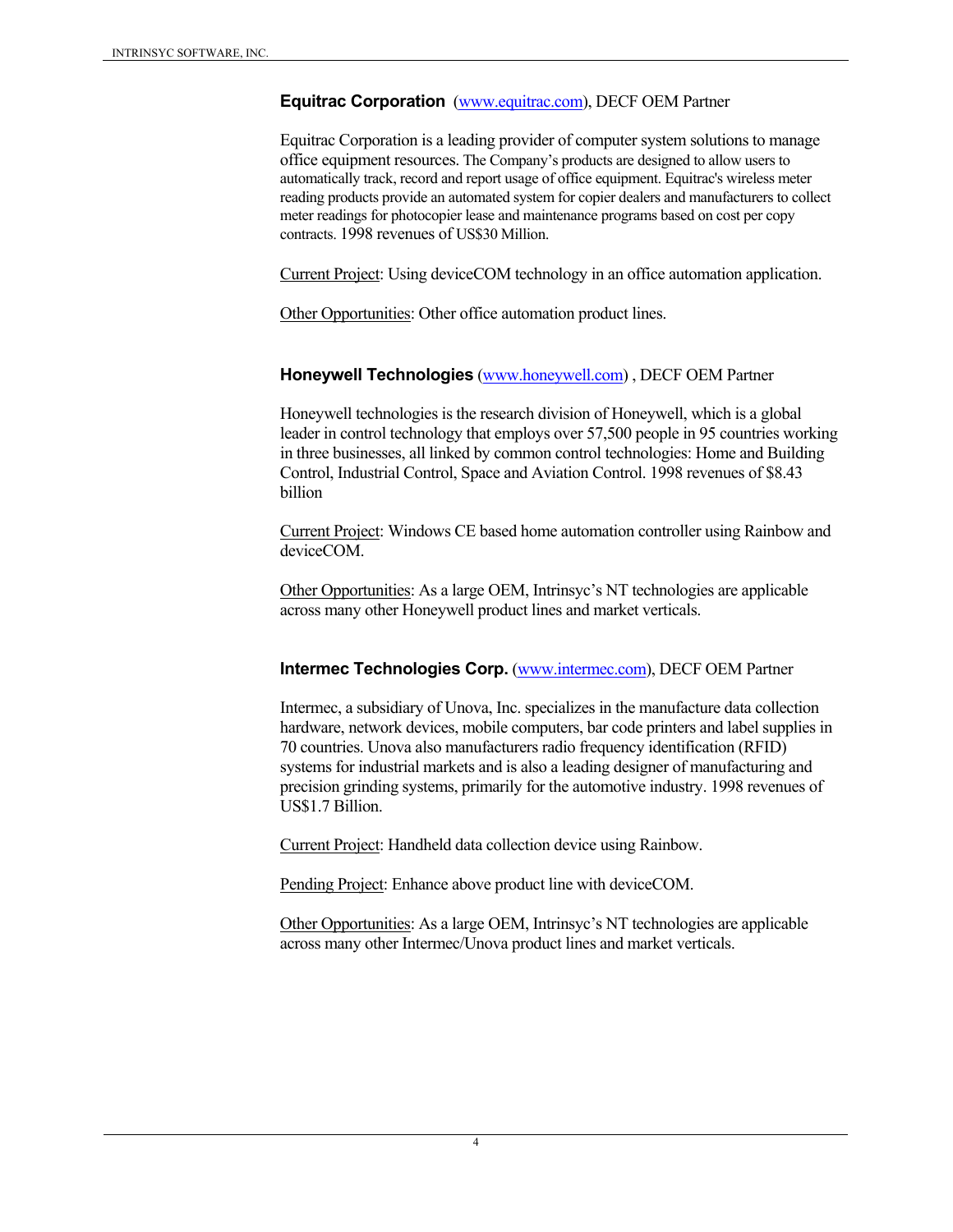**Siemens AG** (www.siemens.com), DECF OEM Partner (Siro-Siemens Division)

Siemens AG is a global leader in electrical engineering and electronics with more than 400,000 employees worldwide developing and manufacturing products, as well as designing and installing complex systems and projects in more than 190 countries. Industry segments include: Energy, Industry, Transportation, Health Care, Lighting, and Information and Communications. 1998 revenues of US\$65 Billion.

Current Project: Factory Automation Windows CE based HMI system using deviceCOM.

Other Opportunities: As a large OEM, Intrinsyc's NT technologies are applicable across many other Siemens product lines and market verticals. To date, discussions have taken place in regards to both Windows CE and Windows NT. Key meetings in Germany in April to review strategic opportunities. Good likelihood of additional consulting revenues in addition to licensing for OPC related activities.

#### **Western Money Systems**, DECF OEM Partner

Western Money Systems is a leading cashless money handling technology provider to the gaming industry worldwide. Western's products utilize Intranet/Extranet Web based communications to configure, monitor and manage extensive networks of gaming machines. Western is privately held.

Current Project: Gaming/POS application using CErfboard technologies.

Other Opportunities: The first order (above) is for a single casino installation. A number of other installations are being quoted on.

#### **Philips** (www.philips.com)

Philips Video Conference is active in the group video conferencing market. The company offers a full line of affordable systems for business use. Philips is one of the world's largest electronics companies. It employs nearly 234,000 people in over 60 countries; It makes products ranging from Compact Disc players to light bulbs, and security systems to semiconductors. Revenues for 1998 were US\$34 Billion.

Current Project: Business Video Conferencing System using Rainbow.

Other Opportunities: Other business and home automation product lines.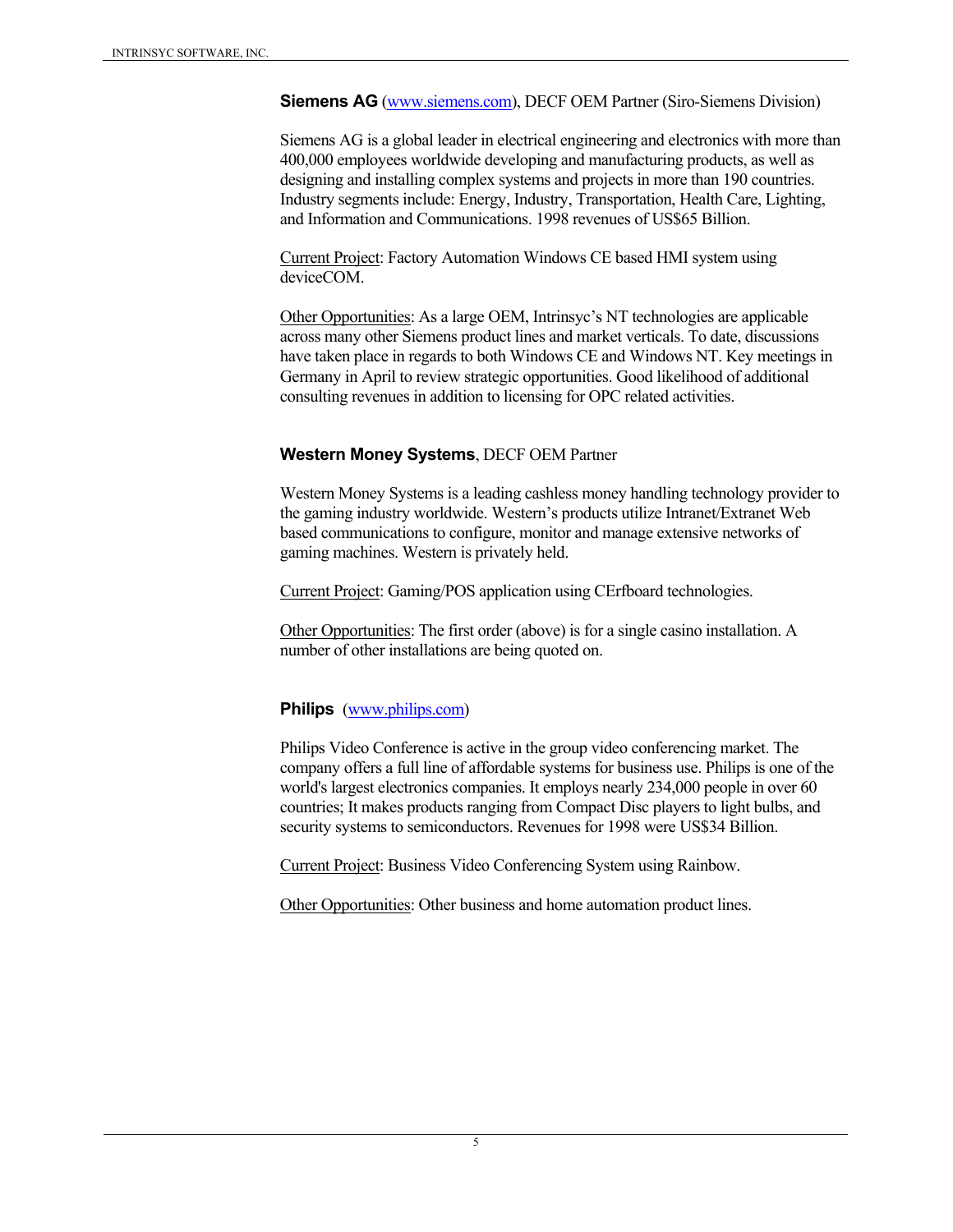#### **Centigram Communications** (www.centigram.com)

Centigram is a leading global provider of advanced wireless (analog, GSM, PCS, TDMA, CDMA and paging companies) and wireline (PTTs, BOCs, service bureaus, independent telcos and cable telephony companies) messaging and communications solutions to network operators in the telecom service provider market. Revenues for 1998 were US\$67 Million.

Current Project: WinFT licensing in 1998.

Other Opportunities: Support and maintenance fees, other product lines.

#### **PictureTel Corporation** (www.picturetel.com)

PictureTel is the world leader in developing, manufacturing and marketing a full range of videoconferencing solutions. The company's systems meet customers' videoconferencing needs from the desktop to the boardroom. PictureTel also markets network conferencing servers and a comprehensive portfolio of enterprise-wide services. Revenues for 1998 were US\$406 Million.

Current Project: Rainbow licensing in 1998.

#### **GE Fanuc Automation Corporation** (www.ge.com), DECF Partner - pending

GE is a global enterprise dedicated to helping companies around the world manage the process of change through factory automation. A joint venture of General Electric Company and FANUC LTD of Japan, GE Fanuc is part of GE Industrial Systems, a global manufacturer of products and systems used to distribute, protect, control and operate electrical equipment for commercial, utility and industrial applications. GE Fanuc has operations serving the Americas, Europe, and Asia with a total of 1,500 employees. General Electric is a diversified services, technology, and manufacturing company which operates in more than 100 countries around the world. GE employs 293,000 people worldwide. 1998 Revenuesof US\$101 Billion.

Current Project: Rainbow for internal projects.

Pending Projects: NT technology licensing in 1999 and 2000.

Other Opportunities: As a large OEM, Intrinsyc's NT technologies are applicable across many other GE product lines and market verticals.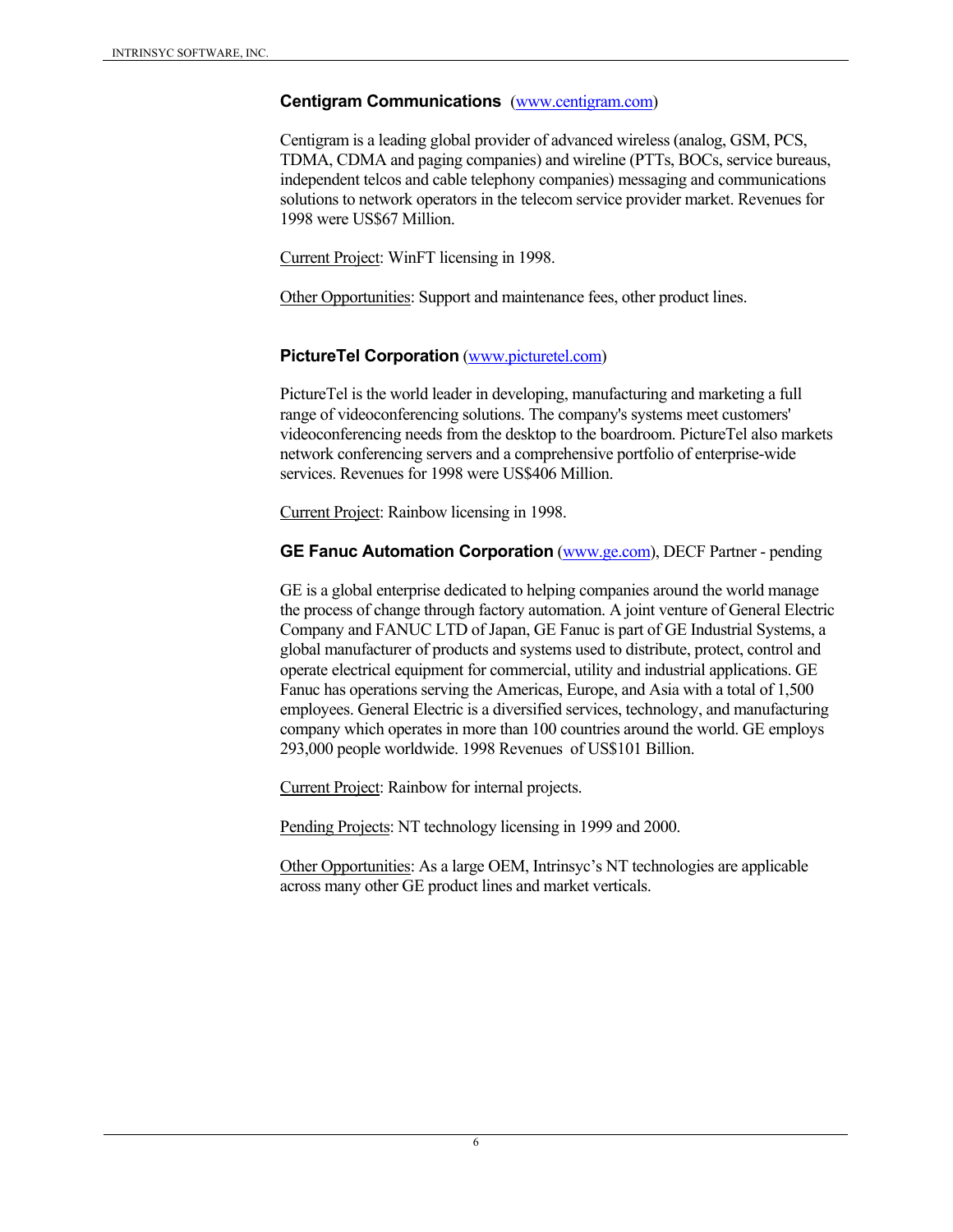**Digital Electronics Corp** (www.proface.co.jp), DECF Partner - pending

Digital is Japan's leading OEM provider of easy-to-use human and machine interface (HMI) products, programmable industrial display monitors, industrial panel computers, instruments and control systems for open systems architectures on the factory floor. Digital's customers include Cannon, Fuji Electric, Hitachi, IBM, Matsushita Electric, Mazda, Mitsubishi Electric, NEC, Nissan, Nippon Steel, Omron, Sharp, Sony, Toshiba, and Toyota. Digital Electronics Corp. is privately held.

Pending Projects: Adaptation of Intrinsyc technologies (CErfBoard with Rainbow and deviceCOM) to legacy product line.

Other Opportunities: Digital has strong OEM relationships with numerous key potential direct users of Intrinsyc's technologies. Digital is asking Intrinsyc to be the exclusive technology representative in Japan for Intrinsyc.

#### **Fisher Rosemount** (www.frco.com), DECF OEM Partner - pending

Fisher Rosemount's division Rosemount Analytical, a subsidiary of Emerson Electric, (Intellution is another subsidiary), offers a comprehensive line of analyzers and systems for efficiency, quality, and environmental analytical measurement solutions. Fisher Rosemount is a recognized leader in providing better process performance: measurement, analysis, control, and integration. Emerson Electric's 1998 Revenues were US\$14 Billion.

Current Project: training.

Pending Projects: adaptation of Intrinsyc technologies (CErfBoard with Rainbow and deviceCOM) to legacy product line.

Other Opportunities: As a large OEM, Intrinsyc's technologies are applicable across many other Groupe Schneider product lines and market verticals.

#### **Lexus/U Park**, DECF OEM Partner

POS Ticketing Systems, Parking Systems, based on Internet based networking. Privately held.

Current Project: adaptation of Intrinsyc technologies (CErfBoard with Rainbow and deviceCOM) and custom application development to update legacy product line.

Pending Projects: Additional licenses and unit sales in 2000.

Other Opportunities: Leverage into other ticketing applications.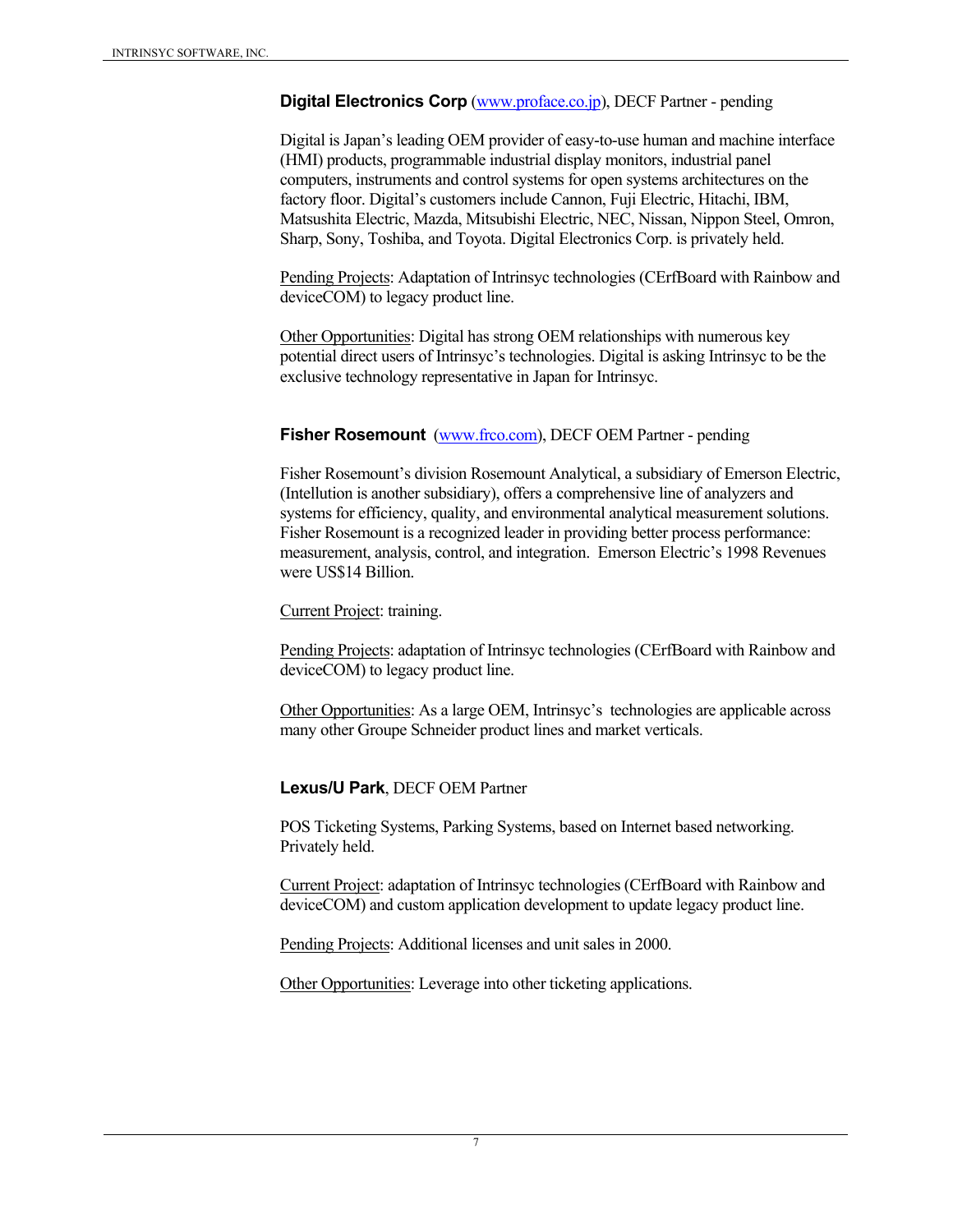# **APPENDIX B**

# **OEM Reference Quotes**